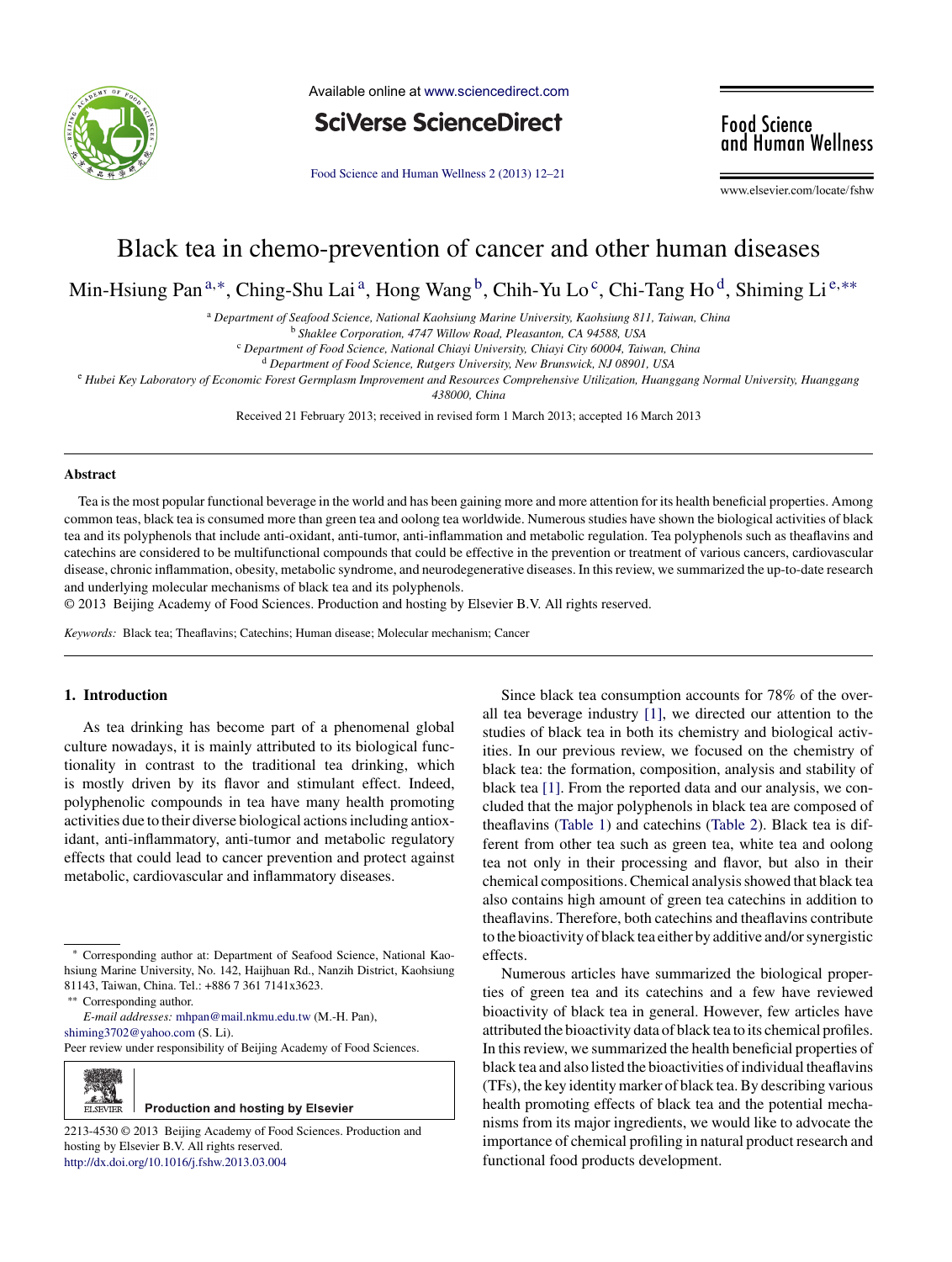<span id="page-1-0"></span>

|                                  |         | R'      |
|----------------------------------|---------|---------|
| Compound                         |         |         |
| Theaflavin (TF1)                 | Н       | н       |
| Theaflavin-3-monogallate (TF2a)  | Galloyl | н       |
| Theaflavin-3'-monogallate (TF2b) | Н       | Galloyl |
| Theaflavin-3,3'-digallate (TF3)  | Galloyl | Galloyl |



#### **2. Cancer prevention and anti-tumor effects of black tea**

Cancer is the most common cause of human mortality worldwide. Cancer cells are capable of limitless replication potential due to their self-sufficient growth signals and their resistant to anti-growth signals from host defense that enable them to evade apoptosis. Furthermore, they can sustain angiogenesis that can lead to tissue invasion and metastasis [\[2\].](#page-7-0) Targeting the regulation of key molecules and cellular signaling pathways in tumorigenesis by natural products was effective in preventing or reducing risk of cancer [\[3\].](#page-7-0) There are many reports on the efficacy of the anti-tumor and cancer prevention activity of black tea. For instance, studies from Baker et al. [\[4\]](#page-7-0) and Doral et al. [\[5\]](#page-7-0) support the cancer chemo-preventive effect of black tea in the development of prostate cancer, ovarian cancer and rectal cancer. However, others [\[6,7\]](#page-7-0) do not. The discrepancy of the effects could be a result of actual dosage differences among studies with unspecified amount ingestion of bioactive tea polyphenols. Daily consumption of black tea inwomen lowered the concentration of 17ß-estradiol (E2), which may reduce hormone-related cancer risk [\[8\]](#page-7-0) ([Table](#page-2-0) 3). Regular black tea consumption is also associated with the reduced risk of ovarian and bladder cancer in female subjects [\[9–11\].](#page-7-0) Furthermore, several research groups have attempted to elucidate the molecular mechanisms of black tea and its polyphenols.

Drinking black tea reduced incidence and number of skin papilloma in 7,12-dimethylbenz[a]anthracene (DMBA)-treated mice through activation of detoxification enzymes and decreased lipid peroxidation [\[12\].](#page-7-0) Oral administration of black tea polyphenols delayed tumorigenesis, reduced tumor number and volume in DMBA-induced mouse skin carcinogenesis through induction of apoptosis in tumor cells [\[13\].](#page-7-0) Topical application of combined black tea polyphenols and resveratrol synergistically inhibited DMBA/TPA-induced skin carcinogenesis by reducing tumor incidence, number and volume. Mechanistic study showed that this combination down-regulated mitogen-activated protein kinases (MAPKs) and increased tumor suppressor gene *p53* and apoptosis [\[14\].](#page-7-0) Consistent with the results in skin cancer model, oral intake of black tea polyphenols or extract also suppressed DMBA-induced mammary tumors and oral tumors by scavenging reactive oxygen species (ROS) that reduced the oxidative stress [\[15\]](#page-7-0) and down-regulating cyclyoxygenase-2  $(COX-2)$ , nuclear factor kappa-B  $(NF-KB)$  and protein kinase B (Akt) [\[15\],](#page-7-0) and interfering with the activity of carcinogen metabolizing enzymes [\[16\].](#page-7-0)

In DMH (1,2-dimethylhydrazine)-induced colorectal tumor model, consumption of tea with high content polymeric black tea polyphenolsinhibited the tumorigenesis *via* down-regulation of Wnt/ß-catenin pathway and proliferative gene expression [\[17\].](#page-7-0) Oral administration of black tea polyphenols was also effective against arsenic-induced formation of 8-hydroxy-2 deoxyguanosine (8-OHdG) through up-regulation of DNA repair enzymes in Swiss albino mice [\[18\].](#page-7-0)

One common feature in the effects of black tea in antagonizing various chemical-induced carcinogenesis is the activation of the detoxification enzymes. The detoxifying enzyme system plays an important role in determining the final fate of carcinogens/procarcinogens and their subsequent impact on carcinogenesis [\[19\].](#page-7-0) Regulation of many detoxifying enzymes is mediated by the transcription factor nuclear factor E2-related factor 2 (Nrf2) that binds to the antioxidant response element (ARE)/electrophile response element (EpRE), which is located in the promoter region of related genes to initiate gene expression. Ingredients in black tea including EGCG activate Nrf2 and up-regulate the protective enzymes [\[19,20\].](#page-7-0) In addition to Nrf2 activation, there are many other important mechanisms that contribute to the anti-carcinogenic effects by black tea polyphenols.

Theaflavins (TFs) are major bioactive components in black tea and are classified as theaflavin (TF1), theaflavin-3-*O*-gallate (TF2a), theaflavin-3 -*O*-gallate (TF2b) and theaflavin-3,3 -*O*,*O*digallate (TF3) (Table 1). TFs' treatment of human leukemic U937 and K562 cells suppressed Akt signaling, thus blocked Wnt/β-catenin signaling, cyclin D1 level and increased levels of FOXO1 and p27 that contribute to induceG0/G1 cell-cycle arrest [21]. In HeLa cervical cancer cells, TFs caused apoptosis by generation of ROS, increase of p53 and down-regulation of COX-2 and cyclin D1 *via* blockage of Akt and NF- $\kappa$ B activation [\[22\].](#page-7-0)

While some of the actions may come from the combinations of TFs, an individual TF has its individual activities against cancer cells. TF1 induced ROS-mediated apoptosis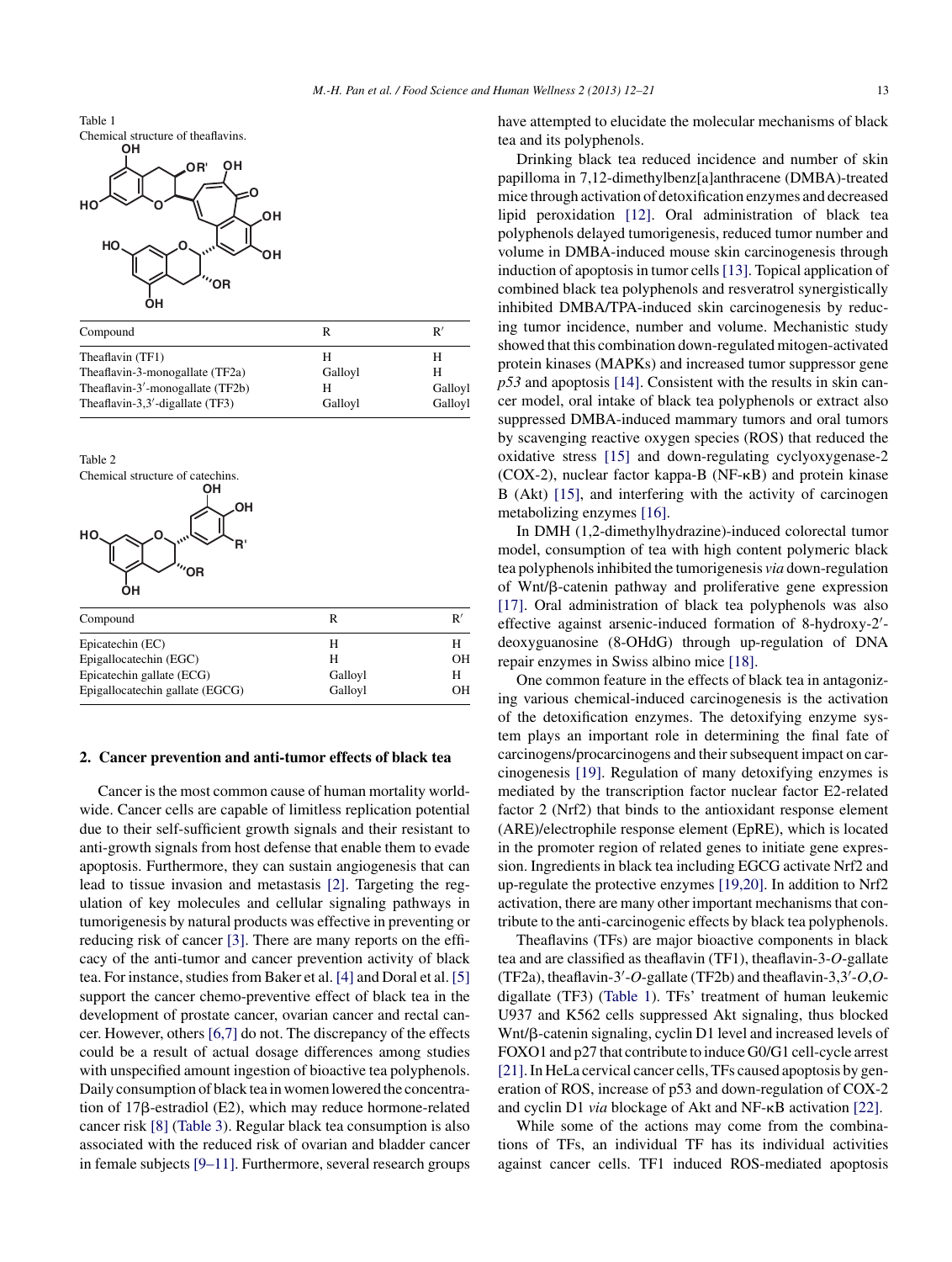#### <span id="page-2-0"></span>Table 3 Anti-tumor and cancer chemopreventive effect of black tea and its bioactive compounds.

|                   | Molecular mechanism                                                                                                                                                                                                  | Ref.               |
|-------------------|----------------------------------------------------------------------------------------------------------------------------------------------------------------------------------------------------------------------|--------------------|
| Catechins         | Reduced the concentration of 17beta-estradiol (E2) in women                                                                                                                                                          | [8]                |
|                   | Inhibited 7,12-dimethylbenz[a]anthracene (DMBA)-induced skin tumorigenesis through activation of superoxide dismutase<br>(SOD) and catalase (CAT) as well as induced apoptosis in mouse skin tumors                  | $[12]$             |
| <b>Black</b> tea  | Induction of apoptosis by tea polyphenols mediated through mitochondrial cell death pathway in mouse skin tumors                                                                                                     | $[13]$             |
|                   | Inhibited DMBA/12-O-tetradecanoylphorbol-13-acetate (TPA)-induced skin carcinogenesis by down-regulation of<br>mitogen-activated protein kinases (MAPKs) and increase of p53 in a resveratrol-synergistically manner | $[14]$             |
|                   | Suppressed DMBA-induced mammary tumors by scavenging of reactive oxygen species (ROS), down-regulation of<br>cyclooxygenase-2 (COX-2), nuclear factor-кВ (NF-кВ) and Akt                                             | $[15]$             |
|                   | Suppressed 1,2-dimethylhydrazine (DMH)-induced colonic tumorigenesis by inhibition of cyclin D1, c-myc and COX-2 gene<br>expression through blockage of Wnt/ß-catenin pathway                                        | [17]               |
|                   | Against arsenic-induced oxidative damage and up-regulation of DNA repair enzymes in Swiss albino mice                                                                                                                | [18]               |
| Black tea extract | Against oxidative stress, interfered with the activity of carcinogen metabolizing enzymes and inhibited DMBA-induced tumor<br>in hamster buccal pouch carcinogenesis model                                           | [16]               |
|                   | Induction of apoptosis through increasing reactive oxygen species (ROS) production and activation of c-Jun N-terminal kinases [23]<br>(JNK)-p38 MAPK signaling.                                                      |                    |
| TF1               | Suppression of MMP-2 gene expression and activity by down-regulation of epidermal growth factor receptor (EGFR) and<br>$NF-\kappa B$ signaling                                                                       | $\lceil 24 \rceil$ |
|                   | Induced apoptosis through Fas death receptor/caspase-8 cascade and inhibited pAkt/pBad survival pathway in p53-mutated<br>human breast cancer cells                                                                  | [25]               |
|                   | Inhibited gene and protein expression of fatty acid synthase (FAS) in MCF-7 breast cancer cells                                                                                                                      | $\lceil 26 \rceil$ |
|                   | Against lung carcinogenesis through induction of apoptosis and inhibition of COX-2 expression in mice                                                                                                                | [27, 28]           |
|                   | Inhibited bronchiolar cell proliferation and tumor formation in 4-(methyl nitrosamino)-1-(3-pyridyl)-1-butanone<br>(NNK)-induced lung carcinogenesis in A/J mice                                                     | [29]               |
|                   | Inhibited cell proliferation by suppression of proteosome activity                                                                                                                                                   | $[30]$             |
|                   | Induction of apoptosis in human colon cancer cell line and repressed TPA-induced ear edema in mice                                                                                                                   | [31]               |
|                   | Inhibited cell proliferation, induced apoptosis and down-regulated COX-2 gene expression in cancer cells                                                                                                             | $[32]$             |
| TF <sub>2</sub>   | Induced apoptosis through up-regulation of p53 and Bax in WI38VA and HeLa cells                                                                                                                                      | [31]               |
|                   | Induction of apoptosis through cytochrome c-medicated cascade in U937 cells                                                                                                                                          | $[33]$             |
|                   | Inhibited cell proliferation through suppression of phosphorylated EGFR and platelet-derived growth factor (PDGF)                                                                                                    | $[35]$             |
| TF3               | Repressed EGFR expression through protein endocytosis and degradation                                                                                                                                                | $[36]$             |
|                   | Induced apoptosis by increasing oxidative stress in human oral squamous cells                                                                                                                                        | $[37]$             |
|                   | Induced cell cycle arrest combined with ascorbic acid in human lung adenocarcinoma cells                                                                                                                             | $[38]$             |

in human malignant melanoma A375 cells through c-Jun Nterminal kinases (JNK) – p38 mitogen-activated protein kinase (MAPK) cascade [\[23\].](#page-7-0) In a human melanoma cell line, TF1 suppressed enzyme activity and gene and protein expression of metalloproteinases (MMP)-2 by down-regulating epidermal growth factor receptor (EGFR), extracellular regulated protein kinase (ERK) and  $NF-\kappa B$  signaling pathways [\[24\].](#page-7-0) Mutation or inactivation of tumor suppressor gene p53 is frequently found in breast cancer cells and contributes to drug resistant. TF1 induced apoptosis through activating the Fas death receptor/caspase-8 pathway and inhibiting the pAkt/pBad survival pathway in p53-mutated human breast cancer cells [\[25\].](#page-7-0) Moreover, TF1 inhibited both gene and protein expression of fatty acid synthase (FAS) that could reduce cell lipogenesis and proliferation in MCF-7 breast cancer cells [\[26\].](#page-7-0) Drinking TF1 in water daily suppressed benzo(a)pyrene (BP)-induced lung carcinogenesis through induction of apoptosis and inhibition of cyclooxygenase-2 (COX-2) expression [\[27,28\]](#page-7-0) and reduced 4- (methyl nitrosamino)-1-(3-pyridyl)-1-butanone (NNK)-induced cell proliferation and tumor formation in mice [\[29\].](#page-7-0) TF1was effective in inhibiting 20S proteasome and in reducing proliferation in human multiple myeloma (Arp and Opm1) cells [\[30\].](#page-7-0)

TF2, which includes TF2a and TF2b, triggered mitochondriamediated apoptosis signaling in human colon cancer cells. It also suppressed TPA (12-*O*-tetradecanoylphorbol-13-acetate) induced COX-2 gene expression *in vitro* and ear edema *in vivo* [\[31\].](#page-7-0) Treatment with TF2 in SV40 transformed WI38 human cells (WI38VA) caused cell growth inhibition, induction of apoptosis as well as down-regulation of COX-2 gene expression [\[32\].](#page-7-0) TF2 up-regulated p53 and Bax gene expression that resulted in apoptosis in WI38VA and HeLa cells [\[31\].](#page-7-0) TF2 also exhibited strong growth inhibitory effect in human histolytic lymphoma U937 cells [\[33\].](#page-7-0)

Among theaflavins, theaflavin digallate (TF3) also has potent anti-cancer and chemo-preventive properties. TF3 is an potent inhibitor of DNA methyltransferases (DNMT3a), an enzyme in which its upregulation is involved in silencing tumor suppressor genes[\[34\].](#page-7-0) TF3 showed stronger activity in inhibiting cell proliferation than EGCG in A431 cells and mouse NIH3T3 fibroblast cells by reducing the auto-phosphorylation of EGF and plateletderived growth factor (PDGF) receptors [\[35\].](#page-7-0) It also reduced EGF-induced EGFR expression by induction of protein endocytosis and degradation [\[36\]](#page-7-0) and acted as an inducer of oxidative stress that caused apoptosis in human oral squamous HSC-2 cells [\[37\].](#page-8-0) In combination with ascorbic acid, TF3 showed a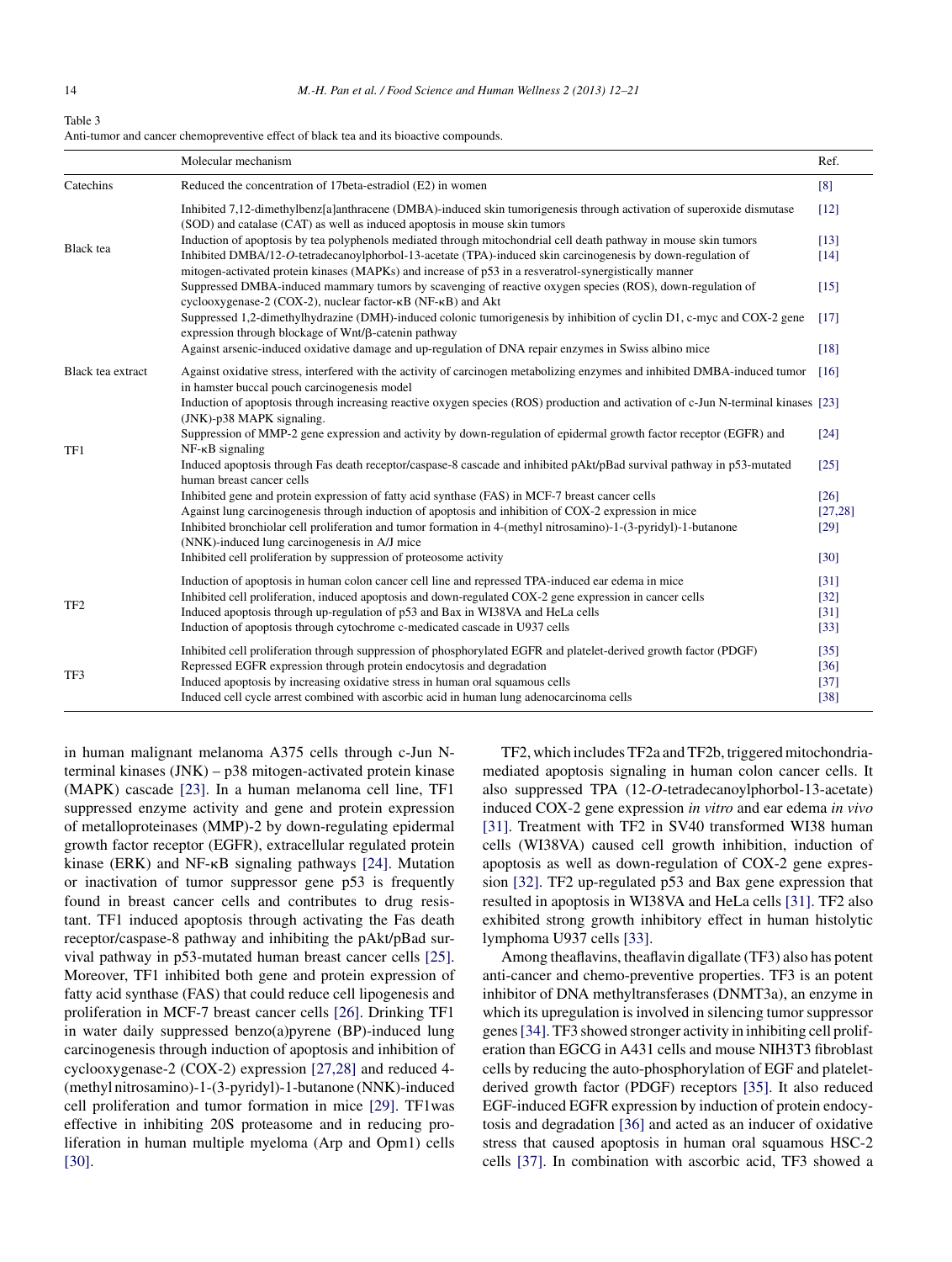Table 4 Protective effect of black tea and its bioactive compounds on cardiovascular disease (CAD).

| Compound             | Molecular mechanism                                                                                                                                                                        | Ref.          |
|----------------------|--------------------------------------------------------------------------------------------------------------------------------------------------------------------------------------------|---------------|
| <b>Black</b> tea     | Association with reduced risk of CAD by reduction of C-reactive protein, glucose, triglyceride and increase of plasma<br>antioxidant                                                       | [41, 42]      |
| TF1, TF2a, TF2b, TF3 | Inhibited $Cu^{2+}$ -mediated low-density-lipoprotein (LDL) oxidation in vitro                                                                                                             | [45]          |
| TF1                  | Attenuates atherosclerosis in apolipoprotein E (Apo/E)-knockout mice through reduction ROS and inflammatory<br>cytokines production.                                                       | $[47]$        |
|                      | Recovered cardiac function after ischemia/reperfusion through inhibition of mitochondrial permeability transition pore<br>$(mPTP)$ opening                                                 | [46]          |
| Black tea extract    | Potent inhibitors of the acetyltransferase and 1-alkyl-2-acetyl-sn-glycero-3-phosphocholine (PAF) biosynthesis that<br>inhibited platelet aggregation.                                     | [44]          |
|                      | Protected tert-butyl hydroperoxide (t-BHP) induced malondialdehyde (MDA) and dityrosine level in human vein<br>endothelial cells (HUVEC)                                                   | [48]          |
| TF3                  | Increased nitric oxide (NO) production and endothelial NO synthase (eNOS) activity in bovine aortic endothelial cells<br>Inhibited plasminogen activator inhibitor type 1 (PAI-1) activity | [49]<br>[105] |

synergistic effect in inducing G0/G1 cell cycle arrest in human lung adenocarcinoma cells [\[38\].](#page-8-0) Overall, various polyphenolic compounds in black tea exert multiple actions against cancer.

## **3. Effects of black tea on cardiovascular diseases**

Cardiovascular disease (CAD) is becoming the leading cause of death in the world. Atherosclerosisis considered themajor etiology inCAD.In vascular endothelium, low density lipoproteins are oxidized by free radicals forming ox-LDL, which activate and alter the adhesive property of monocytes, leading to their attachment to endothelium [39]. The attached monocytes are further differentiated into macrophages, which express scavenger receptors and can uptake ox-LDL. They finally become foam cells and result in the formation of fatty streaks and atheroma plaques [\[39\].](#page-8-0) The infiltration of monocytes/macrophages within vascular endothelium causes damage to endothelial cells that in turn results in endothelial dysfunction and reduction in vasodilation capacity in CAD [\[40\].](#page-8-0)

Epidemiological studies have documented many benefits for cardiovascular health from drinking black tea. Black tea consumption lowered plasma uric acid and C-reactive protein (CRP) levels in both man and women [\[41\]](#page-8-0) (Table 4) and it also reduced serum glucose, triglyceride, LDL/HDL plasma cholesterol ratio and increased plasma antioxidant that may contribute to reduce risk of CAD [\[42\].](#page-8-0) A clinical study reviewed that short-term (2 h) or long-term (4 weeks) of black tea consumption reversed endothelial dysfunction and improved flow-mediated dilation of brachial artery in patients with coronary arterial disease [\[43\].](#page-8-0) Black tea extract is also found to inhibit platelet aggregation in rabbit platelet polymorphonuclear leukocyte (PMN) system [\[44\]](#page-8-0) that may prevent heart attack or stroke.

Theaflavins, TF1, TF2a, TF2b and TF3, all showed dosedependent antioxidant activity in  $Cu^{2+}$ -mediated LDL oxidation *in vitro* [\[45\].](#page-8-0) TF1 protected against ischemia/reperfusion injury by inhibiting mitochondrial permeability transition pore (mPTP) opening in isolated heart [\[46\].](#page-8-0) Dietary administration of TF1 significantly attenuated atherosclerotic lesion size and reduced vascular superoxide, leukotriene B4 (LTB4), and plasma P-selectin concentrations in apolipoprotein E (ApoE)−/− geneknockout mice [\[47\].](#page-8-0) TF3 also inhibited plasminogen activator inhibitor type 1 (PAI-1) activity that contributes to pathogenesis of vascular remodeling and is implicated in the development of myocardial infarction [\[47,48\].](#page-8-0)

Oxidative stress is involved in endothelial dysfunction that has been considered a risk factor of cardiovascular disease [\[40\].](#page-8-0) Pre- and post-treatment of black tea extract both showed a protective effect against *tert*-butyl hydroperoxide (t-BHP) induced malondialdehyde (MDA) and dityrosine level in human vein endothelial cells (HUVEC) that exhibited beneficial effect on endothelial function [\[48\].](#page-8-0) Consumption of black tea increased antioxidant capacity in blood in patients with coronary arterial disease [\[43\].](#page-8-0) In bovine aortic endothelial cells, black tea polyphenols including theaflavins (TF3) and catechins (EGCG) significantly increased endothelial NO synthase (eNOS) activity in bovine aortic endothelial cells and vaso-relaxation activity in rat aortic rings [\[49\].](#page-8-0) These findings are consistent with the clinical study that black tea consumption reversed the endothelial dysfunction in humans [\[43\]](#page-8-0) and further demonstrated the effectiveness of tea consumption in combating CVD.

### **4. Effects of black tea in chronic inflammatory diseases**

Chronic inflammation is a key component in many human chronic diseases and conditions, including rheumatoid arthritis, inflammatory bowel disease (IBD), osteoporosis and allergy [\[50–53\].](#page-8-0) Activation and infiltration of inflammatory cells as well as excessive production of pro-inflammatory cytokines/chemokines are major characteristics and etiology in chronic inflammatory diseases. Inhibition of inflammatory cells recruitment and pro-inflammatory mediator production are considered the important steps targeted by natural dietary compounds in prevention or treatment of chronic inflammatory diseases [\[54\].](#page-8-0)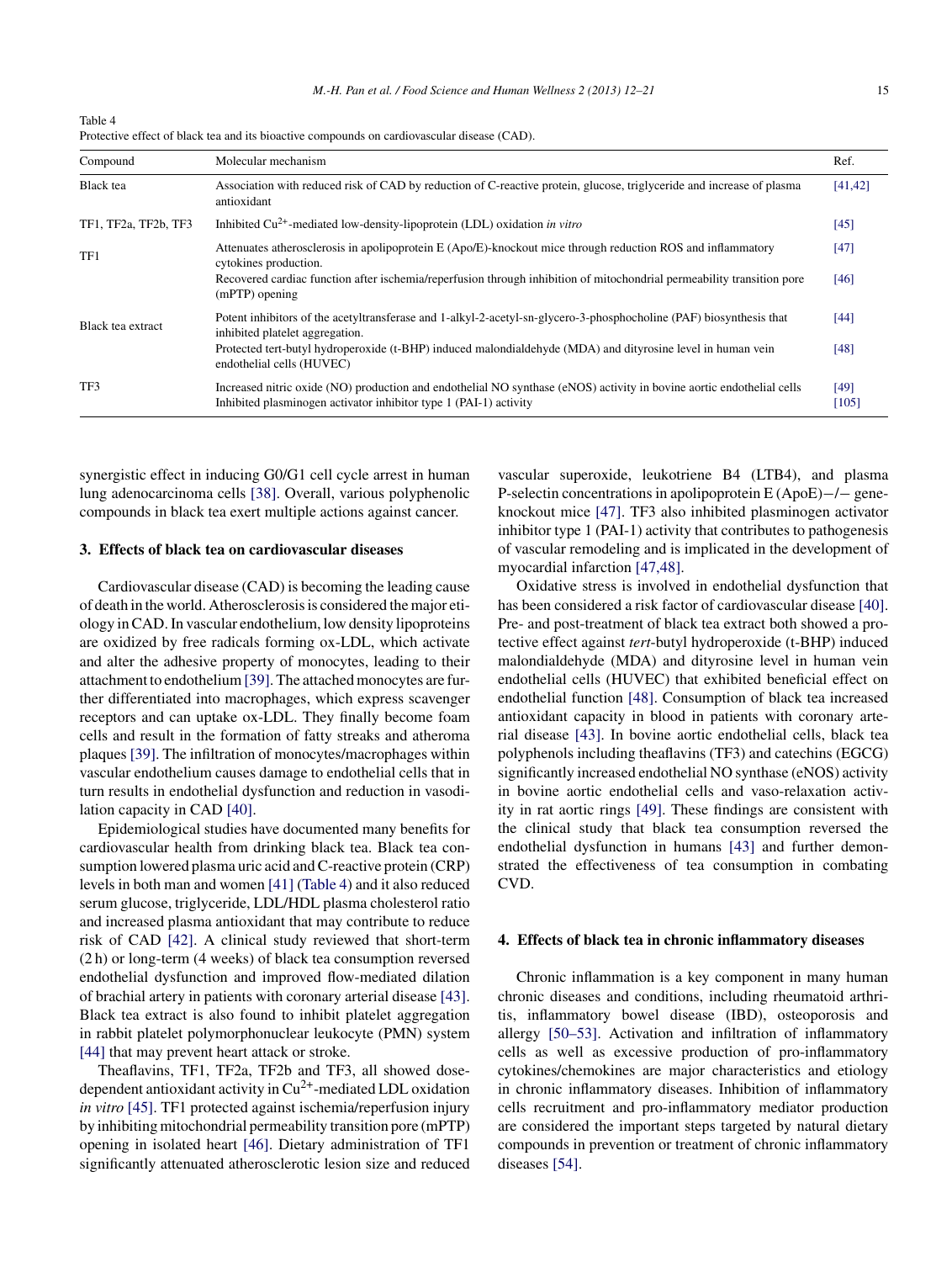| Table 5                                                                           |
|-----------------------------------------------------------------------------------|
| Effect of black tea and its bioactive compounds on chronic inflammatory diseases. |

| Targeted disease           | Compound          | Molecular mechanism                                                                                                                                                                                  | Ref.     |
|----------------------------|-------------------|------------------------------------------------------------------------------------------------------------------------------------------------------------------------------------------------------|----------|
|                            | <b>Black</b> tea  | Reduced carrageenan and dextran-induced paw edema in SD rats                                                                                                                                         | $[55]$   |
|                            | Black tea extract | Reduced lipopolysaccharide (LPS)-induced NO and $O_2$ <sup>-</sup> production as well as<br>inducible nitric oxide synthase (iNOS) expression in murine macrophage                                   | [59]     |
|                            |                   | Reduced ratings of delayed onset muscle soreness (DOMS), increased glutathione<br>(GSH)/oxidized glutathione (GSSG) ratio and performance                                                            | [76]     |
|                            | TF1               | Suppressed tumor necrosis factor (TNF)- $\alpha$ -induced interleukin (IL)-8 gene<br>expression through blockage of NF-KB activation and reduced DNA binding<br>activity of activator protein (AP)-1 | [62]     |
|                            |                   | Inhibited LPS-induced IL-6, monocyte chemoattractant protein-1 (MCP-1), and<br>intercellular adhesion molecule-1 (ICAM-1) expression by suppression of $NF-\kappa B$<br>as well as MAPKs signaling   | [63]     |
|                            | TF <sub>2</sub>   | Suppressed TPA-induced inflammatory genes and COX-2 promoter activity in<br>Caco-2 cells                                                                                                             | $[31]$   |
|                            | TF3               | Inhibited inflammatory enzyme expression and cytokines production in murine<br>macrophage                                                                                                            | [66]     |
|                            |                   | Suppressed TPA-induced ear edema by inhibition of arachidonic acid metabolism                                                                                                                        | [67]     |
| Inflammatory bowel disease | Black tea extract | Reduced DSS-induced colitis through inhibition of $NF$ - $\kappa B$ activation and increase<br>of apoptosis                                                                                          | [56]     |
|                            | TF1               | Inhibited LPS-induced adhesion molecule expression by suppression of NF-KB<br>and JNK                                                                                                                | [64]     |
|                            | TF3               | Against trinitrobenzene sulfonic acid (TNBS)-induced colitis and<br>pro-inflammatory cytokines production in mice                                                                                    | [68]     |
| Gastric ulcer              | <b>Black</b> tea  | Against indomethacin-induced gastric ulcer by down-regulation of<br>myeloperoxidase (MPO) activity, iNOS and eNOS levels                                                                             | $[57]$   |
| Gastric inflammation       | Black tea extract | Suppressed IL-1β-induced IL-8 production and secretion by inhibition of NF-κB<br>activation                                                                                                          | [60]     |
| Allergy                    | TF <sub>2a</sub>  | Decreased pro-inflammatory cytokines production in type IV allergy mice                                                                                                                              | [65]     |
| Periodontal disease        | TF3               | Inhibited inflammatory cytokines production in human gingival fibroblasts                                                                                                                            | [69, 70] |
| Osteoporosis               | Black tea extract | Maintain skeletal health through reduction of active osteoclasts, inflammatory<br>cytokines production and oxidative stress                                                                          | $[72]$   |
|                            |                   | Against high fat diet (HFD) fed non-alcoholic steatohepatitis (NASH)-induced<br>bone skeletal dysfunctional changes in Wistar rats                                                                   | [74]     |
|                            | TF3               | Inhibited differentiation of osteoclasts through down-regulation of MMP-2 and<br>MMP-9                                                                                                               | $[75]$   |

There are many well-documented anti-inflammatory effects of feeding black tea or its extract in animal models. Black tea effectively reduced carrageenan/dextran-induced paw edema [\[55\]](#page-8-0) and dextran sulfate sodium (DSS)-induced colitis [\[56\]](#page-8-0) and improved healing against indomethacin-induced stomach ulceration [\[57\]](#page-8-0) (Table 5). One key feature of these antiinflammatory effects of black tea is *via* the inhibition of NF-KB [\[56\].](#page-8-0) NF- $\kappa$ B is a transcription factor that plays a central role in inflammation through its ability to induce transcription of pro-inflammatory genes.  $NF - \kappa B$  is highly activated at sites of inflammation in diverse diseases and can induce transcription of pro-inflammatory cytokines, chemokines, adhesion molecules, MMPs, COX-2, and inducible nitric oxide (iNOS) [\[58\].](#page-8-0) Inhibition of NF-KB can effectively reduce the production of various pro-inflammatory mediators and enzymes including COX-2 and iNOS and switch off inflammation and therefore is considered a key target for anti-inflammatory therapeutics [\[58\].](#page-8-0) The antiinflammatory effects of black tea are further confirmed by cell model that using black tea extract reduced nitric oxide (NO) and  $O_2$ <sup>-</sup> production [\[59\]](#page-8-0) and inhibited the effects of proinflammatory cytokines [\[60\].](#page-8-0)

Consistent with the results using black tea or its extract, major ingredients in black tea including TFs and EGCG inhibited the induction of NF- $\kappa$ B [\[61\]](#page-8-0) and thus were able to reduce inflammation mediators. By blocking NF-KB, TF1 inhibited tumor necrosis factor (TNF)- $\alpha$ -mediated interleukin (IL)-8 gene [\[62\]](#page-8-0) and the expression of LPS-induced interleukin-6 (IL-6), monocyte chemoattractant protein-1 (MCP-1), intercellular adhesion molecule-1 (ICAM-1) and vascular cell adhesion molecule (VCAM)-1 *via* the modulation of MAPKs signaling [\[63,64\].](#page-8-0)

By modulation multiple transcription factors including NF- B, AP-1 and CREB, TF2 treatment suppressed TPA-induced inflammatory gene expression in Caco-2 cells, such as COX-2, TNF- $\alpha$ , ICAM-1, and iNOS. It also reduced COX-2 promoter activity [\[31\].](#page-7-0) Oral administration of TF2a reduced levels of pro-inflammatory cytokines, including IL-12, IFN- $\gamma$ , and tumor TNF- $\alpha$  in type IV allergy in male ICR mice [\[65\].](#page-8-0)

Various *in vitro* and *in vivo* models demonstrated the anti-inflammatory effects of TF3. Similar to TF1 and TF2, suppression of  $NF-\kappa B$  by TF3 inhibited LPS-induced iNOS expression in RAW264.7 macrophage [\[66\].](#page-8-0) In TPA-induced mouse ear edema model, TF3 showed stronger inhibitory effect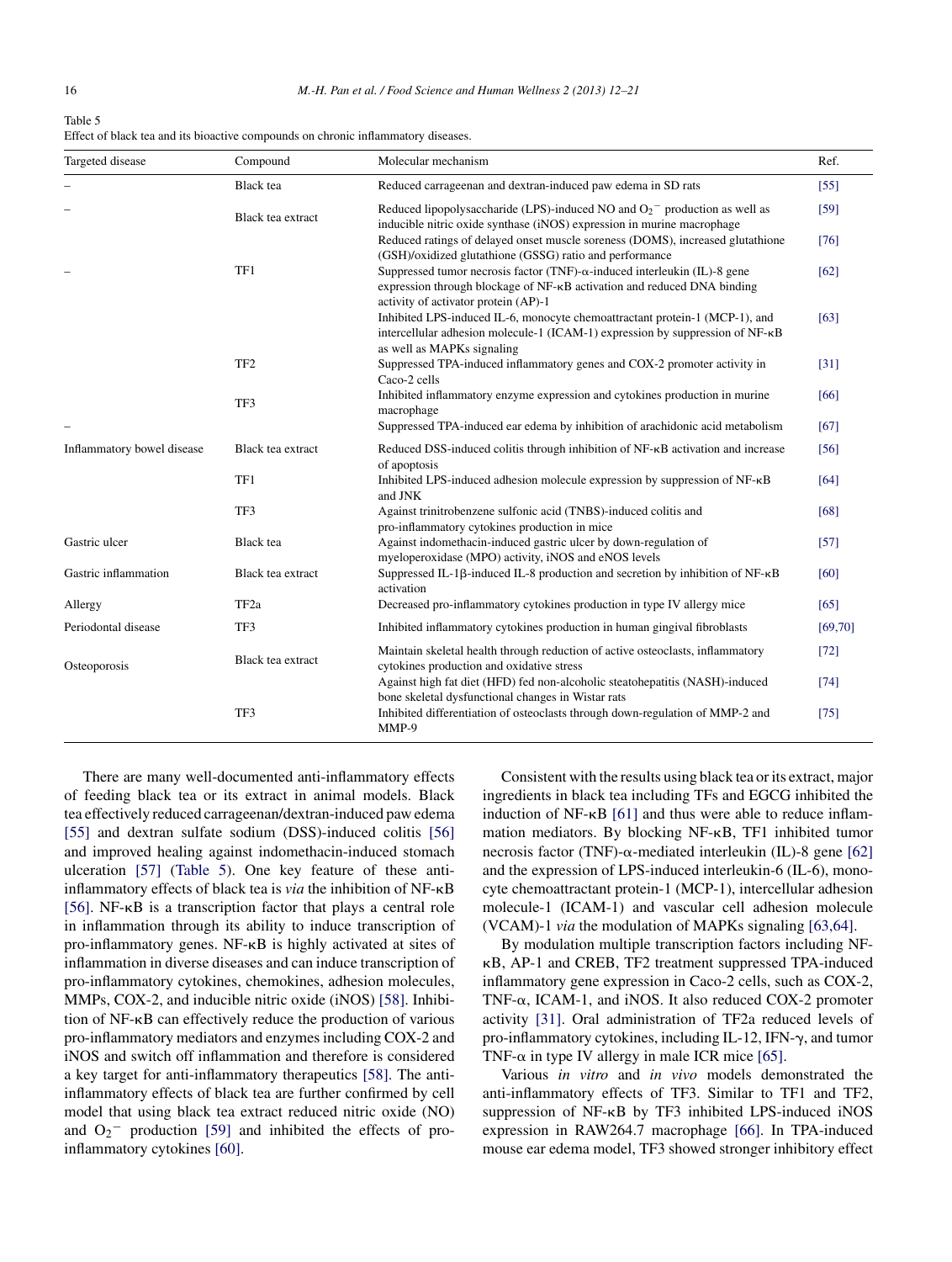Table 6 Effect of black tea and its bioactive compounds on obesity and metabolic syndrome.

| Targeted disease         | Compound          | Molecular mechanism                                                                                                                                                          | Ref.     |
|--------------------------|-------------------|------------------------------------------------------------------------------------------------------------------------------------------------------------------------------|----------|
| Obesity, hyperglycemia   | Black tea         | Reduced HFD-induced body weight gain, improved hyperglycemia and glucose intolerance via<br>increasing the level of glucose transporter type 4 (GLUT4) in male C57BL/6J mice | [79]     |
| Obesity                  | Black tea extract | Suppressed HFD-induced body weight increase, adipose tissue mass and liver lipid content may<br>through inhibition of intestinal lipid absorption in C57BL/6N mice           | [81]     |
|                          | TF <sub>2a</sub>  | Reduced lipid and triglyceride levels in fatty acid-overload HepG2 cells through induction of<br>AMP-activated protein kinase (AMPK) signaling                               | [85]     |
|                          | TF1               | Inhibited gene and protein expression of FAS in MCF-7 breast cancer cells                                                                                                    | [26]     |
|                          | TF2a, TF2b        | Reduced the solubility of cholesterol into micelles                                                                                                                          | [86, 87] |
| Hypertriacylglycerolemia | TF3               | Suppressed hypertriacylglycerolemia through inhibition pancreatic lipase activity in rats                                                                                    | [88]     |

than other tea polyphenols in reducing of IL-6, prostaglandin E2 (PGE2), and LTB4 levels [\[67\].](#page-8-0) Oral administration of TF3 decreased both gene and protein levels of TNF- $\alpha$ , IL-12, interferon (IFN)- $\gamma$  and iNOS in trinitrobenzene sulfonic acid (TNBS)-induced colitis animal model [\[68\].](#page-8-0) TF3 suppressed IL-16 and CXC chemokine ligand 10 (CXCL10) production by targeting multiple signaling pathways in human gingival fibroblasts [\[69,70\],](#page-8-0) which play a critical role in sustaining inflammatory response in the pathogenesis of periodontal disease [\[71\].](#page-8-0)

Mononuclear cell infiltration and osteoclast activation have been linked to bone loss [\[52\].](#page-8-0) Black tea extract feeding effectively preserved and restored skeletal health by reducing osteoclast activation and oxidative stress caused bymononuclear cells in rats [\[72\].](#page-8-0) Osteoporosis is a common complication associated with chronic liver disease [\[73\].](#page-8-0) In high fat diet (HFD)-induced non-alcoholic steatohepatitis (NASH) model, consumption of black tea extract ameliorated bone skeletal dysfunctional changes, including bone turnover and density [\[74\].](#page-8-0) In addition, it was found that TF3 and EGCG inhibited the formation and differentiation of osteoclasts through decreasing gene expression of MMP-2 and MMP-9 as well as their enzymatic activities. These results supported the role of black tea polyphenolsin preventing the degeneration of the matrix in bone and cartilage [\[75\].](#page-8-0)

Delayed onset muscle soreness (DOMS) frequently occurs in athlete after high intensity exercise. Muscle soreness, which is initiated by muscle damage, is usually noted at 24 h post-exercise and can last as long as 5–7 d post-exercise. The muscle damage elicits inflammatory and oxidative responses that may exacerbate muscle injury and prolong the time to regeneration [\[76\].](#page-8-0) In a human trial study of healthy athletes engaging in high intensity anaerobic exercise, supplement with TF2-enriched black tea extract significantly reduced DOMS, increased glutathione (GSH)/oxidized glutathione (GSSG) ratio and performance [\[76\].](#page-8-0) These results are consistent with the molecular actions of black tea polyphenols that they activate transcription factor Nrf2, which up-regulates protective detoxifying and antioxidant enzymesincluding enzyme for glutathione biosynthesis and metabolism to maintain glutathione levels[\[19\].](#page-7-0) Activation of Nrf2 also attenuates the NF- $\kappa$ B mediated inflammatory response [\[77\],](#page-9-0) which may play a significant role in anti-inflammatory effects of black tea.

# **5. Effects of black tea in obesity and metabolic syndrome**

Obesity is a highly prevalent condition and regarded as a risk factor for cardiovascular disease, hypertension and metabolic syndrome, fatty liver disease, type 2 diabetes and chronic kidney disease [\[78\].](#page-9-0) Obesity is currently considered a chronic inflammatory disorder that promotes the development of insulin resistance and diabetes [\[77\].](#page-9-0) In a high fat diet (HFD) induced obesity animal model, drinking black tea or its extract decreased body fat [\[79\],](#page-9-0) and improved hyperglycemia and glucose intolerance [\[79\]](#page-9-0) (Table 6). Consumption of black tea up-regulated glucose transporters type 4 (GLUT4) in muscle that resulted in increased glucose uptake and improved glucose intolerance [\[79\].](#page-9-0) It also suppressed C/EBPß expression in perirenal fat that implicated in adipocyte differentiation and fat accumulation [\[80\].](#page-9-0) Dietary feeding black tea polyphenol extract also suppressed HFD- or high sucrose-induced increased liver lipid content or dyslipidemia in animals [\[81\].](#page-9-0) The potential mechanisms include decreased hepatic fatty acid synthase (FAS) and increased AMP-activated protein kinase (AMPK) activity [\[82\].](#page-9-0) AMPK is the key cellular energy sensor that regulates glucose and lipid metabolisms and isthe drug target of anti-diabetic drug such as metformin [\[83,84\]](#page-9-0) and lipid-lowering drug, statins [\[84\].](#page-9-0) Activation of AMPK leads to increased glucose uptake *via* upregulation of glucose transporters, turning off anabolic pathways including decreased fatty acid synthase for lipid synthesis and increased catabolic pathways in cells [\[83\].](#page-9-0) In agreement with the *in vivo* results, *in vitro* study showed that theaflavins and EGCG treatment strongly reduced intracellular total lipid, triglyceride, and cholesterol levels in fatty acid (FA)-overloaded liver cell line through activating AMPK signaling pathway [\[85\],](#page-9-0) and TF1 was found to inhibit both gene and protein expression of FAS *in vitro* that may reduce cell lipogenesis [\[26\].](#page-7-0)

Other possible mechanism of black tea against obesity and dyslipidemia also has been proposed. Both TF2a and TF2b are found to reduce micellar solubility of cholesterol *in vitro* [\[86,87\].](#page-9-0) Moreover, TF3 is more effective in inhibiting pancreatic lipase activity than that of EGCG by reducing triacylglycerol absorption and consequently suppressing postprandial hypertriacylglycerolemia [\[88\].](#page-9-0) These actions contributed to the prevention of black tea polyphenols against diet-induced obesity in animals [\[81\].](#page-9-0)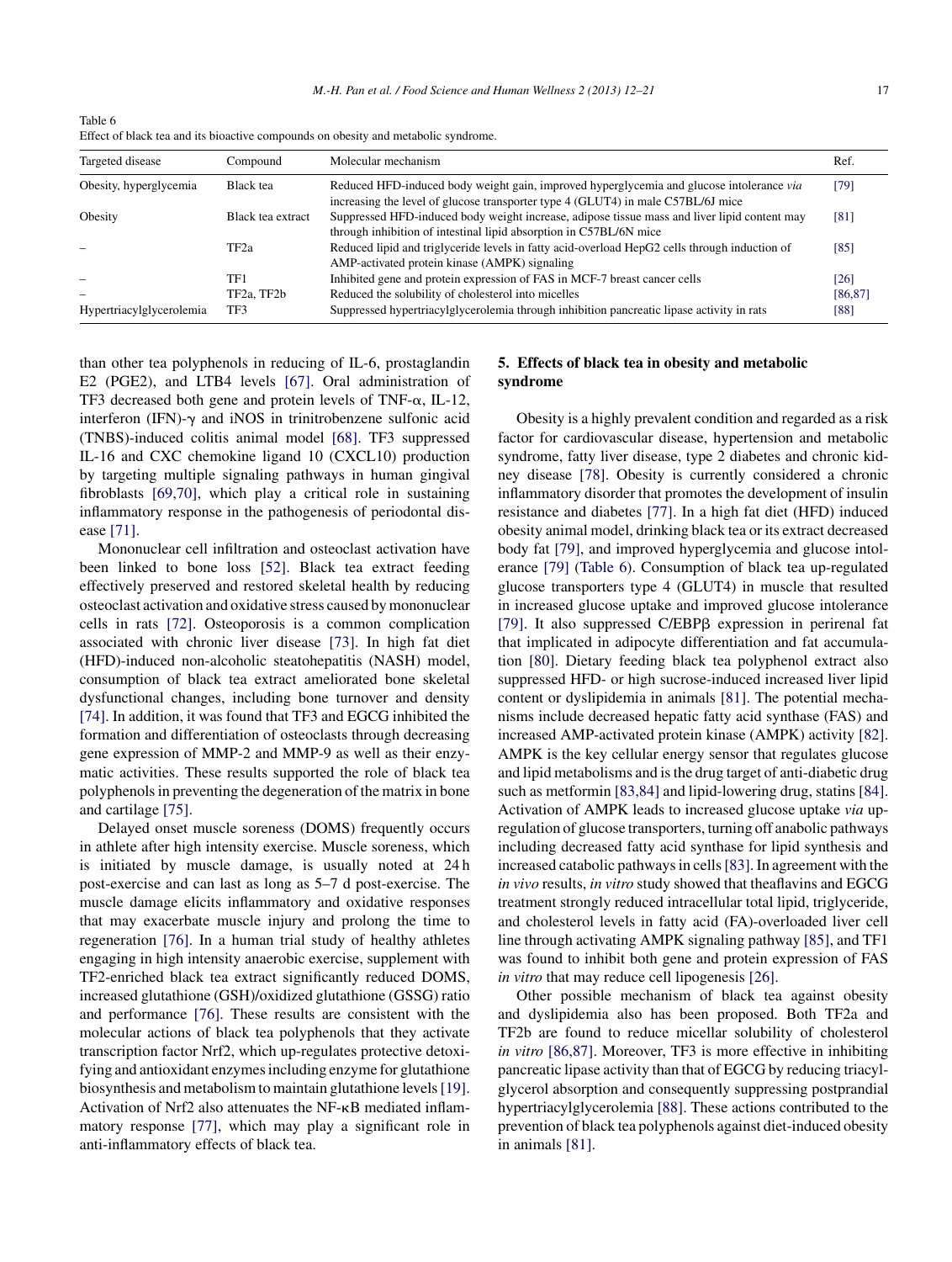| Table 7                                                                    |
|----------------------------------------------------------------------------|
| Effect of black tea and its bioactive compounds on neurological disorders. |

| Targeted disease or longevity | Compound                           | Molecular mechanism                                                                                                                                                                                                                 | Ref.       |
|-------------------------------|------------------------------------|-------------------------------------------------------------------------------------------------------------------------------------------------------------------------------------------------------------------------------------|------------|
| Alzheimer's disease           | Black tea extract                  | Inhibited lipid membrane destabilization induced by amyloid $\beta$ peptide (A $\beta$ ) 42 peptides<br>in vitro                                                                                                                    | [101]      |
|                               |                                    | Against $\overrightarrow{AB}$ fibrils-induced toxicity in primary cultures of rat hippocampal cell                                                                                                                                  | $[102]$    |
|                               | TF <sub>2</sub> b, TF <sub>3</sub> | Potent inhibitor of PAI-1 in human plasma that may slow down progression of<br>Alzheimer's disease                                                                                                                                  | [105, 106] |
|                               | TF3                                | Inhibited A $\beta$ fibril formation <i>via</i> reduction of ThT signals and assembly of A $\beta$ fibrils into<br>nontoxic, spherical aggregates in vitro                                                                          | [103]      |
| Parkinson's disease           | Black tea                          | Reduced risk of Parkinson's disease in the Singapore Chinese Health Study                                                                                                                                                           | [96]       |
|                               | Black tea extract                  | Protected 6-hydroxydopamine (6-OHDA)-induced dopaminergic neurons damage,<br>improved motor and neurochemical deficits in Wistar rats                                                                                               | [97]       |
|                               | TF1                                | Attenuated 1-methyl-4-phenyl-1, 2, 3, 6-tetrahydropyridine (MPTP/p) induced apoptosis<br>and neurodegeneration in C57BL/6 mice through increase of dopamine transporter (DAT)<br>and reduction of apoptosis in the substantia nigra | [98]       |
|                               |                                    | Improved MPTP-induced damage of dopaminergic neurons by reduction of oxidative<br>stress                                                                                                                                            | [99]       |
|                               |                                    | Attenuates MPTP-induced neuroinflammation and apoptosis by down-regulation of<br>inflammatory cytokines                                                                                                                             | [100]      |
|                               |                                    |                                                                                                                                                                                                                                     |            |

In addition to the effects of reducing postprandial lipids absorption, drinking black tea also reduced postprandial blood glucose levels and enhanced insulin response in healthy human subjects [\[89\].](#page-9-0) Solutions of black tea increased insulin activity in rat adipocytes [\[90\].](#page-9-0) One of the potential mechanisms includes theaflavins mimicked the effects of insulin and insulinlike growth factor-1 (IGF-1) by initiating phosphorylation of Forkhead transcription factor O1a (FOXO1a) and repressing phosphoenolpyruvate carboxykinase (PEPCK) promoter activity. FOXO1a and PEPCK are both important components of the insulin-signaling pathway [\[91\].](#page-9-0) The phosphorylation of FOXO1a may be mediated by AMPK [\[92,93\],](#page-9-0) which is the key metabolic regulatory enzyme activated by black tea polyphenols.

# **6. Potential use of black tea in neurodegenerative disorders**

Parkinson's disease (PD) and Alzheimer's disease (AD) are age-dependent neurodegenerative disorders [\[94\].](#page-9-0) Parkinson's disease is characterized by accumulation of  $\alpha$ -synuclein protein of Lewy bodies and loss of dopaminergic neurons [\[95\].](#page-9-0) Consumption of black tea was associated with the reduced risk of Parkinson's disease in an epidemiology study. It was concluded that ingredients of black tea other than caffeine were responsible for the beverage's inverse association with Parkinson's disease [\[96\].](#page-9-0) In 6-hydroxydopamine (6-OHDA) lesioned rat model of PD, oral administration of black tea extract before or after 6-OHDA treatment reduced dopaminergic neuron damage and improved motor and neurochemical deficits [\[97\].](#page-9-0) In another neurotoxin 1-methyl-4-phenyl-1, 2, 3, 6-tetrahydropyridine (MPTP)-induced PD animal model, oral treatment of TF1 was effective in reduction of oxidative stress-induced neurodegeneration and apoptosis by suppressing Bax down-regulation and increasing Bcl-2. It also effectively reduced inflammatory mediators (IL-1β, IL-6, TNF-α, IL-10)

and ameliorated dopamine transporters' reduction and behavioral deficits [\[98–100\].](#page-9-0)

Black tea may also be beneficial in the treatment of AD. In AD, it is believed that the neurodegeneration is caused by the cleavage product of amyloid precursor protein (APP) and the aggregation of amyloid  $\beta$  peptide  $(A\beta)$  in brain. Black tea extract inhibited Aß42 peptides-induced lipid membrane destabilization that may protect membrane damage [\[101\]](#page-9-0) (Table 7). In primary culture of rat hippocampal cell, black tea extract displayed neuroprotective effect by the inhibition of  $A\beta$ -induced cytotoxicity [\[102\].](#page-9-0) Black tea polyphenols including theaflavins and EGCG inhibited formation of toxic amyloid- $\beta$  (A $\beta$ ) and  $\alpha$ -synuclein ( $\alpha$ S) fibrils *in vitro* by stimulating the assembly of  $\text{A}\beta$  and  $\alpha S$  into nontoxic spherical aggregates that are independent of their antioxidant effects [\[103\].](#page-9-0) TF3 was less susceptible to oxidation and had an increased efficacy under oxidizing conditions than EGCG [\[103\].](#page-9-0) EGCG was effective in reducing the --amyloid mediated cognitive impairment in Alzheimer transgenic mice [\[104\].](#page-9-0) It would be interesting to find out if TF3 is more potent in same animal model. In addition to the direct effects on  $\overrightarrow{AB}$  aggregation, both TF2a and TF3 were found to inhibit PAI-1 activity, which has been implicated in the accumulation of  $\text{A}\beta$  plague in brain [\[105,106\].](#page-9-0) Results from all these *in vitro* studies look promising and further *in vivo* and clinical studies are needed to confirm the efficacy of black tea polyphenols in the treatment of PD and AD.

#### **7. Summary and perspective**

In summary, black tea and its extracts possess many health promoting propertiessupported by a myriad of data from *in vitro* and *in vivo* experiments as well as human clinical trials. The major black tea polyphenols, theaflavins and catechins should be recognized as biomolecular markers of black tea and its extract. Delineating biological mechanisms that are associated with a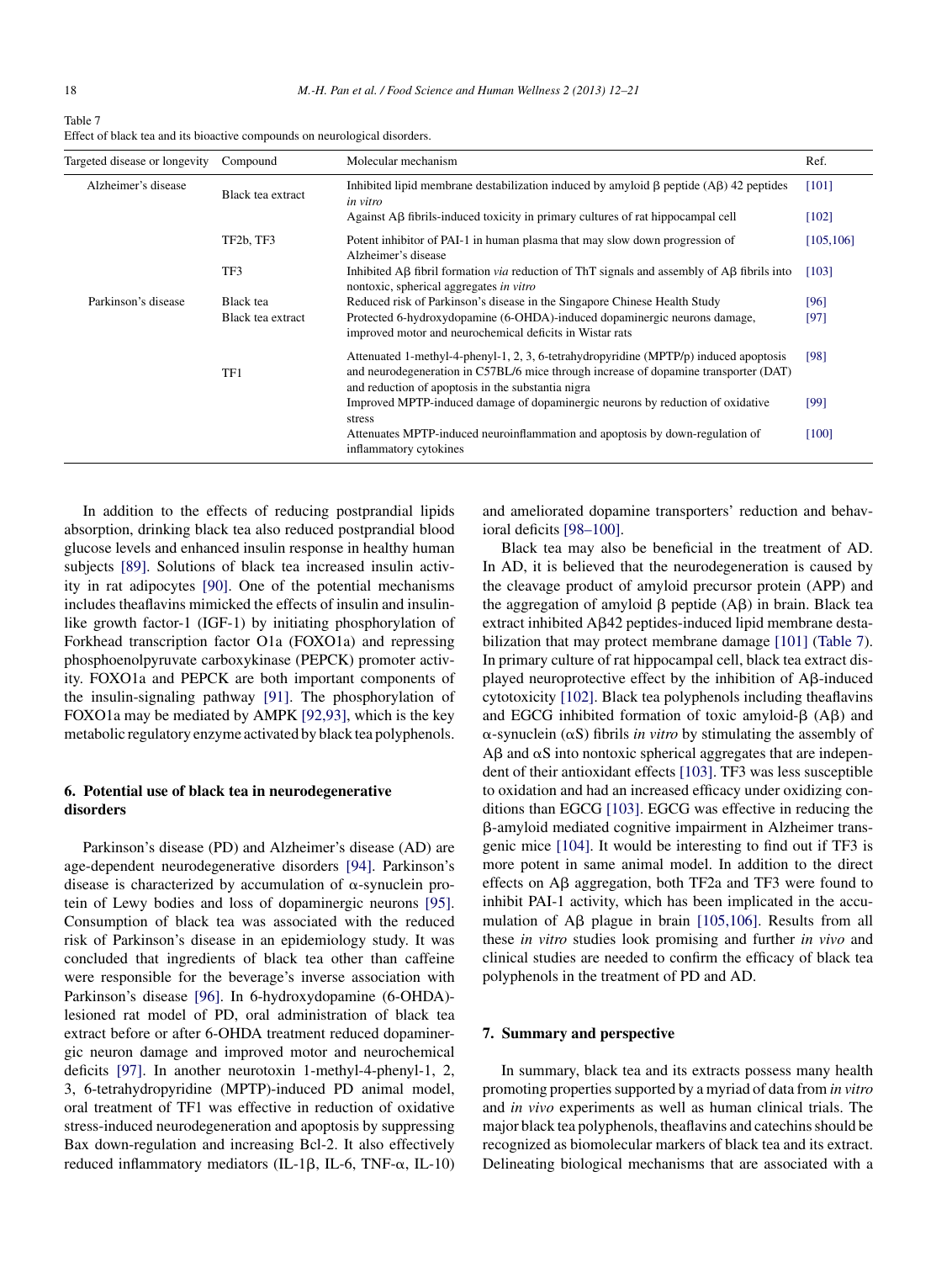<span id="page-7-0"></span>well-characterized chemical profile will provide crucial information for product development in targeting specific conditions.

The key molecular action of black tea polyphenols include the activation of Nrf2 transcription factorthat up-regulates detoxifying and antioxidant enzymes. This action may also contribute to the inhibition of  $NF$ - $\kappa$ B, the master transcription factor that regulatesinflammation. Black tea polyphenols also activate AMPK the key cellular energy sensor that regulates glucose and lipid metabolisms. All these diverse actions provide the scientific foundation in supporting the consumption of black tea or its extract for the prevention of cancer and treatment of many inflammatory and metabolic diseases.

# **References**

- [1] [S.](http://refhub.elsevier.com/S2213-4530(13)00015-3/sbref0005) [Li,](http://refhub.elsevier.com/S2213-4530(13)00015-3/sbref0005) [C.Y.](http://refhub.elsevier.com/S2213-4530(13)00015-3/sbref0005) [Lo,](http://refhub.elsevier.com/S2213-4530(13)00015-3/sbref0005) [M.H.](http://refhub.elsevier.com/S2213-4530(13)00015-3/sbref0005) [Pan,](http://refhub.elsevier.com/S2213-4530(13)00015-3/sbref0005) [et](http://refhub.elsevier.com/S2213-4530(13)00015-3/sbref0005) [al.,](http://refhub.elsevier.com/S2213-4530(13)00015-3/sbref0005) [Black](http://refhub.elsevier.com/S2213-4530(13)00015-3/sbref0005) [tea:](http://refhub.elsevier.com/S2213-4530(13)00015-3/sbref0005) [chemical](http://refhub.elsevier.com/S2213-4530(13)00015-3/sbref0005) [analysis](http://refhub.elsevier.com/S2213-4530(13)00015-3/sbref0005) [and](http://refhub.elsevier.com/S2213-4530(13)00015-3/sbref0005) [stability,](http://refhub.elsevier.com/S2213-4530(13)00015-3/sbref0005) [Food](http://refhub.elsevier.com/S2213-4530(13)00015-3/sbref0005) [&](http://refhub.elsevier.com/S2213-4530(13)00015-3/sbref0005) [Function](http://refhub.elsevier.com/S2213-4530(13)00015-3/sbref0005) [4](http://refhub.elsevier.com/S2213-4530(13)00015-3/sbref0005) [\(2013\)](http://refhub.elsevier.com/S2213-4530(13)00015-3/sbref0005) [10–18.](http://refhub.elsevier.com/S2213-4530(13)00015-3/sbref0005)
- [2] [D.](http://refhub.elsevier.com/S2213-4530(13)00015-3/sbref0010) [Hanahan,](http://refhub.elsevier.com/S2213-4530(13)00015-3/sbref0010) [R.A.](http://refhub.elsevier.com/S2213-4530(13)00015-3/sbref0010) [Weinberg,](http://refhub.elsevier.com/S2213-4530(13)00015-3/sbref0010) [The](http://refhub.elsevier.com/S2213-4530(13)00015-3/sbref0010) [hallmarks](http://refhub.elsevier.com/S2213-4530(13)00015-3/sbref0010) [of](http://refhub.elsevier.com/S2213-4530(13)00015-3/sbref0010) [cancer,](http://refhub.elsevier.com/S2213-4530(13)00015-3/sbref0010) [Cell](http://refhub.elsevier.com/S2213-4530(13)00015-3/sbref0010) [100](http://refhub.elsevier.com/S2213-4530(13)00015-3/sbref0010) [\(2000\)](http://refhub.elsevier.com/S2213-4530(13)00015-3/sbref0010) [57–70.](http://refhub.elsevier.com/S2213-4530(13)00015-3/sbref0010)
- [3] [M.H.](http://refhub.elsevier.com/S2213-4530(13)00015-3/sbref0015) [Pan,](http://refhub.elsevier.com/S2213-4530(13)00015-3/sbref0015) [C.T.](http://refhub.elsevier.com/S2213-4530(13)00015-3/sbref0015) [Ho,](http://refhub.elsevier.com/S2213-4530(13)00015-3/sbref0015) [Chemopreventive](http://refhub.elsevier.com/S2213-4530(13)00015-3/sbref0015) [effects](http://refhub.elsevier.com/S2213-4530(13)00015-3/sbref0015) [of](http://refhub.elsevier.com/S2213-4530(13)00015-3/sbref0015) [natural](http://refhub.elsevier.com/S2213-4530(13)00015-3/sbref0015) [dietary](http://refhub.elsevier.com/S2213-4530(13)00015-3/sbref0015) [com](http://refhub.elsevier.com/S2213-4530(13)00015-3/sbref0015)[pounds](http://refhub.elsevier.com/S2213-4530(13)00015-3/sbref0015) [on](http://refhub.elsevier.com/S2213-4530(13)00015-3/sbref0015) [cancer](http://refhub.elsevier.com/S2213-4530(13)00015-3/sbref0015) [development,](http://refhub.elsevier.com/S2213-4530(13)00015-3/sbref0015) [Chemical](http://refhub.elsevier.com/S2213-4530(13)00015-3/sbref0015) [Society](http://refhub.elsevier.com/S2213-4530(13)00015-3/sbref0015) [Reviews](http://refhub.elsevier.com/S2213-4530(13)00015-3/sbref0015) [37](http://refhub.elsevier.com/S2213-4530(13)00015-3/sbref0015) [\(2008\)](http://refhub.elsevier.com/S2213-4530(13)00015-3/sbref0015) [2558–2574.](http://refhub.elsevier.com/S2213-4530(13)00015-3/sbref0015)
- [4] [J.A.](http://refhub.elsevier.com/S2213-4530(13)00015-3/sbref0020) [Baker,](http://refhub.elsevier.com/S2213-4530(13)00015-3/sbref0020) [K.](http://refhub.elsevier.com/S2213-4530(13)00015-3/sbref0020) [Boakye,](http://refhub.elsevier.com/S2213-4530(13)00015-3/sbref0020) [S.E.](http://refhub.elsevier.com/S2213-4530(13)00015-3/sbref0020) [McCann,](http://refhub.elsevier.com/S2213-4530(13)00015-3/sbref0020) [et](http://refhub.elsevier.com/S2213-4530(13)00015-3/sbref0020) [al.,](http://refhub.elsevier.com/S2213-4530(13)00015-3/sbref0020) [Consumption](http://refhub.elsevier.com/S2213-4530(13)00015-3/sbref0020) [of](http://refhub.elsevier.com/S2213-4530(13)00015-3/sbref0020) [black](http://refhub.elsevier.com/S2213-4530(13)00015-3/sbref0020) [tea](http://refhub.elsevier.com/S2213-4530(13)00015-3/sbref0020) [or](http://refhub.elsevier.com/S2213-4530(13)00015-3/sbref0020) [coffee](http://refhub.elsevier.com/S2213-4530(13)00015-3/sbref0020) [and](http://refhub.elsevier.com/S2213-4530(13)00015-3/sbref0020) [risk](http://refhub.elsevier.com/S2213-4530(13)00015-3/sbref0020) [of](http://refhub.elsevier.com/S2213-4530(13)00015-3/sbref0020) [ovarian](http://refhub.elsevier.com/S2213-4530(13)00015-3/sbref0020) [cancer,](http://refhub.elsevier.com/S2213-4530(13)00015-3/sbref0020) [International](http://refhub.elsevier.com/S2213-4530(13)00015-3/sbref0020) [Journal](http://refhub.elsevier.com/S2213-4530(13)00015-3/sbref0020) [of](http://refhub.elsevier.com/S2213-4530(13)00015-3/sbref0020) [Gynecological](http://refhub.elsevier.com/S2213-4530(13)00015-3/sbref0020) [Cancer](http://refhub.elsevier.com/S2213-4530(13)00015-3/sbref0020) [17](http://refhub.elsevier.com/S2213-4530(13)00015-3/sbref0020) [\(2007\)](http://refhub.elsevier.com/S2213-4530(13)00015-3/sbref0020) [50](http://refhub.elsevier.com/S2213-4530(13)00015-3/sbref0020)–[54.](http://refhub.elsevier.com/S2213-4530(13)00015-3/sbref0020)
- [5] [I.](http://refhub.elsevier.com/S2213-4530(13)00015-3/sbref0025) [Dora,](http://refhub.elsevier.com/S2213-4530(13)00015-3/sbref0025) [L.](http://refhub.elsevier.com/S2213-4530(13)00015-3/sbref0025) [Arab,](http://refhub.elsevier.com/S2213-4530(13)00015-3/sbref0025) [A.](http://refhub.elsevier.com/S2213-4530(13)00015-3/sbref0025) [Martinchik,](http://refhub.elsevier.com/S2213-4530(13)00015-3/sbref0025) [et](http://refhub.elsevier.com/S2213-4530(13)00015-3/sbref0025) [al.,](http://refhub.elsevier.com/S2213-4530(13)00015-3/sbref0025) [Black](http://refhub.elsevier.com/S2213-4530(13)00015-3/sbref0025) [tea](http://refhub.elsevier.com/S2213-4530(13)00015-3/sbref0025) [consumption](http://refhub.elsevier.com/S2213-4530(13)00015-3/sbref0025) [and](http://refhub.elsevier.com/S2213-4530(13)00015-3/sbref0025) [risk](http://refhub.elsevier.com/S2213-4530(13)00015-3/sbref0025) [of](http://refhub.elsevier.com/S2213-4530(13)00015-3/sbref0025) [rectal](http://refhub.elsevier.com/S2213-4530(13)00015-3/sbref0025) [cancer](http://refhub.elsevier.com/S2213-4530(13)00015-3/sbref0025) [in](http://refhub.elsevier.com/S2213-4530(13)00015-3/sbref0025) [Moscow](http://refhub.elsevier.com/S2213-4530(13)00015-3/sbref0025) [population,](http://refhub.elsevier.com/S2213-4530(13)00015-3/sbref0025) [Annals](http://refhub.elsevier.com/S2213-4530(13)00015-3/sbref0025) [of](http://refhub.elsevier.com/S2213-4530(13)00015-3/sbref0025) [Epidemiology](http://refhub.elsevier.com/S2213-4530(13)00015-3/sbref0025) [13](http://refhub.elsevier.com/S2213-4530(13)00015-3/sbref0025) [\(2003\)](http://refhub.elsevier.com/S2213-4530(13)00015-3/sbref0025) [405](http://refhub.elsevier.com/S2213-4530(13)00015-3/sbref0025)–[411.](http://refhub.elsevier.com/S2213-4530(13)00015-3/sbref0025)
- [6] [N.](http://refhub.elsevier.com/S2213-4530(13)00015-3/sbref0030) [Tang,](http://refhub.elsevier.com/S2213-4530(13)00015-3/sbref0030) [Y.](http://refhub.elsevier.com/S2213-4530(13)00015-3/sbref0030) [Wu,](http://refhub.elsevier.com/S2213-4530(13)00015-3/sbref0030) [B.](http://refhub.elsevier.com/S2213-4530(13)00015-3/sbref0030) [Zhou,](http://refhub.elsevier.com/S2213-4530(13)00015-3/sbref0030) [et](http://refhub.elsevier.com/S2213-4530(13)00015-3/sbref0030) [al.,](http://refhub.elsevier.com/S2213-4530(13)00015-3/sbref0030) [Green](http://refhub.elsevier.com/S2213-4530(13)00015-3/sbref0030) [tea,](http://refhub.elsevier.com/S2213-4530(13)00015-3/sbref0030) [black](http://refhub.elsevier.com/S2213-4530(13)00015-3/sbref0030) [tea](http://refhub.elsevier.com/S2213-4530(13)00015-3/sbref0030) [consumption](http://refhub.elsevier.com/S2213-4530(13)00015-3/sbref0030) [and](http://refhub.elsevier.com/S2213-4530(13)00015-3/sbref0030) [risk](http://refhub.elsevier.com/S2213-4530(13)00015-3/sbref0030) [of](http://refhub.elsevier.com/S2213-4530(13)00015-3/sbref0030) [lung](http://refhub.elsevier.com/S2213-4530(13)00015-3/sbref0030) [cancer:](http://refhub.elsevier.com/S2213-4530(13)00015-3/sbref0030) [a](http://refhub.elsevier.com/S2213-4530(13)00015-3/sbref0030) [meta-analysis,](http://refhub.elsevier.com/S2213-4530(13)00015-3/sbref0030) [Lung](http://refhub.elsevier.com/S2213-4530(13)00015-3/sbref0030) [Cancer](http://refhub.elsevier.com/S2213-4530(13)00015-3/sbref0030) [65](http://refhub.elsevier.com/S2213-4530(13)00015-3/sbref0030) [\(2009\)](http://refhub.elsevier.com/S2213-4530(13)00015-3/sbref0030) [274](http://refhub.elsevier.com/S2213-4530(13)00015-3/sbref0030)–[283.](http://refhub.elsevier.com/S2213-4530(13)00015-3/sbref0030)
- [7] [R.A.](http://refhub.elsevier.com/S2213-4530(13)00015-3/sbref0035) [Goldbohm,](http://refhub.elsevier.com/S2213-4530(13)00015-3/sbref0035) [M.G.](http://refhub.elsevier.com/S2213-4530(13)00015-3/sbref0035) [Hertog,](http://refhub.elsevier.com/S2213-4530(13)00015-3/sbref0035) [H.A.](http://refhub.elsevier.com/S2213-4530(13)00015-3/sbref0035) [Brants,](http://refhub.elsevier.com/S2213-4530(13)00015-3/sbref0035) [et](http://refhub.elsevier.com/S2213-4530(13)00015-3/sbref0035) [al.,](http://refhub.elsevier.com/S2213-4530(13)00015-3/sbref0035) [Consumption](http://refhub.elsevier.com/S2213-4530(13)00015-3/sbref0035) [of](http://refhub.elsevier.com/S2213-4530(13)00015-3/sbref0035) [black](http://refhub.elsevier.com/S2213-4530(13)00015-3/sbref0035) [tea](http://refhub.elsevier.com/S2213-4530(13)00015-3/sbref0035) [and](http://refhub.elsevier.com/S2213-4530(13)00015-3/sbref0035) [cancer](http://refhub.elsevier.com/S2213-4530(13)00015-3/sbref0035) [risk:](http://refhub.elsevier.com/S2213-4530(13)00015-3/sbref0035) [a](http://refhub.elsevier.com/S2213-4530(13)00015-3/sbref0035) [prospective](http://refhub.elsevier.com/S2213-4530(13)00015-3/sbref0035) [cohort](http://refhub.elsevier.com/S2213-4530(13)00015-3/sbref0035) [study,](http://refhub.elsevier.com/S2213-4530(13)00015-3/sbref0035) [Journal](http://refhub.elsevier.com/S2213-4530(13)00015-3/sbref0035) [of](http://refhub.elsevier.com/S2213-4530(13)00015-3/sbref0035) [the](http://refhub.elsevier.com/S2213-4530(13)00015-3/sbref0035) [National](http://refhub.elsevier.com/S2213-4530(13)00015-3/sbref0035) [Cancer](http://refhub.elsevier.com/S2213-4530(13)00015-3/sbref0035) [Institute](http://refhub.elsevier.com/S2213-4530(13)00015-3/sbref0035) [88](http://refhub.elsevier.com/S2213-4530(13)00015-3/sbref0035) [\(1996\)](http://refhub.elsevier.com/S2213-4530(13)00015-3/sbref0035) [93](http://refhub.elsevier.com/S2213-4530(13)00015-3/sbref0035)–[100.](http://refhub.elsevier.com/S2213-4530(13)00015-3/sbref0035)
- [8] [M.](http://refhub.elsevier.com/S2213-4530(13)00015-3/sbref0040) [Kapiszewska,](http://refhub.elsevier.com/S2213-4530(13)00015-3/sbref0040) [M.](http://refhub.elsevier.com/S2213-4530(13)00015-3/sbref0040) [Miskiewicz,](http://refhub.elsevier.com/S2213-4530(13)00015-3/sbref0040) [P.T.](http://refhub.elsevier.com/S2213-4530(13)00015-3/sbref0040) [Ellison,](http://refhub.elsevier.com/S2213-4530(13)00015-3/sbref0040) [et](http://refhub.elsevier.com/S2213-4530(13)00015-3/sbref0040) [al.,](http://refhub.elsevier.com/S2213-4530(13)00015-3/sbref0040) [High](http://refhub.elsevier.com/S2213-4530(13)00015-3/sbref0040) [tea](http://refhub.elsevier.com/S2213-4530(13)00015-3/sbref0040) [consump](http://refhub.elsevier.com/S2213-4530(13)00015-3/sbref0040)[tion](http://refhub.elsevier.com/S2213-4530(13)00015-3/sbref0040) [diminishes](http://refhub.elsevier.com/S2213-4530(13)00015-3/sbref0040) [salivary](http://refhub.elsevier.com/S2213-4530(13)00015-3/sbref0040) [17beta-estradiol](http://refhub.elsevier.com/S2213-4530(13)00015-3/sbref0040) [concentration](http://refhub.elsevier.com/S2213-4530(13)00015-3/sbref0040) [in](http://refhub.elsevier.com/S2213-4530(13)00015-3/sbref0040) [Polish](http://refhub.elsevier.com/S2213-4530(13)00015-3/sbref0040) [women,](http://refhub.elsevier.com/S2213-4530(13)00015-3/sbref0040) [British](http://refhub.elsevier.com/S2213-4530(13)00015-3/sbref0040) [Journal](http://refhub.elsevier.com/S2213-4530(13)00015-3/sbref0040) [of](http://refhub.elsevier.com/S2213-4530(13)00015-3/sbref0040) [Nutrition](http://refhub.elsevier.com/S2213-4530(13)00015-3/sbref0040) [95](http://refhub.elsevier.com/S2213-4530(13)00015-3/sbref0040) [\(2006\)](http://refhub.elsevier.com/S2213-4530(13)00015-3/sbref0040) [989–995.](http://refhub.elsevier.com/S2213-4530(13)00015-3/sbref0040)
- [9] [C.M.](http://refhub.elsevier.com/S2213-4530(13)00015-3/sbref0045) [Nagle,](http://refhub.elsevier.com/S2213-4530(13)00015-3/sbref0045) C.M. [Olsen,](http://refhub.elsevier.com/S2213-4530(13)00015-3/sbref0045) [C.J.](http://refhub.elsevier.com/S2213-4530(13)00015-3/sbref0045) [Bain,](http://refhub.elsevier.com/S2213-4530(13)00015-3/sbref0045) [et](http://refhub.elsevier.com/S2213-4530(13)00015-3/sbref0045) [al.,](http://refhub.elsevier.com/S2213-4530(13)00015-3/sbref0045) [Tea](http://refhub.elsevier.com/S2213-4530(13)00015-3/sbref0045) [consumption](http://refhub.elsevier.com/S2213-4530(13)00015-3/sbref0045) [and](http://refhub.elsevier.com/S2213-4530(13)00015-3/sbref0045) [risk](http://refhub.elsevier.com/S2213-4530(13)00015-3/sbref0045) [of](http://refhub.elsevier.com/S2213-4530(13)00015-3/sbref0045) [ovarian](http://refhub.elsevier.com/S2213-4530(13)00015-3/sbref0045) [cancer,](http://refhub.elsevier.com/S2213-4530(13)00015-3/sbref0045) [Cancer](http://refhub.elsevier.com/S2213-4530(13)00015-3/sbref0045) [Causes](http://refhub.elsevier.com/S2213-4530(13)00015-3/sbref0045) [and](http://refhub.elsevier.com/S2213-4530(13)00015-3/sbref0045) [Control](http://refhub.elsevier.com/S2213-4530(13)00015-3/sbref0045) [21](http://refhub.elsevier.com/S2213-4530(13)00015-3/sbref0045) [\(2010\)](http://refhub.elsevier.com/S2213-4530(13)00015-3/sbref0045) [\(2010\)](http://refhub.elsevier.com/S2213-4530(13)00015-3/sbref0045) [1485](http://refhub.elsevier.com/S2213-4530(13)00015-3/sbref0045)–[1491.](http://refhub.elsevier.com/S2213-4530(13)00015-3/sbref0045)
- [10] [A.H.](http://refhub.elsevier.com/S2213-4530(13)00015-3/sbref0050) [Lee,](http://refhub.elsevier.com/S2213-4530(13)00015-3/sbref0050) [D.](http://refhub.elsevier.com/S2213-4530(13)00015-3/sbref0050) [Su,](http://refhub.elsevier.com/S2213-4530(13)00015-3/sbref0050) [M.](http://refhub.elsevier.com/S2213-4530(13)00015-3/sbref0050) [Pasalich,](http://refhub.elsevier.com/S2213-4530(13)00015-3/sbref0050) [et](http://refhub.elsevier.com/S2213-4530(13)00015-3/sbref0050) [al.,](http://refhub.elsevier.com/S2213-4530(13)00015-3/sbref0050) [Tea](http://refhub.elsevier.com/S2213-4530(13)00015-3/sbref0050) [consumption](http://refhub.elsevier.com/S2213-4530(13)00015-3/sbref0050) [reduces](http://refhub.elsevier.com/S2213-4530(13)00015-3/sbref0050) [ovarian](http://refhub.elsevier.com/S2213-4530(13)00015-3/sbref0050) [cancer](http://refhub.elsevier.com/S2213-4530(13)00015-3/sbref0050) [risk,](http://refhub.elsevier.com/S2213-4530(13)00015-3/sbref0050) [Cancer](http://refhub.elsevier.com/S2213-4530(13)00015-3/sbref0050) [Epidemiology](http://refhub.elsevier.com/S2213-4530(13)00015-3/sbref0050) [37](http://refhub.elsevier.com/S2213-4530(13)00015-3/sbref0050) [\(2013\)](http://refhub.elsevier.com/S2213-4530(13)00015-3/sbref0050) [54–59.](http://refhub.elsevier.com/S2213-4530(13)00015-3/sbref0050)
- [11] [S.](http://refhub.elsevier.com/S2213-4530(13)00015-3/sbref0055) [Wu,](http://refhub.elsevier.com/S2213-4530(13)00015-3/sbref0055) [F.](http://refhub.elsevier.com/S2213-4530(13)00015-3/sbref0055) [Li,](http://refhub.elsevier.com/S2213-4530(13)00015-3/sbref0055) [X.](http://refhub.elsevier.com/S2213-4530(13)00015-3/sbref0055) [Huang,](http://refhub.elsevier.com/S2213-4530(13)00015-3/sbref0055) [et](http://refhub.elsevier.com/S2213-4530(13)00015-3/sbref0055) [al.,](http://refhub.elsevier.com/S2213-4530(13)00015-3/sbref0055) [The](http://refhub.elsevier.com/S2213-4530(13)00015-3/sbref0055) [association](http://refhub.elsevier.com/S2213-4530(13)00015-3/sbref0055) [of](http://refhub.elsevier.com/S2213-4530(13)00015-3/sbref0055) [tea](http://refhub.elsevier.com/S2213-4530(13)00015-3/sbref0055) [consumption](http://refhub.elsevier.com/S2213-4530(13)00015-3/sbref0055) [with](http://refhub.elsevier.com/S2213-4530(13)00015-3/sbref0055) [bladder](http://refhub.elsevier.com/S2213-4530(13)00015-3/sbref0055) [cancer](http://refhub.elsevier.com/S2213-4530(13)00015-3/sbref0055) [risk:](http://refhub.elsevier.com/S2213-4530(13)00015-3/sbref0055) [a](http://refhub.elsevier.com/S2213-4530(13)00015-3/sbref0055) [meta-analysis,](http://refhub.elsevier.com/S2213-4530(13)00015-3/sbref0055) [Asia](http://refhub.elsevier.com/S2213-4530(13)00015-3/sbref0055) [Pacific](http://refhub.elsevier.com/S2213-4530(13)00015-3/sbref0055) [Journal](http://refhub.elsevier.com/S2213-4530(13)00015-3/sbref0055) [of](http://refhub.elsevier.com/S2213-4530(13)00015-3/sbref0055) [Clinical](http://refhub.elsevier.com/S2213-4530(13)00015-3/sbref0055) [Nutrition](http://refhub.elsevier.com/S2213-4530(13)00015-3/sbref0055) [22](http://refhub.elsevier.com/S2213-4530(13)00015-3/sbref0055) [\(2013\)](http://refhub.elsevier.com/S2213-4530(13)00015-3/sbref0055) [128–137.](http://refhub.elsevier.com/S2213-4530(13)00015-3/sbref0055)
- [12] [P.](http://refhub.elsevier.com/S2213-4530(13)00015-3/sbref0060) [Saha,](http://refhub.elsevier.com/S2213-4530(13)00015-3/sbref0060) [S.](http://refhub.elsevier.com/S2213-4530(13)00015-3/sbref0060) [Das,](http://refhub.elsevier.com/S2213-4530(13)00015-3/sbref0060) [Elimination](http://refhub.elsevier.com/S2213-4530(13)00015-3/sbref0060) [of](http://refhub.elsevier.com/S2213-4530(13)00015-3/sbref0060) [deleterious](http://refhub.elsevier.com/S2213-4530(13)00015-3/sbref0060) [effects](http://refhub.elsevier.com/S2213-4530(13)00015-3/sbref0060) [of](http://refhub.elsevier.com/S2213-4530(13)00015-3/sbref0060) [free](http://refhub.elsevier.com/S2213-4530(13)00015-3/sbref0060) [radicals](http://refhub.elsevier.com/S2213-4530(13)00015-3/sbref0060) [in](http://refhub.elsevier.com/S2213-4530(13)00015-3/sbref0060) [murine](http://refhub.elsevier.com/S2213-4530(13)00015-3/sbref0060) [skin](http://refhub.elsevier.com/S2213-4530(13)00015-3/sbref0060) [carcinogenesis](http://refhub.elsevier.com/S2213-4530(13)00015-3/sbref0060) [by](http://refhub.elsevier.com/S2213-4530(13)00015-3/sbref0060) [black](http://refhub.elsevier.com/S2213-4530(13)00015-3/sbref0060) [tea](http://refhub.elsevier.com/S2213-4530(13)00015-3/sbref0060) [infusion,](http://refhub.elsevier.com/S2213-4530(13)00015-3/sbref0060) [theaflavins](http://refhub.elsevier.com/S2213-4530(13)00015-3/sbref0060) [&](http://refhub.elsevier.com/S2213-4530(13)00015-3/sbref0060) [epigal](http://refhub.elsevier.com/S2213-4530(13)00015-3/sbref0060)[locatechin](http://refhub.elsevier.com/S2213-4530(13)00015-3/sbref0060) [gallate,](http://refhub.elsevier.com/S2213-4530(13)00015-3/sbref0060) [Asian](http://refhub.elsevier.com/S2213-4530(13)00015-3/sbref0060) [Pacific](http://refhub.elsevier.com/S2213-4530(13)00015-3/sbref0060) [Journal](http://refhub.elsevier.com/S2213-4530(13)00015-3/sbref0060) [of](http://refhub.elsevier.com/S2213-4530(13)00015-3/sbref0060) [Cancer](http://refhub.elsevier.com/S2213-4530(13)00015-3/sbref0060) [Prevention](http://refhub.elsevier.com/S2213-4530(13)00015-3/sbref0060) [3](http://refhub.elsevier.com/S2213-4530(13)00015-3/sbref0060) [\(2002\)](http://refhub.elsevier.com/S2213-4530(13)00015-3/sbref0060) [225–230.](http://refhub.elsevier.com/S2213-4530(13)00015-3/sbref0060)
- [13] [P.](http://refhub.elsevier.com/S2213-4530(13)00015-3/sbref0065) [Roy,](http://refhub.elsevier.com/S2213-4530(13)00015-3/sbref0065) [N.](http://refhub.elsevier.com/S2213-4530(13)00015-3/sbref0065) Nigam, J. [George,](http://refhub.elsevier.com/S2213-4530(13)00015-3/sbref0065) [et](http://refhub.elsevier.com/S2213-4530(13)00015-3/sbref0065) [al.,](http://refhub.elsevier.com/S2213-4530(13)00015-3/sbref0065) [Induction](http://refhub.elsevier.com/S2213-4530(13)00015-3/sbref0065) [of](http://refhub.elsevier.com/S2213-4530(13)00015-3/sbref0065) [apoptosis](http://refhub.elsevier.com/S2213-4530(13)00015-3/sbref0065) [by](http://refhub.elsevier.com/S2213-4530(13)00015-3/sbref0065) [tea](http://refhub.elsevier.com/S2213-4530(13)00015-3/sbref0065) [polyphe](http://refhub.elsevier.com/S2213-4530(13)00015-3/sbref0065)[nols](http://refhub.elsevier.com/S2213-4530(13)00015-3/sbref0065) [mediated](http://refhub.elsevier.com/S2213-4530(13)00015-3/sbref0065) [through](http://refhub.elsevier.com/S2213-4530(13)00015-3/sbref0065) [mitochondrial](http://refhub.elsevier.com/S2213-4530(13)00015-3/sbref0065) [cell](http://refhub.elsevier.com/S2213-4530(13)00015-3/sbref0065) [death](http://refhub.elsevier.com/S2213-4530(13)00015-3/sbref0065) [pathway](http://refhub.elsevier.com/S2213-4530(13)00015-3/sbref0065) [in](http://refhub.elsevier.com/S2213-4530(13)00015-3/sbref0065) [mouse](http://refhub.elsevier.com/S2213-4530(13)00015-3/sbref0065) [skin](http://refhub.elsevier.com/S2213-4530(13)00015-3/sbref0065) [tumors,](http://refhub.elsevier.com/S2213-4530(13)00015-3/sbref0065) [Cancer](http://refhub.elsevier.com/S2213-4530(13)00015-3/sbref0065) [Biology](http://refhub.elsevier.com/S2213-4530(13)00015-3/sbref0065) [and](http://refhub.elsevier.com/S2213-4530(13)00015-3/sbref0065) [Therapy](http://refhub.elsevier.com/S2213-4530(13)00015-3/sbref0065) [8](http://refhub.elsevier.com/S2213-4530(13)00015-3/sbref0065) [\(2009\)](http://refhub.elsevier.com/S2213-4530(13)00015-3/sbref0065) [1281](http://refhub.elsevier.com/S2213-4530(13)00015-3/sbref0065)–[1287.](http://refhub.elsevier.com/S2213-4530(13)00015-3/sbref0065)
- [14] [J.](http://refhub.elsevier.com/S2213-4530(13)00015-3/sbref0070) [George,](http://refhub.elsevier.com/S2213-4530(13)00015-3/sbref0070) [M.](http://refhub.elsevier.com/S2213-4530(13)00015-3/sbref0070) [Singh,](http://refhub.elsevier.com/S2213-4530(13)00015-3/sbref0070) [A.K.](http://refhub.elsevier.com/S2213-4530(13)00015-3/sbref0070) [Srivastava,](http://refhub.elsevier.com/S2213-4530(13)00015-3/sbref0070) [et](http://refhub.elsevier.com/S2213-4530(13)00015-3/sbref0070) [al.,](http://refhub.elsevier.com/S2213-4530(13)00015-3/sbref0070) [Resveratrol](http://refhub.elsevier.com/S2213-4530(13)00015-3/sbref0070) [and](http://refhub.elsevier.com/S2213-4530(13)00015-3/sbref0070) [black](http://refhub.elsevier.com/S2213-4530(13)00015-3/sbref0070) [tea](http://refhub.elsevier.com/S2213-4530(13)00015-3/sbref0070) [polyphenol](http://refhub.elsevier.com/S2213-4530(13)00015-3/sbref0070) [combination](http://refhub.elsevier.com/S2213-4530(13)00015-3/sbref0070) [synergistically](http://refhub.elsevier.com/S2213-4530(13)00015-3/sbref0070) [suppress](http://refhub.elsevier.com/S2213-4530(13)00015-3/sbref0070) [mouse](http://refhub.elsevier.com/S2213-4530(13)00015-3/sbref0070) [skin](http://refhub.elsevier.com/S2213-4530(13)00015-3/sbref0070) [tumors](http://refhub.elsevier.com/S2213-4530(13)00015-3/sbref0070) [growth](http://refhub.elsevier.com/S2213-4530(13)00015-3/sbref0070) [by](http://refhub.elsevier.com/S2213-4530(13)00015-3/sbref0070) [inhibition](http://refhub.elsevier.com/S2213-4530(13)00015-3/sbref0070) [of](http://refhub.elsevier.com/S2213-4530(13)00015-3/sbref0070) [activated](http://refhub.elsevier.com/S2213-4530(13)00015-3/sbref0070) [MAPKs](http://refhub.elsevier.com/S2213-4530(13)00015-3/sbref0070) [and](http://refhub.elsevier.com/S2213-4530(13)00015-3/sbref0070) [p53,](http://refhub.elsevier.com/S2213-4530(13)00015-3/sbref0070) [PLoS](http://refhub.elsevier.com/S2213-4530(13)00015-3/sbref0070) [ONE](http://refhub.elsevier.com/S2213-4530(13)00015-3/sbref0070) [6](http://refhub.elsevier.com/S2213-4530(13)00015-3/sbref0070) [\(2011\)](http://refhub.elsevier.com/S2213-4530(13)00015-3/sbref0070) [e23395.](http://refhub.elsevier.com/S2213-4530(13)00015-3/sbref0070)
- [15] P. Roy, J. [George,](http://refhub.elsevier.com/S2213-4530(13)00015-3/sbref0075) [S.](http://refhub.elsevier.com/S2213-4530(13)00015-3/sbref0075) [Srivastava,](http://refhub.elsevier.com/S2213-4530(13)00015-3/sbref0075) [et](http://refhub.elsevier.com/S2213-4530(13)00015-3/sbref0075) al., Inhibitory [effects](http://refhub.elsevier.com/S2213-4530(13)00015-3/sbref0075) of tea [polyphenols](http://refhub.elsevier.com/S2213-4530(13)00015-3/sbref0075) [by](http://refhub.elsevier.com/S2213-4530(13)00015-3/sbref0075) [targeting](http://refhub.elsevier.com/S2213-4530(13)00015-3/sbref0075) [cyclooxygenase-2](http://refhub.elsevier.com/S2213-4530(13)00015-3/sbref0075) [through](http://refhub.elsevier.com/S2213-4530(13)00015-3/sbref0075) [regulation](http://refhub.elsevier.com/S2213-4530(13)00015-3/sbref0075) [of](http://refhub.elsevier.com/S2213-4530(13)00015-3/sbref0075) [nuclear](http://refhub.elsevier.com/S2213-4530(13)00015-3/sbref0075) [factor](http://refhub.elsevier.com/S2213-4530(13)00015-3/sbref0075) [kappa](http://refhub.elsevier.com/S2213-4530(13)00015-3/sbref0075) [B,](http://refhub.elsevier.com/S2213-4530(13)00015-3/sbref0075) [Akt](http://refhub.elsevier.com/S2213-4530(13)00015-3/sbref0075) [and](http://refhub.elsevier.com/S2213-4530(13)00015-3/sbref0075) [p53](http://refhub.elsevier.com/S2213-4530(13)00015-3/sbref0075) [in](http://refhub.elsevier.com/S2213-4530(13)00015-3/sbref0075) [rat](http://refhub.elsevier.com/S2213-4530(13)00015-3/sbref0075) [mammary](http://refhub.elsevier.com/S2213-4530(13)00015-3/sbref0075) [tumors,](http://refhub.elsevier.com/S2213-4530(13)00015-3/sbref0075) [Investigational](http://refhub.elsevier.com/S2213-4530(13)00015-3/sbref0075) [New](http://refhub.elsevier.com/S2213-4530(13)00015-3/sbref0075) [Drugs](http://refhub.elsevier.com/S2213-4530(13)00015-3/sbref0075) [29](http://refhub.elsevier.com/S2213-4530(13)00015-3/sbref0075) [\(2011\)](http://refhub.elsevier.com/S2213-4530(13)00015-3/sbref0075) [225](http://refhub.elsevier.com/S2213-4530(13)00015-3/sbref0075)–[231.](http://refhub.elsevier.com/S2213-4530(13)00015-3/sbref0075)
- [16] [K.V.](http://refhub.elsevier.com/S2213-4530(13)00015-3/sbref0080) [Chandra](http://refhub.elsevier.com/S2213-4530(13)00015-3/sbref0080) [Mohan,](http://refhub.elsevier.com/S2213-4530(13)00015-3/sbref0080) [Y.](http://refhub.elsevier.com/S2213-4530(13)00015-3/sbref0080) [Hara,](http://refhub.elsevier.com/S2213-4530(13)00015-3/sbref0080) [S.K.](http://refhub.elsevier.com/S2213-4530(13)00015-3/sbref0080) [Abraham,](http://refhub.elsevier.com/S2213-4530(13)00015-3/sbref0080) [et](http://refhub.elsevier.com/S2213-4530(13)00015-3/sbref0080) [al.,](http://refhub.elsevier.com/S2213-4530(13)00015-3/sbref0080) [Comparative](http://refhub.elsevier.com/S2213-4530(13)00015-3/sbref0080) [evalu](http://refhub.elsevier.com/S2213-4530(13)00015-3/sbref0080)[ation](http://refhub.elsevier.com/S2213-4530(13)00015-3/sbref0080) [of](http://refhub.elsevier.com/S2213-4530(13)00015-3/sbref0080) [the](http://refhub.elsevier.com/S2213-4530(13)00015-3/sbref0080) [chemopreventive](http://refhub.elsevier.com/S2213-4530(13)00015-3/sbref0080) [efficacy](http://refhub.elsevier.com/S2213-4530(13)00015-3/sbref0080) [of](http://refhub.elsevier.com/S2213-4530(13)00015-3/sbref0080) [green](http://refhub.elsevier.com/S2213-4530(13)00015-3/sbref0080) [and](http://refhub.elsevier.com/S2213-4530(13)00015-3/sbref0080) [black](http://refhub.elsevier.com/S2213-4530(13)00015-3/sbref0080) [tea](http://refhub.elsevier.com/S2213-4530(13)00015-3/sbref0080) [polyphenols](http://refhub.elsevier.com/S2213-4530(13)00015-3/sbref0080) [in](http://refhub.elsevier.com/S2213-4530(13)00015-3/sbref0080) [the](http://refhub.elsevier.com/S2213-4530(13)00015-3/sbref0080) [hamster](http://refhub.elsevier.com/S2213-4530(13)00015-3/sbref0080) [buccal](http://refhub.elsevier.com/S2213-4530(13)00015-3/sbref0080) [pouch](http://refhub.elsevier.com/S2213-4530(13)00015-3/sbref0080) [carcinogenesis](http://refhub.elsevier.com/S2213-4530(13)00015-3/sbref0080) [model,](http://refhub.elsevier.com/S2213-4530(13)00015-3/sbref0080) [Clinical](http://refhub.elsevier.com/S2213-4530(13)00015-3/sbref0080) [Biochemistry](http://refhub.elsevier.com/S2213-4530(13)00015-3/sbref0080) [38](http://refhub.elsevier.com/S2213-4530(13)00015-3/sbref0080) [\(2005\)](http://refhub.elsevier.com/S2213-4530(13)00015-3/sbref0080) [879–886.](http://refhub.elsevier.com/S2213-4530(13)00015-3/sbref0080)
- [17] [R.](http://refhub.elsevier.com/S2213-4530(13)00015-3/sbref0085) [Patel,](http://refhub.elsevier.com/S2213-4530(13)00015-3/sbref0085) [A.](http://refhub.elsevier.com/S2213-4530(13)00015-3/sbref0085) [Ingle,](http://refhub.elsevier.com/S2213-4530(13)00015-3/sbref0085) [G.B.](http://refhub.elsevier.com/S2213-4530(13)00015-3/sbref0085) [Maru,](http://refhub.elsevier.com/S2213-4530(13)00015-3/sbref0085) [Polymeric](http://refhub.elsevier.com/S2213-4530(13)00015-3/sbref0085) [black](http://refhub.elsevier.com/S2213-4530(13)00015-3/sbref0085) [tea](http://refhub.elsevier.com/S2213-4530(13)00015-3/sbref0085) [polyphenols](http://refhub.elsevier.com/S2213-4530(13)00015-3/sbref0085) [inhibit](http://refhub.elsevier.com/S2213-4530(13)00015-3/sbref0085) [1,2-dimethylhydrazine](http://refhub.elsevier.com/S2213-4530(13)00015-3/sbref0085) [induced](http://refhub.elsevier.com/S2213-4530(13)00015-3/sbref0085) [colorectal](http://refhub.elsevier.com/S2213-4530(13)00015-3/sbref0085) [carcinogenesis](http://refhub.elsevier.com/S2213-4530(13)00015-3/sbref0085) [by](http://refhub.elsevier.com/S2213-4530(13)00015-3/sbref0085) [inhibiting](http://refhub.elsevier.com/S2213-4530(13)00015-3/sbref0085)

[cell](http://refhub.elsevier.com/S2213-4530(13)00015-3/sbref0085) [proliferation](http://refhub.elsevier.com/S2213-4530(13)00015-3/sbref0085) [via](http://refhub.elsevier.com/S2213-4530(13)00015-3/sbref0085) [Wnt/beta-catenin](http://refhub.elsevier.com/S2213-4530(13)00015-3/sbref0085) [pathway,](http://refhub.elsevier.com/S2213-4530(13)00015-3/sbref0085) [Toxicology](http://refhub.elsevier.com/S2213-4530(13)00015-3/sbref0085) [and](http://refhub.elsevier.com/S2213-4530(13)00015-3/sbref0085) [Applied](http://refhub.elsevier.com/S2213-4530(13)00015-3/sbref0085) [Pharmacology](http://refhub.elsevier.com/S2213-4530(13)00015-3/sbref0085) [227](http://refhub.elsevier.com/S2213-4530(13)00015-3/sbref0085) [\(2008\)](http://refhub.elsevier.com/S2213-4530(13)00015-3/sbref0085) [136–146.](http://refhub.elsevier.com/S2213-4530(13)00015-3/sbref0085)

- [18] [D.](http://refhub.elsevier.com/S2213-4530(13)00015-3/sbref0090) [Sinha,](http://refhub.elsevier.com/S2213-4530(13)00015-3/sbref0090) [M.](http://refhub.elsevier.com/S2213-4530(13)00015-3/sbref0090) [Roy,](http://refhub.elsevier.com/S2213-4530(13)00015-3/sbref0090) [Antagonistic](http://refhub.elsevier.com/S2213-4530(13)00015-3/sbref0090) [role](http://refhub.elsevier.com/S2213-4530(13)00015-3/sbref0090) [of](http://refhub.elsevier.com/S2213-4530(13)00015-3/sbref0090) [tea](http://refhub.elsevier.com/S2213-4530(13)00015-3/sbref0090) [against](http://refhub.elsevier.com/S2213-4530(13)00015-3/sbref0090) [sodium](http://refhub.elsevier.com/S2213-4530(13)00015-3/sbref0090) [arsenite](http://refhub.elsevier.com/S2213-4530(13)00015-3/sbref0090)[induced](http://refhub.elsevier.com/S2213-4530(13)00015-3/sbref0090) [oxidative](http://refhub.elsevier.com/S2213-4530(13)00015-3/sbref0090) [DNA](http://refhub.elsevier.com/S2213-4530(13)00015-3/sbref0090) [damage](http://refhub.elsevier.com/S2213-4530(13)00015-3/sbref0090) [and](http://refhub.elsevier.com/S2213-4530(13)00015-3/sbref0090) [inhibition](http://refhub.elsevier.com/S2213-4530(13)00015-3/sbref0090) [of](http://refhub.elsevier.com/S2213-4530(13)00015-3/sbref0090) [DNA](http://refhub.elsevier.com/S2213-4530(13)00015-3/sbref0090) [repair](http://refhub.elsevier.com/S2213-4530(13)00015-3/sbref0090) [in](http://refhub.elsevier.com/S2213-4530(13)00015-3/sbref0090) [Swiss](http://refhub.elsevier.com/S2213-4530(13)00015-3/sbref0090) [albino](http://refhub.elsevier.com/S2213-4530(13)00015-3/sbref0090) mice, Journal [of](http://refhub.elsevier.com/S2213-4530(13)00015-3/sbref0090) [Environmental](http://refhub.elsevier.com/S2213-4530(13)00015-3/sbref0090) [Pathology,](http://refhub.elsevier.com/S2213-4530(13)00015-3/sbref0090) [Toxicology](http://refhub.elsevier.com/S2213-4530(13)00015-3/sbref0090) [and](http://refhub.elsevier.com/S2213-4530(13)00015-3/sbref0090) [Oncol](http://refhub.elsevier.com/S2213-4530(13)00015-3/sbref0090)[ogy](http://refhub.elsevier.com/S2213-4530(13)00015-3/sbref0090) [30](http://refhub.elsevier.com/S2213-4530(13)00015-3/sbref0090) [\(2011\)](http://refhub.elsevier.com/S2213-4530(13)00015-3/sbref0090) [311](http://refhub.elsevier.com/S2213-4530(13)00015-3/sbref0090)–[322.](http://refhub.elsevier.com/S2213-4530(13)00015-3/sbref0090)
- [19] [C.](http://refhub.elsevier.com/S2213-4530(13)00015-3/sbref0095) [Chen,](http://refhub.elsevier.com/S2213-4530(13)00015-3/sbref0095) [A.N.](http://refhub.elsevier.com/S2213-4530(13)00015-3/sbref0095) [Kong,](http://refhub.elsevier.com/S2213-4530(13)00015-3/sbref0095) [Dietary](http://refhub.elsevier.com/S2213-4530(13)00015-3/sbref0095) [chemopreventive](http://refhub.elsevier.com/S2213-4530(13)00015-3/sbref0095) [compounds](http://refhub.elsevier.com/S2213-4530(13)00015-3/sbref0095) [and](http://refhub.elsevier.com/S2213-4530(13)00015-3/sbref0095) [ARE/EpRE](http://refhub.elsevier.com/S2213-4530(13)00015-3/sbref0095) [signaling,](http://refhub.elsevier.com/S2213-4530(13)00015-3/sbref0095) [Free](http://refhub.elsevier.com/S2213-4530(13)00015-3/sbref0095) [Radical](http://refhub.elsevier.com/S2213-4530(13)00015-3/sbref0095) [Biology](http://refhub.elsevier.com/S2213-4530(13)00015-3/sbref0095) [and](http://refhub.elsevier.com/S2213-4530(13)00015-3/sbref0095) [Medicine](http://refhub.elsevier.com/S2213-4530(13)00015-3/sbref0095) [36](http://refhub.elsevier.com/S2213-4530(13)00015-3/sbref0095) [\(2004\)](http://refhub.elsevier.com/S2213-4530(13)00015-3/sbref0095) [1505](http://refhub.elsevier.com/S2213-4530(13)00015-3/sbref0095)–[1516.](http://refhub.elsevier.com/S2213-4530(13)00015-3/sbref0095)
- [20] [Y.J.](http://refhub.elsevier.com/S2213-4530(13)00015-3/sbref0100) [Surh,](http://refhub.elsevier.com/S2213-4530(13)00015-3/sbref0100) [J.K.](http://refhub.elsevier.com/S2213-4530(13)00015-3/sbref0100) [Kundu,](http://refhub.elsevier.com/S2213-4530(13)00015-3/sbref0100) [H.K.](http://refhub.elsevier.com/S2213-4530(13)00015-3/sbref0100) [Na,](http://refhub.elsevier.com/S2213-4530(13)00015-3/sbref0100) [Nrf2](http://refhub.elsevier.com/S2213-4530(13)00015-3/sbref0100) [as](http://refhub.elsevier.com/S2213-4530(13)00015-3/sbref0100) [a](http://refhub.elsevier.com/S2213-4530(13)00015-3/sbref0100) [master](http://refhub.elsevier.com/S2213-4530(13)00015-3/sbref0100) [redox](http://refhub.elsevier.com/S2213-4530(13)00015-3/sbref0100) [switch](http://refhub.elsevier.com/S2213-4530(13)00015-3/sbref0100) [in](http://refhub.elsevier.com/S2213-4530(13)00015-3/sbref0100) [turning](http://refhub.elsevier.com/S2213-4530(13)00015-3/sbref0100) [on](http://refhub.elsevier.com/S2213-4530(13)00015-3/sbref0100) [the](http://refhub.elsevier.com/S2213-4530(13)00015-3/sbref0100) [cellular](http://refhub.elsevier.com/S2213-4530(13)00015-3/sbref0100) [signaling](http://refhub.elsevier.com/S2213-4530(13)00015-3/sbref0100) [involved](http://refhub.elsevier.com/S2213-4530(13)00015-3/sbref0100) [in](http://refhub.elsevier.com/S2213-4530(13)00015-3/sbref0100) [the](http://refhub.elsevier.com/S2213-4530(13)00015-3/sbref0100) [induction](http://refhub.elsevier.com/S2213-4530(13)00015-3/sbref0100) [of](http://refhub.elsevier.com/S2213-4530(13)00015-3/sbref0100) [cytoprotective](http://refhub.elsevier.com/S2213-4530(13)00015-3/sbref0100) [genes](http://refhub.elsevier.com/S2213-4530(13)00015-3/sbref0100) [by](http://refhub.elsevier.com/S2213-4530(13)00015-3/sbref0100) [some](http://refhub.elsevier.com/S2213-4530(13)00015-3/sbref0100) [chemopreventive](http://refhub.elsevier.com/S2213-4530(13)00015-3/sbref0100) [phytochemicals,](http://refhub.elsevier.com/S2213-4530(13)00015-3/sbref0100) [Planta](http://refhub.elsevier.com/S2213-4530(13)00015-3/sbref0100) [Medica](http://refhub.elsevier.com/S2213-4530(13)00015-3/sbref0100) [74](http://refhub.elsevier.com/S2213-4530(13)00015-3/sbref0100) [\(2008\)](http://refhub.elsevier.com/S2213-4530(13)00015-3/sbref0100) [1526](http://refhub.elsevier.com/S2213-4530(13)00015-3/sbref0100)–[1539.](http://refhub.elsevier.com/S2213-4530(13)00015-3/sbref0100)
- [21] [B.](http://refhub.elsevier.com/S2213-4530(13)00015-3/sbref0105) [Halder,](http://refhub.elsevier.com/S2213-4530(13)00015-3/sbref0105) [G.S.](http://refhub.elsevier.com/S2213-4530(13)00015-3/sbref0105) [Das,](http://refhub.elsevier.com/S2213-4530(13)00015-3/sbref0105) [A.](http://refhub.elsevier.com/S2213-4530(13)00015-3/sbref0105) [Gomes,](http://refhub.elsevier.com/S2213-4530(13)00015-3/sbref0105) [Black](http://refhub.elsevier.com/S2213-4530(13)00015-3/sbref0105) [tea](http://refhub.elsevier.com/S2213-4530(13)00015-3/sbref0105) [polyphenols](http://refhub.elsevier.com/S2213-4530(13)00015-3/sbref0105) [induce](http://refhub.elsevier.com/S2213-4530(13)00015-3/sbref0105) [human](http://refhub.elsevier.com/S2213-4530(13)00015-3/sbref0105) [leukemic](http://refhub.elsevier.com/S2213-4530(13)00015-3/sbref0105) [cell](http://refhub.elsevier.com/S2213-4530(13)00015-3/sbref0105) [cycle](http://refhub.elsevier.com/S2213-4530(13)00015-3/sbref0105) [arrest](http://refhub.elsevier.com/S2213-4530(13)00015-3/sbref0105) [by](http://refhub.elsevier.com/S2213-4530(13)00015-3/sbref0105) [inhibiting](http://refhub.elsevier.com/S2213-4530(13)00015-3/sbref0105) [Akt](http://refhub.elsevier.com/S2213-4530(13)00015-3/sbref0105) [signaling:](http://refhub.elsevier.com/S2213-4530(13)00015-3/sbref0105) [possible](http://refhub.elsevier.com/S2213-4530(13)00015-3/sbref0105) [involve](http://refhub.elsevier.com/S2213-4530(13)00015-3/sbref0105)[ment](http://refhub.elsevier.com/S2213-4530(13)00015-3/sbref0105) [of](http://refhub.elsevier.com/S2213-4530(13)00015-3/sbref0105) [Hsp90,](http://refhub.elsevier.com/S2213-4530(13)00015-3/sbref0105) [Wnt/beta-catenin](http://refhub.elsevier.com/S2213-4530(13)00015-3/sbref0105) [signaling](http://refhub.elsevier.com/S2213-4530(13)00015-3/sbref0105) [and](http://refhub.elsevier.com/S2213-4530(13)00015-3/sbref0105) [FOXO1,](http://refhub.elsevier.com/S2213-4530(13)00015-3/sbref0105) [FEBS](http://refhub.elsevier.com/S2213-4530(13)00015-3/sbref0105) [Journal](http://refhub.elsevier.com/S2213-4530(13)00015-3/sbref0105) [279](http://refhub.elsevier.com/S2213-4530(13)00015-3/sbref0105) [\(2012\)](http://refhub.elsevier.com/S2213-4530(13)00015-3/sbref0105) [2876–2891.](http://refhub.elsevier.com/S2213-4530(13)00015-3/sbref0105)
- [22] [M.](http://refhub.elsevier.com/S2213-4530(13)00015-3/sbref0110) [Singh,](http://refhub.elsevier.com/S2213-4530(13)00015-3/sbref0110) [R.](http://refhub.elsevier.com/S2213-4530(13)00015-3/sbref0110) [Singh,](http://refhub.elsevier.com/S2213-4530(13)00015-3/sbref0110) [K.](http://refhub.elsevier.com/S2213-4530(13)00015-3/sbref0110) [Bhui,](http://refhub.elsevier.com/S2213-4530(13)00015-3/sbref0110) [et](http://refhub.elsevier.com/S2213-4530(13)00015-3/sbref0110) [al.,](http://refhub.elsevier.com/S2213-4530(13)00015-3/sbref0110) [Tea](http://refhub.elsevier.com/S2213-4530(13)00015-3/sbref0110) [polyphenols](http://refhub.elsevier.com/S2213-4530(13)00015-3/sbref0110) [induce](http://refhub.elsevier.com/S2213-4530(13)00015-3/sbref0110) [apoptosis](http://refhub.elsevier.com/S2213-4530(13)00015-3/sbref0110) [through](http://refhub.elsevier.com/S2213-4530(13)00015-3/sbref0110) [mitochondrial](http://refhub.elsevier.com/S2213-4530(13)00015-3/sbref0110) [pathway](http://refhub.elsevier.com/S2213-4530(13)00015-3/sbref0110) [and](http://refhub.elsevier.com/S2213-4530(13)00015-3/sbref0110) [by](http://refhub.elsevier.com/S2213-4530(13)00015-3/sbref0110) [inhibiting](http://refhub.elsevier.com/S2213-4530(13)00015-3/sbref0110) [nuclear](http://refhub.elsevier.com/S2213-4530(13)00015-3/sbref0110) [factor-kappaB](http://refhub.elsevier.com/S2213-4530(13)00015-3/sbref0110) [and](http://refhub.elsevier.com/S2213-4530(13)00015-3/sbref0110) [Akt](http://refhub.elsevier.com/S2213-4530(13)00015-3/sbref0110) [activation](http://refhub.elsevier.com/S2213-4530(13)00015-3/sbref0110) [in](http://refhub.elsevier.com/S2213-4530(13)00015-3/sbref0110) [human](http://refhub.elsevier.com/S2213-4530(13)00015-3/sbref0110) [cervical](http://refhub.elsevier.com/S2213-4530(13)00015-3/sbref0110) [cancer](http://refhub.elsevier.com/S2213-4530(13)00015-3/sbref0110) [cells,](http://refhub.elsevier.com/S2213-4530(13)00015-3/sbref0110) [Oncology](http://refhub.elsevier.com/S2213-4530(13)00015-3/sbref0110) [Research](http://refhub.elsevier.com/S2213-4530(13)00015-3/sbref0110) [19](http://refhub.elsevier.com/S2213-4530(13)00015-3/sbref0110) [\(2011\)](http://refhub.elsevier.com/S2213-4530(13)00015-3/sbref0110) [245–257.](http://refhub.elsevier.com/S2213-4530(13)00015-3/sbref0110)
- [23] [U.](http://refhub.elsevier.com/S2213-4530(13)00015-3/sbref0115) [Bhattacharya,](http://refhub.elsevier.com/S2213-4530(13)00015-3/sbref0115) [B.](http://refhub.elsevier.com/S2213-4530(13)00015-3/sbref0115) [Halder,](http://refhub.elsevier.com/S2213-4530(13)00015-3/sbref0115) [S.](http://refhub.elsevier.com/S2213-4530(13)00015-3/sbref0115) [Mukhopadhyay,](http://refhub.elsevier.com/S2213-4530(13)00015-3/sbref0115) [et](http://refhub.elsevier.com/S2213-4530(13)00015-3/sbref0115) [al.,](http://refhub.elsevier.com/S2213-4530(13)00015-3/sbref0115) [Role](http://refhub.elsevier.com/S2213-4530(13)00015-3/sbref0115) [of](http://refhub.elsevier.com/S2213-4530(13)00015-3/sbref0115) [oxidation](http://refhub.elsevier.com/S2213-4530(13)00015-3/sbref0115)[triggered](http://refhub.elsevier.com/S2213-4530(13)00015-3/sbref0115) [activation](http://refhub.elsevier.com/S2213-4530(13)00015-3/sbref0115) [of](http://refhub.elsevier.com/S2213-4530(13)00015-3/sbref0115) [JNK](http://refhub.elsevier.com/S2213-4530(13)00015-3/sbref0115) [and](http://refhub.elsevier.com/S2213-4530(13)00015-3/sbref0115) [p38](http://refhub.elsevier.com/S2213-4530(13)00015-3/sbref0115) [MAPK](http://refhub.elsevier.com/S2213-4530(13)00015-3/sbref0115) [in](http://refhub.elsevier.com/S2213-4530(13)00015-3/sbref0115) [black](http://refhub.elsevier.com/S2213-4530(13)00015-3/sbref0115) [tea](http://refhub.elsevier.com/S2213-4530(13)00015-3/sbref0115) [polyphenols](http://refhub.elsevier.com/S2213-4530(13)00015-3/sbref0115) [induced](http://refhub.elsevier.com/S2213-4530(13)00015-3/sbref0115) [apoptotic](http://refhub.elsevier.com/S2213-4530(13)00015-3/sbref0115) [death](http://refhub.elsevier.com/S2213-4530(13)00015-3/sbref0115) [of](http://refhub.elsevier.com/S2213-4530(13)00015-3/sbref0115) [A375](http://refhub.elsevier.com/S2213-4530(13)00015-3/sbref0115) [cells,](http://refhub.elsevier.com/S2213-4530(13)00015-3/sbref0115) [Cancer](http://refhub.elsevier.com/S2213-4530(13)00015-3/sbref0115) [Science](http://refhub.elsevier.com/S2213-4530(13)00015-3/sbref0115) [100](http://refhub.elsevier.com/S2213-4530(13)00015-3/sbref0115) [\(2009\)](http://refhub.elsevier.com/S2213-4530(13)00015-3/sbref0115) [1971–1978.](http://refhub.elsevier.com/S2213-4530(13)00015-3/sbref0115)
- [24] [H.](http://refhub.elsevier.com/S2213-4530(13)00015-3/sbref0120) [Sil,](http://refhub.elsevier.com/S2213-4530(13)00015-3/sbref0120) [T.](http://refhub.elsevier.com/S2213-4530(13)00015-3/sbref0120) [Sen,](http://refhub.elsevier.com/S2213-4530(13)00015-3/sbref0120) [S.](http://refhub.elsevier.com/S2213-4530(13)00015-3/sbref0120) [Moulik,](http://refhub.elsevier.com/S2213-4530(13)00015-3/sbref0120) [et](http://refhub.elsevier.com/S2213-4530(13)00015-3/sbref0120) [al.,](http://refhub.elsevier.com/S2213-4530(13)00015-3/sbref0120) [Black](http://refhub.elsevier.com/S2213-4530(13)00015-3/sbref0120) [tea](http://refhub.elsevier.com/S2213-4530(13)00015-3/sbref0120) [polyphenol](http://refhub.elsevier.com/S2213-4530(13)00015-3/sbref0120) [\(theaflavin\)](http://refhub.elsevier.com/S2213-4530(13)00015-3/sbref0120) [downregulates](http://refhub.elsevier.com/S2213-4530(13)00015-3/sbref0120) [MMP-2](http://refhub.elsevier.com/S2213-4530(13)00015-3/sbref0120) [in](http://refhub.elsevier.com/S2213-4530(13)00015-3/sbref0120) [human](http://refhub.elsevier.com/S2213-4530(13)00015-3/sbref0120) [melanoma](http://refhub.elsevier.com/S2213-4530(13)00015-3/sbref0120) [cell](http://refhub.elsevier.com/S2213-4530(13)00015-3/sbref0120) [line](http://refhub.elsevier.com/S2213-4530(13)00015-3/sbref0120) [A375](http://refhub.elsevier.com/S2213-4530(13)00015-3/sbref0120) [by](http://refhub.elsevier.com/S2213-4530(13)00015-3/sbref0120) [involv](http://refhub.elsevier.com/S2213-4530(13)00015-3/sbref0120)[ing](http://refhub.elsevier.com/S2213-4530(13)00015-3/sbref0120) [multiple](http://refhub.elsevier.com/S2213-4530(13)00015-3/sbref0120) [regulatory](http://refhub.elsevier.com/S2213-4530(13)00015-3/sbref0120) [molecules,](http://refhub.elsevier.com/S2213-4530(13)00015-3/sbref0120) [Journal](http://refhub.elsevier.com/S2213-4530(13)00015-3/sbref0120) [of](http://refhub.elsevier.com/S2213-4530(13)00015-3/sbref0120) [Environmental](http://refhub.elsevier.com/S2213-4530(13)00015-3/sbref0120) [Pathology,](http://refhub.elsevier.com/S2213-4530(13)00015-3/sbref0120) [Toxicology](http://refhub.elsevier.com/S2213-4530(13)00015-3/sbref0120) [and](http://refhub.elsevier.com/S2213-4530(13)00015-3/sbref0120) [Oncology](http://refhub.elsevier.com/S2213-4530(13)00015-3/sbref0120) [29](http://refhub.elsevier.com/S2213-4530(13)00015-3/sbref0120) [\(2010\)](http://refhub.elsevier.com/S2213-4530(13)00015-3/sbref0120) [55](http://refhub.elsevier.com/S2213-4530(13)00015-3/sbref0120)–[68.](http://refhub.elsevier.com/S2213-4530(13)00015-3/sbref0120)
- [25] [L.](http://refhub.elsevier.com/S2213-4530(13)00015-3/sbref0125) [Lahiry,](http://refhub.elsevier.com/S2213-4530(13)00015-3/sbref0125) [B.](http://refhub.elsevier.com/S2213-4530(13)00015-3/sbref0125) Saha, J. [Chakraborty,](http://refhub.elsevier.com/S2213-4530(13)00015-3/sbref0125) [et](http://refhub.elsevier.com/S2213-4530(13)00015-3/sbref0125) [al.,](http://refhub.elsevier.com/S2213-4530(13)00015-3/sbref0125) Theaflavins target [Fas/caspase-8](http://refhub.elsevier.com/S2213-4530(13)00015-3/sbref0125) [and](http://refhub.elsevier.com/S2213-4530(13)00015-3/sbref0125) [Akt/pBad](http://refhub.elsevier.com/S2213-4530(13)00015-3/sbref0125) pathways to [induce](http://refhub.elsevier.com/S2213-4530(13)00015-3/sbref0125) apoptosis in [p53-mutated](http://refhub.elsevier.com/S2213-4530(13)00015-3/sbref0125) [human](http://refhub.elsevier.com/S2213-4530(13)00015-3/sbref0125) [breast](http://refhub.elsevier.com/S2213-4530(13)00015-3/sbref0125) [cancer](http://refhub.elsevier.com/S2213-4530(13)00015-3/sbref0125) [cells,](http://refhub.elsevier.com/S2213-4530(13)00015-3/sbref0125) [Carcinogenesis](http://refhub.elsevier.com/S2213-4530(13)00015-3/sbref0125) [31](http://refhub.elsevier.com/S2213-4530(13)00015-3/sbref0125) [\(2010\)](http://refhub.elsevier.com/S2213-4530(13)00015-3/sbref0125) [259–268.](http://refhub.elsevier.com/S2213-4530(13)00015-3/sbref0125)
- [26] [C.W.](http://refhub.elsevier.com/S2213-4530(13)00015-3/sbref0130) [Yeh,](http://refhub.elsevier.com/S2213-4530(13)00015-3/sbref0130) [W.J.](http://refhub.elsevier.com/S2213-4530(13)00015-3/sbref0130) [Chen,](http://refhub.elsevier.com/S2213-4530(13)00015-3/sbref0130) [C.T.](http://refhub.elsevier.com/S2213-4530(13)00015-3/sbref0130) [Chiang,](http://refhub.elsevier.com/S2213-4530(13)00015-3/sbref0130) [et](http://refhub.elsevier.com/S2213-4530(13)00015-3/sbref0130) [al.,](http://refhub.elsevier.com/S2213-4530(13)00015-3/sbref0130) [Suppression](http://refhub.elsevier.com/S2213-4530(13)00015-3/sbref0130) [of](http://refhub.elsevier.com/S2213-4530(13)00015-3/sbref0130) [fatty](http://refhub.elsevier.com/S2213-4530(13)00015-3/sbref0130) [acid](http://refhub.elsevier.com/S2213-4530(13)00015-3/sbref0130) [syn](http://refhub.elsevier.com/S2213-4530(13)00015-3/sbref0130)[thase](http://refhub.elsevier.com/S2213-4530(13)00015-3/sbref0130) [in](http://refhub.elsevier.com/S2213-4530(13)00015-3/sbref0130) [MCF-7](http://refhub.elsevier.com/S2213-4530(13)00015-3/sbref0130) [breast](http://refhub.elsevier.com/S2213-4530(13)00015-3/sbref0130) [cancer](http://refhub.elsevier.com/S2213-4530(13)00015-3/sbref0130) [cells](http://refhub.elsevier.com/S2213-4530(13)00015-3/sbref0130) [by](http://refhub.elsevier.com/S2213-4530(13)00015-3/sbref0130) [tea](http://refhub.elsevier.com/S2213-4530(13)00015-3/sbref0130) [and](http://refhub.elsevier.com/S2213-4530(13)00015-3/sbref0130) [tea](http://refhub.elsevier.com/S2213-4530(13)00015-3/sbref0130) [polyphenols:](http://refhub.elsevier.com/S2213-4530(13)00015-3/sbref0130) [a](http://refhub.elsevier.com/S2213-4530(13)00015-3/sbref0130) [possible](http://refhub.elsevier.com/S2213-4530(13)00015-3/sbref0130) [mechanism](http://refhub.elsevier.com/S2213-4530(13)00015-3/sbref0130) [for](http://refhub.elsevier.com/S2213-4530(13)00015-3/sbref0130) [their](http://refhub.elsevier.com/S2213-4530(13)00015-3/sbref0130) [hypolipidemic](http://refhub.elsevier.com/S2213-4530(13)00015-3/sbref0130) [effects,](http://refhub.elsevier.com/S2213-4530(13)00015-3/sbref0130) [Pharmacogenomics](http://refhub.elsevier.com/S2213-4530(13)00015-3/sbref0130) [Journal](http://refhub.elsevier.com/S2213-4530(13)00015-3/sbref0130) [3](http://refhub.elsevier.com/S2213-4530(13)00015-3/sbref0130) [\(2003\)](http://refhub.elsevier.com/S2213-4530(13)00015-3/sbref0130) [267](http://refhub.elsevier.com/S2213-4530(13)00015-3/sbref0130)–[276.](http://refhub.elsevier.com/S2213-4530(13)00015-3/sbref0130)
- [27] [S.S.](http://refhub.elsevier.com/S2213-4530(13)00015-3/sbref0135) [Banerjee,](http://refhub.elsevier.com/S2213-4530(13)00015-3/sbref0135) [S.S.](http://refhub.elsevier.com/S2213-4530(13)00015-3/sbref0135) [Manna,](http://refhub.elsevier.com/S2213-4530(13)00015-3/sbref0135) [S.](http://refhub.elsevier.com/S2213-4530(13)00015-3/sbref0135) [Mukherjee,](http://refhub.elsevier.com/S2213-4530(13)00015-3/sbref0135) [et](http://refhub.elsevier.com/S2213-4530(13)00015-3/sbref0135) [al.,](http://refhub.elsevier.com/S2213-4530(13)00015-3/sbref0135) [Black](http://refhub.elsevier.com/S2213-4530(13)00015-3/sbref0135) [tea](http://refhub.elsevier.com/S2213-4530(13)00015-3/sbref0135) [polyphenols](http://refhub.elsevier.com/S2213-4530(13)00015-3/sbref0135) [restrict](http://refhub.elsevier.com/S2213-4530(13)00015-3/sbref0135) [benzopyrene-induced](http://refhub.elsevier.com/S2213-4530(13)00015-3/sbref0135) [mouse](http://refhub.elsevier.com/S2213-4530(13)00015-3/sbref0135) [lung](http://refhub.elsevier.com/S2213-4530(13)00015-3/sbref0135) [cancer](http://refhub.elsevier.com/S2213-4530(13)00015-3/sbref0135) [progression](http://refhub.elsevier.com/S2213-4530(13)00015-3/sbref0135) [through](http://refhub.elsevier.com/S2213-4530(13)00015-3/sbref0135) [inhibition](http://refhub.elsevier.com/S2213-4530(13)00015-3/sbref0135) [of](http://refhub.elsevier.com/S2213-4530(13)00015-3/sbref0135) [Cox-2](http://refhub.elsevier.com/S2213-4530(13)00015-3/sbref0135) [and](http://refhub.elsevier.com/S2213-4530(13)00015-3/sbref0135) [induction](http://refhub.elsevier.com/S2213-4530(13)00015-3/sbref0135) [of](http://refhub.elsevier.com/S2213-4530(13)00015-3/sbref0135) [caspase-3](http://refhub.elsevier.com/S2213-4530(13)00015-3/sbref0135) [expression,](http://refhub.elsevier.com/S2213-4530(13)00015-3/sbref0135) [Asian](http://refhub.elsevier.com/S2213-4530(13)00015-3/sbref0135) [Pacific](http://refhub.elsevier.com/S2213-4530(13)00015-3/sbref0135) [Journal](http://refhub.elsevier.com/S2213-4530(13)00015-3/sbref0135) [of](http://refhub.elsevier.com/S2213-4530(13)00015-3/sbref0135) [Cancer](http://refhub.elsevier.com/S2213-4530(13)00015-3/sbref0135) [Prevention](http://refhub.elsevier.com/S2213-4530(13)00015-3/sbref0135) [7](http://refhub.elsevier.com/S2213-4530(13)00015-3/sbref0135) [\(2006\)](http://refhub.elsevier.com/S2213-4530(13)00015-3/sbref0135) [661](http://refhub.elsevier.com/S2213-4530(13)00015-3/sbref0135)–[666.](http://refhub.elsevier.com/S2213-4530(13)00015-3/sbref0135)
- [28] [S.](http://refhub.elsevier.com/S2213-4530(13)00015-3/sbref0140) [Banerjee,](http://refhub.elsevier.com/S2213-4530(13)00015-3/sbref0140) [S.](http://refhub.elsevier.com/S2213-4530(13)00015-3/sbref0140) [Manna,](http://refhub.elsevier.com/S2213-4530(13)00015-3/sbref0140) [P.](http://refhub.elsevier.com/S2213-4530(13)00015-3/sbref0140) [Saha,](http://refhub.elsevier.com/S2213-4530(13)00015-3/sbref0140) [et](http://refhub.elsevier.com/S2213-4530(13)00015-3/sbref0140) [al.,](http://refhub.elsevier.com/S2213-4530(13)00015-3/sbref0140) [Black](http://refhub.elsevier.com/S2213-4530(13)00015-3/sbref0140) [tea](http://refhub.elsevier.com/S2213-4530(13)00015-3/sbref0140) [polyphenols](http://refhub.elsevier.com/S2213-4530(13)00015-3/sbref0140) [suppress](http://refhub.elsevier.com/S2213-4530(13)00015-3/sbref0140) [cell](http://refhub.elsevier.com/S2213-4530(13)00015-3/sbref0140) [proliferation](http://refhub.elsevier.com/S2213-4530(13)00015-3/sbref0140) [and](http://refhub.elsevier.com/S2213-4530(13)00015-3/sbref0140) [induce](http://refhub.elsevier.com/S2213-4530(13)00015-3/sbref0140) [apoptosis](http://refhub.elsevier.com/S2213-4530(13)00015-3/sbref0140) [during](http://refhub.elsevier.com/S2213-4530(13)00015-3/sbref0140) [benzo\(a\)pyrene-induced](http://refhub.elsevier.com/S2213-4530(13)00015-3/sbref0140) [lung](http://refhub.elsevier.com/S2213-4530(13)00015-3/sbref0140) [carcinogenesis,](http://refhub.elsevier.com/S2213-4530(13)00015-3/sbref0140) [European](http://refhub.elsevier.com/S2213-4530(13)00015-3/sbref0140) [Journal](http://refhub.elsevier.com/S2213-4530(13)00015-3/sbref0140) [of](http://refhub.elsevier.com/S2213-4530(13)00015-3/sbref0140) [Cancer](http://refhub.elsevier.com/S2213-4530(13)00015-3/sbref0140) [Prevention](http://refhub.elsevier.com/S2213-4530(13)00015-3/sbref0140) [14](http://refhub.elsevier.com/S2213-4530(13)00015-3/sbref0140) [\(2005\)](http://refhub.elsevier.com/S2213-4530(13)00015-3/sbref0140) [215–221.](http://refhub.elsevier.com/S2213-4530(13)00015-3/sbref0140)
- [29] [G.Y.](http://refhub.elsevier.com/S2213-4530(13)00015-3/sbref0145) [Yang,](http://refhub.elsevier.com/S2213-4530(13)00015-3/sbref0145) [Z.](http://refhub.elsevier.com/S2213-4530(13)00015-3/sbref0145) [Liu,](http://refhub.elsevier.com/S2213-4530(13)00015-3/sbref0145) [D.N.](http://refhub.elsevier.com/S2213-4530(13)00015-3/sbref0145) [Seril,](http://refhub.elsevier.com/S2213-4530(13)00015-3/sbref0145) [et](http://refhub.elsevier.com/S2213-4530(13)00015-3/sbref0145) [al.,](http://refhub.elsevier.com/S2213-4530(13)00015-3/sbref0145) [Black](http://refhub.elsevier.com/S2213-4530(13)00015-3/sbref0145) [tea](http://refhub.elsevier.com/S2213-4530(13)00015-3/sbref0145) [constituents,](http://refhub.elsevier.com/S2213-4530(13)00015-3/sbref0145) [theaflavins,](http://refhub.elsevier.com/S2213-4530(13)00015-3/sbref0145) [inhibit](http://refhub.elsevier.com/S2213-4530(13)00015-3/sbref0145) [4-\(methylnitrosamino\)-1-\(3-pyridyl\)-1-butanone](http://refhub.elsevier.com/S2213-4530(13)00015-3/sbref0145) [\(NNK\)-induced](http://refhub.elsevier.com/S2213-4530(13)00015-3/sbref0145) [lung](http://refhub.elsevier.com/S2213-4530(13)00015-3/sbref0145) [tumorigenesis](http://refhub.elsevier.com/S2213-4530(13)00015-3/sbref0145) [in](http://refhub.elsevier.com/S2213-4530(13)00015-3/sbref0145) [A/J](http://refhub.elsevier.com/S2213-4530(13)00015-3/sbref0145) [mice,](http://refhub.elsevier.com/S2213-4530(13)00015-3/sbref0145) [Carcinogenesis](http://refhub.elsevier.com/S2213-4530(13)00015-3/sbref0145) [18](http://refhub.elsevier.com/S2213-4530(13)00015-3/sbref0145) [\(1997\)](http://refhub.elsevier.com/S2213-4530(13)00015-3/sbref0145) [2361–2365.](http://refhub.elsevier.com/S2213-4530(13)00015-3/sbref0145)
- [30] [T.](http://refhub.elsevier.com/S2213-4530(13)00015-3/sbref0150) [Mujtaba,](http://refhub.elsevier.com/S2213-4530(13)00015-3/sbref0150) [Q.P.](http://refhub.elsevier.com/S2213-4530(13)00015-3/sbref0150) [Dou,](http://refhub.elsevier.com/S2213-4530(13)00015-3/sbref0150) [Black](http://refhub.elsevier.com/S2213-4530(13)00015-3/sbref0150) [tea](http://refhub.elsevier.com/S2213-4530(13)00015-3/sbref0150) [polyphenols](http://refhub.elsevier.com/S2213-4530(13)00015-3/sbref0150) [inhibit](http://refhub.elsevier.com/S2213-4530(13)00015-3/sbref0150) [tumor](http://refhub.elsevier.com/S2213-4530(13)00015-3/sbref0150) [proteasome](http://refhub.elsevier.com/S2213-4530(13)00015-3/sbref0150) [activity,](http://refhub.elsevier.com/S2213-4530(13)00015-3/sbref0150) [In](http://refhub.elsevier.com/S2213-4530(13)00015-3/sbref0150) [Vivo](http://refhub.elsevier.com/S2213-4530(13)00015-3/sbref0150) [26](http://refhub.elsevier.com/S2213-4530(13)00015-3/sbref0150) [\(2012\)](http://refhub.elsevier.com/S2213-4530(13)00015-3/sbref0150) [197–202.](http://refhub.elsevier.com/S2213-4530(13)00015-3/sbref0150)
- [31] [A.](http://refhub.elsevier.com/S2213-4530(13)00015-3/sbref0155) [Gosslau,](http://refhub.elsevier.com/S2213-4530(13)00015-3/sbref0155) [D.L.](http://refhub.elsevier.com/S2213-4530(13)00015-3/sbref0155) [En](http://refhub.elsevier.com/S2213-4530(13)00015-3/sbref0155) [Jao,](http://refhub.elsevier.com/S2213-4530(13)00015-3/sbref0155) [M.T.](http://refhub.elsevier.com/S2213-4530(13)00015-3/sbref0155) [Huang,](http://refhub.elsevier.com/S2213-4530(13)00015-3/sbref0155) [et](http://refhub.elsevier.com/S2213-4530(13)00015-3/sbref0155) [al.,](http://refhub.elsevier.com/S2213-4530(13)00015-3/sbref0155) [Effects](http://refhub.elsevier.com/S2213-4530(13)00015-3/sbref0155) [of](http://refhub.elsevier.com/S2213-4530(13)00015-3/sbref0155) [the](http://refhub.elsevier.com/S2213-4530(13)00015-3/sbref0155) [black](http://refhub.elsevier.com/S2213-4530(13)00015-3/sbref0155) [tea](http://refhub.elsevier.com/S2213-4530(13)00015-3/sbref0155) [polyphenol](http://refhub.elsevier.com/S2213-4530(13)00015-3/sbref0155) [theaflavin-2](http://refhub.elsevier.com/S2213-4530(13)00015-3/sbref0155) [on](http://refhub.elsevier.com/S2213-4530(13)00015-3/sbref0155) [apoptotic](http://refhub.elsevier.com/S2213-4530(13)00015-3/sbref0155) [and](http://refhub.elsevier.com/S2213-4530(13)00015-3/sbref0155) [inflammatory](http://refhub.elsevier.com/S2213-4530(13)00015-3/sbref0155) [pathways](http://refhub.elsevier.com/S2213-4530(13)00015-3/sbref0155) *[in](http://refhub.elsevier.com/S2213-4530(13)00015-3/sbref0155) [vitro](http://refhub.elsevier.com/S2213-4530(13)00015-3/sbref0155)* [and](http://refhub.elsevier.com/S2213-4530(13)00015-3/sbref0155) *[in](http://refhub.elsevier.com/S2213-4530(13)00015-3/sbref0155) [vivo](http://refhub.elsevier.com/S2213-4530(13)00015-3/sbref0155)*[,](http://refhub.elsevier.com/S2213-4530(13)00015-3/sbref0155) [Molecular](http://refhub.elsevier.com/S2213-4530(13)00015-3/sbref0155) [Nutrition](http://refhub.elsevier.com/S2213-4530(13)00015-3/sbref0155) [&](http://refhub.elsevier.com/S2213-4530(13)00015-3/sbref0155) [Food](http://refhub.elsevier.com/S2213-4530(13)00015-3/sbref0155) [Research](http://refhub.elsevier.com/S2213-4530(13)00015-3/sbref0155) [55](http://refhub.elsevier.com/S2213-4530(13)00015-3/sbref0155) [\(2011\)](http://refhub.elsevier.com/S2213-4530(13)00015-3/sbref0155) [198–208.](http://refhub.elsevier.com/S2213-4530(13)00015-3/sbref0155)
- [32] [J.](http://refhub.elsevier.com/S2213-4530(13)00015-3/sbref0160) [Lu,](http://refhub.elsevier.com/S2213-4530(13)00015-3/sbref0160) [C.T.](http://refhub.elsevier.com/S2213-4530(13)00015-3/sbref0160) [Ho,](http://refhub.elsevier.com/S2213-4530(13)00015-3/sbref0160) [G.](http://refhub.elsevier.com/S2213-4530(13)00015-3/sbref0160) [Ghai,](http://refhub.elsevier.com/S2213-4530(13)00015-3/sbref0160) [et](http://refhub.elsevier.com/S2213-4530(13)00015-3/sbref0160) [al.,](http://refhub.elsevier.com/S2213-4530(13)00015-3/sbref0160) [Differential](http://refhub.elsevier.com/S2213-4530(13)00015-3/sbref0160) [effects](http://refhub.elsevier.com/S2213-4530(13)00015-3/sbref0160) [of](http://refhub.elsevier.com/S2213-4530(13)00015-3/sbref0160) [theaflavin](http://refhub.elsevier.com/S2213-4530(13)00015-3/sbref0160) [monogal](http://refhub.elsevier.com/S2213-4530(13)00015-3/sbref0160)[lates](http://refhub.elsevier.com/S2213-4530(13)00015-3/sbref0160) [on](http://refhub.elsevier.com/S2213-4530(13)00015-3/sbref0160) [cell](http://refhub.elsevier.com/S2213-4530(13)00015-3/sbref0160) [growth,](http://refhub.elsevier.com/S2213-4530(13)00015-3/sbref0160) [apoptosis,](http://refhub.elsevier.com/S2213-4530(13)00015-3/sbref0160) [and](http://refhub.elsevier.com/S2213-4530(13)00015-3/sbref0160) [Cox-2](http://refhub.elsevier.com/S2213-4530(13)00015-3/sbref0160) [gene](http://refhub.elsevier.com/S2213-4530(13)00015-3/sbref0160) [expression](http://refhub.elsevier.com/S2213-4530(13)00015-3/sbref0160) [in](http://refhub.elsevier.com/S2213-4530(13)00015-3/sbref0160) [cancerous](http://refhub.elsevier.com/S2213-4530(13)00015-3/sbref0160) [versus](http://refhub.elsevier.com/S2213-4530(13)00015-3/sbref0160) [normal](http://refhub.elsevier.com/S2213-4530(13)00015-3/sbref0160) [cells,](http://refhub.elsevier.com/S2213-4530(13)00015-3/sbref0160) [Cancer](http://refhub.elsevier.com/S2213-4530(13)00015-3/sbref0160) [Research](http://refhub.elsevier.com/S2213-4530(13)00015-3/sbref0160) [60](http://refhub.elsevier.com/S2213-4530(13)00015-3/sbref0160) [\(2000\)](http://refhub.elsevier.com/S2213-4530(13)00015-3/sbref0160) [6465](http://refhub.elsevier.com/S2213-4530(13)00015-3/sbref0160)–[6471.](http://refhub.elsevier.com/S2213-4530(13)00015-3/sbref0160)
- [33] [M.H.](http://refhub.elsevier.com/S2213-4530(13)00015-3/sbref0165) [Pan,](http://refhub.elsevier.com/S2213-4530(13)00015-3/sbref0165) [Y.C.](http://refhub.elsevier.com/S2213-4530(13)00015-3/sbref0165) [Liang,](http://refhub.elsevier.com/S2213-4530(13)00015-3/sbref0165) [S.Y.](http://refhub.elsevier.com/S2213-4530(13)00015-3/sbref0165) [Lin-Shiau,](http://refhub.elsevier.com/S2213-4530(13)00015-3/sbref0165) [et](http://refhub.elsevier.com/S2213-4530(13)00015-3/sbref0165) [al.,](http://refhub.elsevier.com/S2213-4530(13)00015-3/sbref0165) [Induction](http://refhub.elsevier.com/S2213-4530(13)00015-3/sbref0165) [of](http://refhub.elsevier.com/S2213-4530(13)00015-3/sbref0165) [apoptosis](http://refhub.elsevier.com/S2213-4530(13)00015-3/sbref0165) [by](http://refhub.elsevier.com/S2213-4530(13)00015-3/sbref0165) [the](http://refhub.elsevier.com/S2213-4530(13)00015-3/sbref0165) [oolong](http://refhub.elsevier.com/S2213-4530(13)00015-3/sbref0165) [tea](http://refhub.elsevier.com/S2213-4530(13)00015-3/sbref0165) [polyphenol](http://refhub.elsevier.com/S2213-4530(13)00015-3/sbref0165) [theasinensin](http://refhub.elsevier.com/S2213-4530(13)00015-3/sbref0165) [A](http://refhub.elsevier.com/S2213-4530(13)00015-3/sbref0165) [through](http://refhub.elsevier.com/S2213-4530(13)00015-3/sbref0165) [cytochrome](http://refhub.elsevier.com/S2213-4530(13)00015-3/sbref0165) [c](http://refhub.elsevier.com/S2213-4530(13)00015-3/sbref0165) [release](http://refhub.elsevier.com/S2213-4530(13)00015-3/sbref0165) [and](http://refhub.elsevier.com/S2213-4530(13)00015-3/sbref0165) [activation](http://refhub.elsevier.com/S2213-4530(13)00015-3/sbref0165) [of](http://refhub.elsevier.com/S2213-4530(13)00015-3/sbref0165) [caspase-9](http://refhub.elsevier.com/S2213-4530(13)00015-3/sbref0165) [and](http://refhub.elsevier.com/S2213-4530(13)00015-3/sbref0165) [caspase-3](http://refhub.elsevier.com/S2213-4530(13)00015-3/sbref0165) [in](http://refhub.elsevier.com/S2213-4530(13)00015-3/sbref0165) [human](http://refhub.elsevier.com/S2213-4530(13)00015-3/sbref0165) [U937](http://refhub.elsevier.com/S2213-4530(13)00015-3/sbref0165) [cells,](http://refhub.elsevier.com/S2213-4530(13)00015-3/sbref0165) [Journal](http://refhub.elsevier.com/S2213-4530(13)00015-3/sbref0165) [of](http://refhub.elsevier.com/S2213-4530(13)00015-3/sbref0165) [Agricultural](http://refhub.elsevier.com/S2213-4530(13)00015-3/sbref0165) [and](http://refhub.elsevier.com/S2213-4530(13)00015-3/sbref0165) [Food](http://refhub.elsevier.com/S2213-4530(13)00015-3/sbref0165) [Chemistry](http://refhub.elsevier.com/S2213-4530(13)00015-3/sbref0165) [48](http://refhub.elsevier.com/S2213-4530(13)00015-3/sbref0165) [\(2000\)](http://refhub.elsevier.com/S2213-4530(13)00015-3/sbref0165) [6337](http://refhub.elsevier.com/S2213-4530(13)00015-3/sbref0165)–[6346.](http://refhub.elsevier.com/S2213-4530(13)00015-3/sbref0165)
- [34] [A.](http://refhub.elsevier.com/S2213-4530(13)00015-3/sbref0170) [Rajavelu,](http://refhub.elsevier.com/S2213-4530(13)00015-3/sbref0170) [Z.](http://refhub.elsevier.com/S2213-4530(13)00015-3/sbref0170) [Tulyasheva,](http://refhub.elsevier.com/S2213-4530(13)00015-3/sbref0170) [R.](http://refhub.elsevier.com/S2213-4530(13)00015-3/sbref0170) [Jaiswal,](http://refhub.elsevier.com/S2213-4530(13)00015-3/sbref0170) [et](http://refhub.elsevier.com/S2213-4530(13)00015-3/sbref0170) [al.,](http://refhub.elsevier.com/S2213-4530(13)00015-3/sbref0170) [The](http://refhub.elsevier.com/S2213-4530(13)00015-3/sbref0170) [inhibition](http://refhub.elsevier.com/S2213-4530(13)00015-3/sbref0170) [of](http://refhub.elsevier.com/S2213-4530(13)00015-3/sbref0170) [the](http://refhub.elsevier.com/S2213-4530(13)00015-3/sbref0170) [mam](http://refhub.elsevier.com/S2213-4530(13)00015-3/sbref0170)[malian](http://refhub.elsevier.com/S2213-4530(13)00015-3/sbref0170) [DNA](http://refhub.elsevier.com/S2213-4530(13)00015-3/sbref0170) [methyltransferase](http://refhub.elsevier.com/S2213-4530(13)00015-3/sbref0170) [3a](http://refhub.elsevier.com/S2213-4530(13)00015-3/sbref0170) [\(Dnmt3a\)](http://refhub.elsevier.com/S2213-4530(13)00015-3/sbref0170) [by](http://refhub.elsevier.com/S2213-4530(13)00015-3/sbref0170) [dietary](http://refhub.elsevier.com/S2213-4530(13)00015-3/sbref0170) [black](http://refhub.elsevier.com/S2213-4530(13)00015-3/sbref0170) [tea](http://refhub.elsevier.com/S2213-4530(13)00015-3/sbref0170) [and](http://refhub.elsevier.com/S2213-4530(13)00015-3/sbref0170) [coffee](http://refhub.elsevier.com/S2213-4530(13)00015-3/sbref0170) [polyphenols,](http://refhub.elsevier.com/S2213-4530(13)00015-3/sbref0170) [BMC](http://refhub.elsevier.com/S2213-4530(13)00015-3/sbref0170) [Biochemistry](http://refhub.elsevier.com/S2213-4530(13)00015-3/sbref0170) [12](http://refhub.elsevier.com/S2213-4530(13)00015-3/sbref0170) [\(2011\)](http://refhub.elsevier.com/S2213-4530(13)00015-3/sbref0170) [16.](http://refhub.elsevier.com/S2213-4530(13)00015-3/sbref0170)
- [35] [Y.C.](http://refhub.elsevier.com/S2213-4530(13)00015-3/sbref0175) [Liang,](http://refhub.elsevier.com/S2213-4530(13)00015-3/sbref0175) Y.C. [Chen,](http://refhub.elsevier.com/S2213-4530(13)00015-3/sbref0175) [Y.L.](http://refhub.elsevier.com/S2213-4530(13)00015-3/sbref0175) [Lin,](http://refhub.elsevier.com/S2213-4530(13)00015-3/sbref0175) [et](http://refhub.elsevier.com/S2213-4530(13)00015-3/sbref0175) [al.,](http://refhub.elsevier.com/S2213-4530(13)00015-3/sbref0175) [Suppression](http://refhub.elsevier.com/S2213-4530(13)00015-3/sbref0175) [of](http://refhub.elsevier.com/S2213-4530(13)00015-3/sbref0175) [extracellular](http://refhub.elsevier.com/S2213-4530(13)00015-3/sbref0175) [signals](http://refhub.elsevier.com/S2213-4530(13)00015-3/sbref0175) [and](http://refhub.elsevier.com/S2213-4530(13)00015-3/sbref0175) [cell](http://refhub.elsevier.com/S2213-4530(13)00015-3/sbref0175) [proliferation](http://refhub.elsevier.com/S2213-4530(13)00015-3/sbref0175) [by](http://refhub.elsevier.com/S2213-4530(13)00015-3/sbref0175) [the](http://refhub.elsevier.com/S2213-4530(13)00015-3/sbref0175) [black](http://refhub.elsevier.com/S2213-4530(13)00015-3/sbref0175) [tea](http://refhub.elsevier.com/S2213-4530(13)00015-3/sbref0175) [polyphenol,](http://refhub.elsevier.com/S2213-4530(13)00015-3/sbref0175) [theaflavin-](http://refhub.elsevier.com/S2213-4530(13)00015-3/sbref0175)[3,3](http://refhub.elsevier.com/S2213-4530(13)00015-3/sbref0175) [-digallate,](http://refhub.elsevier.com/S2213-4530(13)00015-3/sbref0175) [Carcinogenesis](http://refhub.elsevier.com/S2213-4530(13)00015-3/sbref0175) [20](http://refhub.elsevier.com/S2213-4530(13)00015-3/sbref0175) [\(1999\)](http://refhub.elsevier.com/S2213-4530(13)00015-3/sbref0175) [733](http://refhub.elsevier.com/S2213-4530(13)00015-3/sbref0175)–[736.](http://refhub.elsevier.com/S2213-4530(13)00015-3/sbref0175)
- [36] [H.](http://refhub.elsevier.com/S2213-4530(13)00015-3/sbref0180) [Mizuno,](http://refhub.elsevier.com/S2213-4530(13)00015-3/sbref0180) [Y.Y.](http://refhub.elsevier.com/S2213-4530(13)00015-3/sbref0180) [Cho,](http://refhub.elsevier.com/S2213-4530(13)00015-3/sbref0180) [F.](http://refhub.elsevier.com/S2213-4530(13)00015-3/sbref0180) [Zhu,](http://refhub.elsevier.com/S2213-4530(13)00015-3/sbref0180) [et](http://refhub.elsevier.com/S2213-4530(13)00015-3/sbref0180) [al.,](http://refhub.elsevier.com/S2213-4530(13)00015-3/sbref0180) [Theaflavin-3,3](http://refhub.elsevier.com/S2213-4530(13)00015-3/sbref0180)'[-digallate](http://refhub.elsevier.com/S2213-4530(13)00015-3/sbref0180) [induces](http://refhub.elsevier.com/S2213-4530(13)00015-3/sbref0180) [epi](http://refhub.elsevier.com/S2213-4530(13)00015-3/sbref0180)[dermal](http://refhub.elsevier.com/S2213-4530(13)00015-3/sbref0180) [growth](http://refhub.elsevier.com/S2213-4530(13)00015-3/sbref0180) factor receptor [downregulation,](http://refhub.elsevier.com/S2213-4530(13)00015-3/sbref0180) Molecular Carcinogenesis [45](http://refhub.elsevier.com/S2213-4530(13)00015-3/sbref0180) [\(2006\)](http://refhub.elsevier.com/S2213-4530(13)00015-3/sbref0180) [204–212.](http://refhub.elsevier.com/S2213-4530(13)00015-3/sbref0180)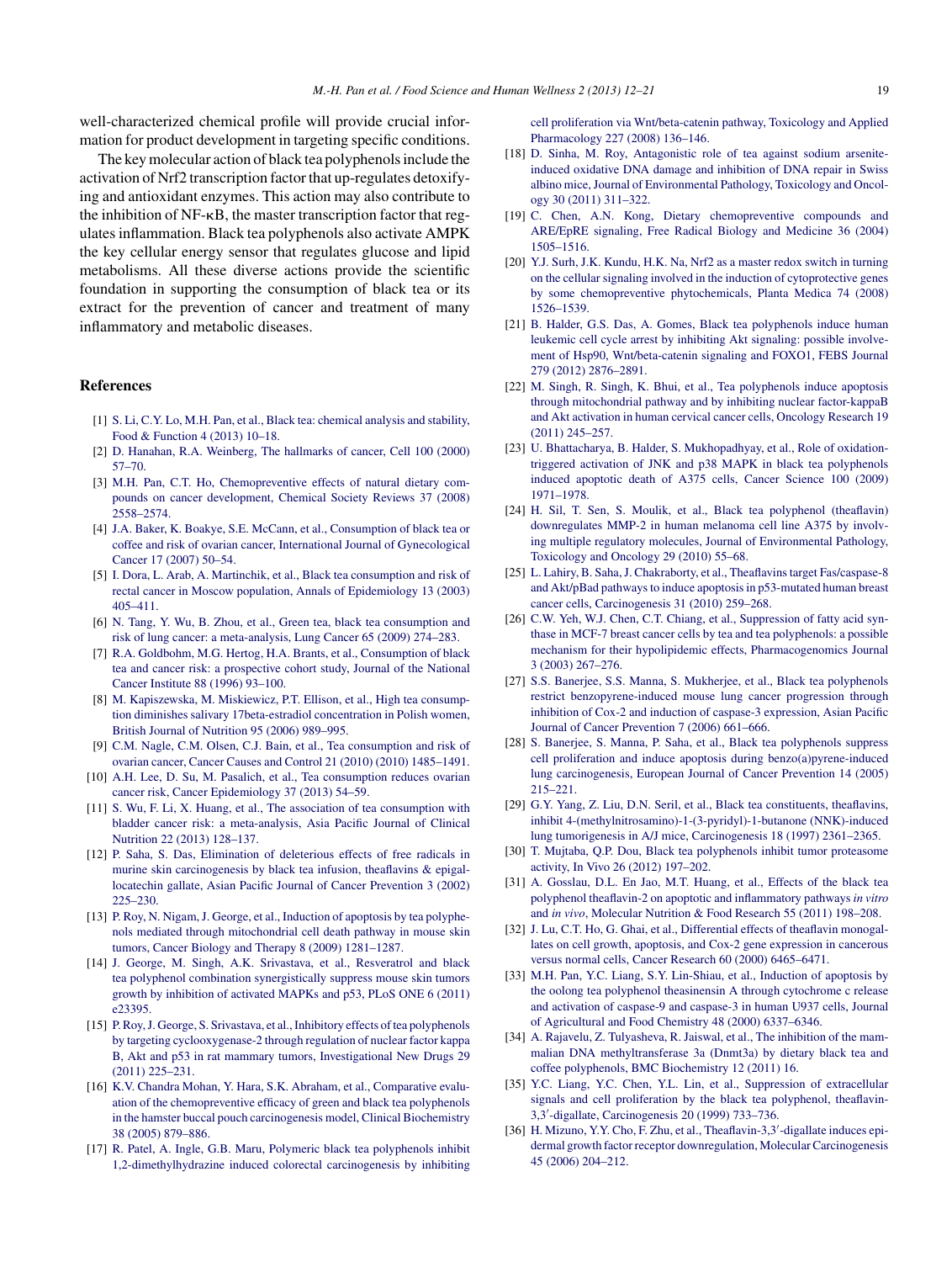- <span id="page-8-0"></span>[37] [A.G.](http://refhub.elsevier.com/S2213-4530(13)00015-3/sbref0185) [Schuck,](http://refhub.elsevier.com/S2213-4530(13)00015-3/sbref0185) [M.B.](http://refhub.elsevier.com/S2213-4530(13)00015-3/sbref0185) [Ausubel,](http://refhub.elsevier.com/S2213-4530(13)00015-3/sbref0185) [H.L.](http://refhub.elsevier.com/S2213-4530(13)00015-3/sbref0185) [Zuckerbraun,](http://refhub.elsevier.com/S2213-4530(13)00015-3/sbref0185) [et](http://refhub.elsevier.com/S2213-4530(13)00015-3/sbref0185) [al.,](http://refhub.elsevier.com/S2213-4530(13)00015-3/sbref0185) [Theaflavin-3,3](http://refhub.elsevier.com/S2213-4530(13)00015-3/sbref0185)' [digallate,](http://refhub.elsevier.com/S2213-4530(13)00015-3/sbref0185) [a](http://refhub.elsevier.com/S2213-4530(13)00015-3/sbref0185) [component](http://refhub.elsevier.com/S2213-4530(13)00015-3/sbref0185) [of](http://refhub.elsevier.com/S2213-4530(13)00015-3/sbref0185) [black](http://refhub.elsevier.com/S2213-4530(13)00015-3/sbref0185) [tea:](http://refhub.elsevier.com/S2213-4530(13)00015-3/sbref0185) [an](http://refhub.elsevier.com/S2213-4530(13)00015-3/sbref0185) [inducer](http://refhub.elsevier.com/S2213-4530(13)00015-3/sbref0185) [of](http://refhub.elsevier.com/S2213-4530(13)00015-3/sbref0185) [oxidative](http://refhub.elsevier.com/S2213-4530(13)00015-3/sbref0185) [stress](http://refhub.elsevier.com/S2213-4530(13)00015-3/sbref0185) [and](http://refhub.elsevier.com/S2213-4530(13)00015-3/sbref0185) [apoptosis,](http://refhub.elsevier.com/S2213-4530(13)00015-3/sbref0185) [Toxicology](http://refhub.elsevier.com/S2213-4530(13)00015-3/sbref0185) [In](http://refhub.elsevier.com/S2213-4530(13)00015-3/sbref0185) [Vitro](http://refhub.elsevier.com/S2213-4530(13)00015-3/sbref0185) [22](http://refhub.elsevier.com/S2213-4530(13)00015-3/sbref0185) [\(2008\)](http://refhub.elsevier.com/S2213-4530(13)00015-3/sbref0185) [598](http://refhub.elsevier.com/S2213-4530(13)00015-3/sbref0185)–[609.](http://refhub.elsevier.com/S2213-4530(13)00015-3/sbref0185)
- [38] [W.](http://refhub.elsevier.com/S2213-4530(13)00015-3/sbref0190) [Li,](http://refhub.elsevier.com/S2213-4530(13)00015-3/sbref0190) [J.X.](http://refhub.elsevier.com/S2213-4530(13)00015-3/sbref0190) [Wu,](http://refhub.elsevier.com/S2213-4530(13)00015-3/sbref0190) [Y.Y.](http://refhub.elsevier.com/S2213-4530(13)00015-3/sbref0190) [Tu,](http://refhub.elsevier.com/S2213-4530(13)00015-3/sbref0190) [Synergistic](http://refhub.elsevier.com/S2213-4530(13)00015-3/sbref0190) [effects](http://refhub.elsevier.com/S2213-4530(13)00015-3/sbref0190) [of](http://refhub.elsevier.com/S2213-4530(13)00015-3/sbref0190) [tea](http://refhub.elsevier.com/S2213-4530(13)00015-3/sbref0190) [polyphenols](http://refhub.elsevier.com/S2213-4530(13)00015-3/sbref0190) [and](http://refhub.elsevier.com/S2213-4530(13)00015-3/sbref0190) [ascorbic](http://refhub.elsevier.com/S2213-4530(13)00015-3/sbref0190) [acid](http://refhub.elsevier.com/S2213-4530(13)00015-3/sbref0190) [on](http://refhub.elsevier.com/S2213-4530(13)00015-3/sbref0190) [human](http://refhub.elsevier.com/S2213-4530(13)00015-3/sbref0190) [lung](http://refhub.elsevier.com/S2213-4530(13)00015-3/sbref0190) [adenocarcinoma](http://refhub.elsevier.com/S2213-4530(13)00015-3/sbref0190) [SPC-A-1](http://refhub.elsevier.com/S2213-4530(13)00015-3/sbref0190) [cells,](http://refhub.elsevier.com/S2213-4530(13)00015-3/sbref0190) [Journal](http://refhub.elsevier.com/S2213-4530(13)00015-3/sbref0190) [of](http://refhub.elsevier.com/S2213-4530(13)00015-3/sbref0190) [Zhejiang](http://refhub.elsevier.com/S2213-4530(13)00015-3/sbref0190) [University](http://refhub.elsevier.com/S2213-4530(13)00015-3/sbref0190) [Science](http://refhub.elsevier.com/S2213-4530(13)00015-3/sbref0190) [B](http://refhub.elsevier.com/S2213-4530(13)00015-3/sbref0190) [11](http://refhub.elsevier.com/S2213-4530(13)00015-3/sbref0190) [\(2010\)](http://refhub.elsevier.com/S2213-4530(13)00015-3/sbref0190) [458](http://refhub.elsevier.com/S2213-4530(13)00015-3/sbref0190)–[464.](http://refhub.elsevier.com/S2213-4530(13)00015-3/sbref0190)
- [39] [J.](http://refhub.elsevier.com/S2213-4530(13)00015-3/sbref0195) [Mestas,](http://refhub.elsevier.com/S2213-4530(13)00015-3/sbref0195) [K.](http://refhub.elsevier.com/S2213-4530(13)00015-3/sbref0195) [Ley,](http://refhub.elsevier.com/S2213-4530(13)00015-3/sbref0195) [Monocyte-endothelial](http://refhub.elsevier.com/S2213-4530(13)00015-3/sbref0195) [cell](http://refhub.elsevier.com/S2213-4530(13)00015-3/sbref0195) [interactions](http://refhub.elsevier.com/S2213-4530(13)00015-3/sbref0195) [in](http://refhub.elsevier.com/S2213-4530(13)00015-3/sbref0195) [the](http://refhub.elsevier.com/S2213-4530(13)00015-3/sbref0195) [devel](http://refhub.elsevier.com/S2213-4530(13)00015-3/sbref0195)[opment](http://refhub.elsevier.com/S2213-4530(13)00015-3/sbref0195) [of](http://refhub.elsevier.com/S2213-4530(13)00015-3/sbref0195) [atherosclerosis,](http://refhub.elsevier.com/S2213-4530(13)00015-3/sbref0195) [Trends](http://refhub.elsevier.com/S2213-4530(13)00015-3/sbref0195) [in](http://refhub.elsevier.com/S2213-4530(13)00015-3/sbref0195) [Cardiovascular](http://refhub.elsevier.com/S2213-4530(13)00015-3/sbref0195) [Medicine](http://refhub.elsevier.com/S2213-4530(13)00015-3/sbref0195) [18](http://refhub.elsevier.com/S2213-4530(13)00015-3/sbref0195) [\(2008\)](http://refhub.elsevier.com/S2213-4530(13)00015-3/sbref0195) [228](http://refhub.elsevier.com/S2213-4530(13)00015-3/sbref0195)–[232.](http://refhub.elsevier.com/S2213-4530(13)00015-3/sbref0195)
- [40] [Y.](http://refhub.elsevier.com/S2213-4530(13)00015-3/sbref0200) [Higashi,](http://refhub.elsevier.com/S2213-4530(13)00015-3/sbref0200) [K.](http://refhub.elsevier.com/S2213-4530(13)00015-3/sbref0200) [Noma,](http://refhub.elsevier.com/S2213-4530(13)00015-3/sbref0200) [M.](http://refhub.elsevier.com/S2213-4530(13)00015-3/sbref0200) [Yoshizumi,](http://refhub.elsevier.com/S2213-4530(13)00015-3/sbref0200) [et](http://refhub.elsevier.com/S2213-4530(13)00015-3/sbref0200) [al.,](http://refhub.elsevier.com/S2213-4530(13)00015-3/sbref0200) [Endothelial](http://refhub.elsevier.com/S2213-4530(13)00015-3/sbref0200) [function](http://refhub.elsevier.com/S2213-4530(13)00015-3/sbref0200) [and](http://refhub.elsevier.com/S2213-4530(13)00015-3/sbref0200) [oxidative](http://refhub.elsevier.com/S2213-4530(13)00015-3/sbref0200) [stress](http://refhub.elsevier.com/S2213-4530(13)00015-3/sbref0200) [in](http://refhub.elsevier.com/S2213-4530(13)00015-3/sbref0200) [cardiovascular](http://refhub.elsevier.com/S2213-4530(13)00015-3/sbref0200) [diseases,](http://refhub.elsevier.com/S2213-4530(13)00015-3/sbref0200) [Circulation](http://refhub.elsevier.com/S2213-4530(13)00015-3/sbref0200) [Journal](http://refhub.elsevier.com/S2213-4530(13)00015-3/sbref0200) [73](http://refhub.elsevier.com/S2213-4530(13)00015-3/sbref0200) [\(2009\)](http://refhub.elsevier.com/S2213-4530(13)00015-3/sbref0200) [411](http://refhub.elsevier.com/S2213-4530(13)00015-3/sbref0200)–[418.](http://refhub.elsevier.com/S2213-4530(13)00015-3/sbref0200)
- [41] [T.](http://refhub.elsevier.com/S2213-4530(13)00015-3/sbref0205) [Bahorun,](http://refhub.elsevier.com/S2213-4530(13)00015-3/sbref0205) [A.](http://refhub.elsevier.com/S2213-4530(13)00015-3/sbref0205) [Luximon-Ramma,](http://refhub.elsevier.com/S2213-4530(13)00015-3/sbref0205) [T.K.](http://refhub.elsevier.com/S2213-4530(13)00015-3/sbref0205) [Gunness,](http://refhub.elsevier.com/S2213-4530(13)00015-3/sbref0205) [et](http://refhub.elsevier.com/S2213-4530(13)00015-3/sbref0205) [al.,](http://refhub.elsevier.com/S2213-4530(13)00015-3/sbref0205) [Black](http://refhub.elsevier.com/S2213-4530(13)00015-3/sbref0205) [tea](http://refhub.elsevier.com/S2213-4530(13)00015-3/sbref0205) [reduces](http://refhub.elsevier.com/S2213-4530(13)00015-3/sbref0205) [uric](http://refhub.elsevier.com/S2213-4530(13)00015-3/sbref0205) [acid](http://refhub.elsevier.com/S2213-4530(13)00015-3/sbref0205) [and](http://refhub.elsevier.com/S2213-4530(13)00015-3/sbref0205) [C-reactive](http://refhub.elsevier.com/S2213-4530(13)00015-3/sbref0205) [protein](http://refhub.elsevier.com/S2213-4530(13)00015-3/sbref0205) [levels](http://refhub.elsevier.com/S2213-4530(13)00015-3/sbref0205) [in](http://refhub.elsevier.com/S2213-4530(13)00015-3/sbref0205) [humans](http://refhub.elsevier.com/S2213-4530(13)00015-3/sbref0205) [susceptible](http://refhub.elsevier.com/S2213-4530(13)00015-3/sbref0205) [to](http://refhub.elsevier.com/S2213-4530(13)00015-3/sbref0205) [cardio](http://refhub.elsevier.com/S2213-4530(13)00015-3/sbref0205)[vascular](http://refhub.elsevier.com/S2213-4530(13)00015-3/sbref0205) [diseases,](http://refhub.elsevier.com/S2213-4530(13)00015-3/sbref0205) [Toxicology](http://refhub.elsevier.com/S2213-4530(13)00015-3/sbref0205) [278](http://refhub.elsevier.com/S2213-4530(13)00015-3/sbref0205) [\(2010\)](http://refhub.elsevier.com/S2213-4530(13)00015-3/sbref0205) [68](http://refhub.elsevier.com/S2213-4530(13)00015-3/sbref0205)–[74.](http://refhub.elsevier.com/S2213-4530(13)00015-3/sbref0205)
- [42] [T.](http://refhub.elsevier.com/S2213-4530(13)00015-3/sbref0210) [Bahorun,](http://refhub.elsevier.com/S2213-4530(13)00015-3/sbref0210) [A.](http://refhub.elsevier.com/S2213-4530(13)00015-3/sbref0210) [Luximon-Ramma,](http://refhub.elsevier.com/S2213-4530(13)00015-3/sbref0210) [V.S.](http://refhub.elsevier.com/S2213-4530(13)00015-3/sbref0210) [Neergheen-Bhujun,](http://refhub.elsevier.com/S2213-4530(13)00015-3/sbref0210) [et](http://refhub.elsevier.com/S2213-4530(13)00015-3/sbref0210) [al.,](http://refhub.elsevier.com/S2213-4530(13)00015-3/sbref0210) [The](http://refhub.elsevier.com/S2213-4530(13)00015-3/sbref0210) [effect](http://refhub.elsevier.com/S2213-4530(13)00015-3/sbref0210) [of](http://refhub.elsevier.com/S2213-4530(13)00015-3/sbref0210) [black](http://refhub.elsevier.com/S2213-4530(13)00015-3/sbref0210) [tea](http://refhub.elsevier.com/S2213-4530(13)00015-3/sbref0210) [on](http://refhub.elsevier.com/S2213-4530(13)00015-3/sbref0210) [risk](http://refhub.elsevier.com/S2213-4530(13)00015-3/sbref0210) [factors](http://refhub.elsevier.com/S2213-4530(13)00015-3/sbref0210) [of](http://refhub.elsevier.com/S2213-4530(13)00015-3/sbref0210) [cardiovascular](http://refhub.elsevier.com/S2213-4530(13)00015-3/sbref0210) [disease](http://refhub.elsevier.com/S2213-4530(13)00015-3/sbref0210) [in](http://refhub.elsevier.com/S2213-4530(13)00015-3/sbref0210) [a](http://refhub.elsevier.com/S2213-4530(13)00015-3/sbref0210) [normal](http://refhub.elsevier.com/S2213-4530(13)00015-3/sbref0210) [population,](http://refhub.elsevier.com/S2213-4530(13)00015-3/sbref0210) [Preventive](http://refhub.elsevier.com/S2213-4530(13)00015-3/sbref0210) [Medicine](http://refhub.elsevier.com/S2213-4530(13)00015-3/sbref0210) [54](http://refhub.elsevier.com/S2213-4530(13)00015-3/sbref0210) [\(Suppl.](http://refhub.elsevier.com/S2213-4530(13)00015-3/sbref0210) [1\)](http://refhub.elsevier.com/S2213-4530(13)00015-3/sbref0210) [\(2012\)](http://refhub.elsevier.com/S2213-4530(13)00015-3/sbref0210) [98–102.](http://refhub.elsevier.com/S2213-4530(13)00015-3/sbref0210)
- [43] [S.J.](http://refhub.elsevier.com/S2213-4530(13)00015-3/sbref0215) [Duffy,J.F.](http://refhub.elsevier.com/S2213-4530(13)00015-3/sbref0215) [Keaney,](http://refhub.elsevier.com/S2213-4530(13)00015-3/sbref0215) [M.](http://refhub.elsevier.com/S2213-4530(13)00015-3/sbref0215) [Holbrook,](http://refhub.elsevier.com/S2213-4530(13)00015-3/sbref0215) [et](http://refhub.elsevier.com/S2213-4530(13)00015-3/sbref0215) [al.,](http://refhub.elsevier.com/S2213-4530(13)00015-3/sbref0215) [Short-](http://refhub.elsevier.com/S2213-4530(13)00015-3/sbref0215) [and](http://refhub.elsevier.com/S2213-4530(13)00015-3/sbref0215) [long-term](http://refhub.elsevier.com/S2213-4530(13)00015-3/sbref0215) [black](http://refhub.elsevier.com/S2213-4530(13)00015-3/sbref0215) [tea](http://refhub.elsevier.com/S2213-4530(13)00015-3/sbref0215) [consumption](http://refhub.elsevier.com/S2213-4530(13)00015-3/sbref0215) [reverses](http://refhub.elsevier.com/S2213-4530(13)00015-3/sbref0215) [endothelial](http://refhub.elsevier.com/S2213-4530(13)00015-3/sbref0215) [dysfunction](http://refhub.elsevier.com/S2213-4530(13)00015-3/sbref0215) [in](http://refhub.elsevier.com/S2213-4530(13)00015-3/sbref0215) [patients](http://refhub.elsevier.com/S2213-4530(13)00015-3/sbref0215) [with](http://refhub.elsevier.com/S2213-4530(13)00015-3/sbref0215) [coronary](http://refhub.elsevier.com/S2213-4530(13)00015-3/sbref0215) [artery](http://refhub.elsevier.com/S2213-4530(13)00015-3/sbref0215) [disease,](http://refhub.elsevier.com/S2213-4530(13)00015-3/sbref0215) [Circulation](http://refhub.elsevier.com/S2213-4530(13)00015-3/sbref0215) [104](http://refhub.elsevier.com/S2213-4530(13)00015-3/sbref0215) [\(2001\)](http://refhub.elsevier.com/S2213-4530(13)00015-3/sbref0215) [151–156.](http://refhub.elsevier.com/S2213-4530(13)00015-3/sbref0215)
- [44] [J.](http://refhub.elsevier.com/S2213-4530(13)00015-3/sbref0220) [Sugatani,](http://refhub.elsevier.com/S2213-4530(13)00015-3/sbref0220) [N.](http://refhub.elsevier.com/S2213-4530(13)00015-3/sbref0220) [Fukazawa,](http://refhub.elsevier.com/S2213-4530(13)00015-3/sbref0220) [K.](http://refhub.elsevier.com/S2213-4530(13)00015-3/sbref0220) [Ujihara,](http://refhub.elsevier.com/S2213-4530(13)00015-3/sbref0220) [et](http://refhub.elsevier.com/S2213-4530(13)00015-3/sbref0220) [al.,](http://refhub.elsevier.com/S2213-4530(13)00015-3/sbref0220) [Tea](http://refhub.elsevier.com/S2213-4530(13)00015-3/sbref0220) [polyphenols](http://refhub.elsevier.com/S2213-4530(13)00015-3/sbref0220) [inhibit](http://refhub.elsevier.com/S2213-4530(13)00015-3/sbref0220) [acetyl-CoA:1-alkyl-sn-glycero-3-phosphocholine](http://refhub.elsevier.com/S2213-4530(13)00015-3/sbref0220) [acetyltransferase](http://refhub.elsevier.com/S2213-4530(13)00015-3/sbref0220) [\(a](http://refhub.elsevier.com/S2213-4530(13)00015-3/sbref0220) [key](http://refhub.elsevier.com/S2213-4530(13)00015-3/sbref0220) [enzyme](http://refhub.elsevier.com/S2213-4530(13)00015-3/sbref0220) [in](http://refhub.elsevier.com/S2213-4530(13)00015-3/sbref0220) [platelet-activating](http://refhub.elsevier.com/S2213-4530(13)00015-3/sbref0220) [factor](http://refhub.elsevier.com/S2213-4530(13)00015-3/sbref0220) [biosynthesis\)](http://refhub.elsevier.com/S2213-4530(13)00015-3/sbref0220) [and](http://refhub.elsevier.com/S2213-4530(13)00015-3/sbref0220) [platelet](http://refhub.elsevier.com/S2213-4530(13)00015-3/sbref0220)[activating](http://refhub.elsevier.com/S2213-4530(13)00015-3/sbref0220) [factor-induced](http://refhub.elsevier.com/S2213-4530(13)00015-3/sbref0220) [platelet](http://refhub.elsevier.com/S2213-4530(13)00015-3/sbref0220) [aggregation,](http://refhub.elsevier.com/S2213-4530(13)00015-3/sbref0220) [International](http://refhub.elsevier.com/S2213-4530(13)00015-3/sbref0220) [Archives](http://refhub.elsevier.com/S2213-4530(13)00015-3/sbref0220) [of](http://refhub.elsevier.com/S2213-4530(13)00015-3/sbref0220) [Allergy](http://refhub.elsevier.com/S2213-4530(13)00015-3/sbref0220) [and](http://refhub.elsevier.com/S2213-4530(13)00015-3/sbref0220) [Immunology](http://refhub.elsevier.com/S2213-4530(13)00015-3/sbref0220) [134](http://refhub.elsevier.com/S2213-4530(13)00015-3/sbref0220) [\(2004\)](http://refhub.elsevier.com/S2213-4530(13)00015-3/sbref0220) [17–28.](http://refhub.elsevier.com/S2213-4530(13)00015-3/sbref0220)
- [45] [L.K.](http://refhub.elsevier.com/S2213-4530(13)00015-3/sbref0225) [Leung,](http://refhub.elsevier.com/S2213-4530(13)00015-3/sbref0225) [Y.](http://refhub.elsevier.com/S2213-4530(13)00015-3/sbref0225) [Su,](http://refhub.elsevier.com/S2213-4530(13)00015-3/sbref0225) [R.](http://refhub.elsevier.com/S2213-4530(13)00015-3/sbref0225) [Chen,](http://refhub.elsevier.com/S2213-4530(13)00015-3/sbref0225) [et](http://refhub.elsevier.com/S2213-4530(13)00015-3/sbref0225) [al.,](http://refhub.elsevier.com/S2213-4530(13)00015-3/sbref0225) [Theaflavins](http://refhub.elsevier.com/S2213-4530(13)00015-3/sbref0225) [in](http://refhub.elsevier.com/S2213-4530(13)00015-3/sbref0225) [black](http://refhub.elsevier.com/S2213-4530(13)00015-3/sbref0225) [tea](http://refhub.elsevier.com/S2213-4530(13)00015-3/sbref0225) [and](http://refhub.elsevier.com/S2213-4530(13)00015-3/sbref0225) [catechins](http://refhub.elsevier.com/S2213-4530(13)00015-3/sbref0225) [in](http://refhub.elsevier.com/S2213-4530(13)00015-3/sbref0225) [green](http://refhub.elsevier.com/S2213-4530(13)00015-3/sbref0225) [tea](http://refhub.elsevier.com/S2213-4530(13)00015-3/sbref0225) [are](http://refhub.elsevier.com/S2213-4530(13)00015-3/sbref0225) [equally](http://refhub.elsevier.com/S2213-4530(13)00015-3/sbref0225) [effective](http://refhub.elsevier.com/S2213-4530(13)00015-3/sbref0225) [antioxidants,](http://refhub.elsevier.com/S2213-4530(13)00015-3/sbref0225) [Journal](http://refhub.elsevier.com/S2213-4530(13)00015-3/sbref0225) [of](http://refhub.elsevier.com/S2213-4530(13)00015-3/sbref0225) [Nutrition](http://refhub.elsevier.com/S2213-4530(13)00015-3/sbref0225) [131](http://refhub.elsevier.com/S2213-4530(13)00015-3/sbref0225) [\(2001\)](http://refhub.elsevier.com/S2213-4530(13)00015-3/sbref0225) [2248–2251.](http://refhub.elsevier.com/S2213-4530(13)00015-3/sbref0225)
- [46] [H.](http://refhub.elsevier.com/S2213-4530(13)00015-3/sbref0230) [Ma,](http://refhub.elsevier.com/S2213-4530(13)00015-3/sbref0230) [X.](http://refhub.elsevier.com/S2213-4530(13)00015-3/sbref0230) [Huang,](http://refhub.elsevier.com/S2213-4530(13)00015-3/sbref0230) [Q.](http://refhub.elsevier.com/S2213-4530(13)00015-3/sbref0230) [Li,](http://refhub.elsevier.com/S2213-4530(13)00015-3/sbref0230) [et](http://refhub.elsevier.com/S2213-4530(13)00015-3/sbref0230) [al.,](http://refhub.elsevier.com/S2213-4530(13)00015-3/sbref0230) [ATP-dependent](http://refhub.elsevier.com/S2213-4530(13)00015-3/sbref0230) [potassium](http://refhub.elsevier.com/S2213-4530(13)00015-3/sbref0230) [channels](http://refhub.elsevier.com/S2213-4530(13)00015-3/sbref0230) [and](http://refhub.elsevier.com/S2213-4530(13)00015-3/sbref0230) [mitochondrial](http://refhub.elsevier.com/S2213-4530(13)00015-3/sbref0230) [permeability](http://refhub.elsevier.com/S2213-4530(13)00015-3/sbref0230) [transition](http://refhub.elsevier.com/S2213-4530(13)00015-3/sbref0230) [pores](http://refhub.elsevier.com/S2213-4530(13)00015-3/sbref0230) [play](http://refhub.elsevier.com/S2213-4530(13)00015-3/sbref0230) [roles](http://refhub.elsevier.com/S2213-4530(13)00015-3/sbref0230) [in](http://refhub.elsevier.com/S2213-4530(13)00015-3/sbref0230) [the](http://refhub.elsevier.com/S2213-4530(13)00015-3/sbref0230) [cardiopro](http://refhub.elsevier.com/S2213-4530(13)00015-3/sbref0230)[tection](http://refhub.elsevier.com/S2213-4530(13)00015-3/sbref0230) [of](http://refhub.elsevier.com/S2213-4530(13)00015-3/sbref0230) [theaflavin](http://refhub.elsevier.com/S2213-4530(13)00015-3/sbref0230) [in](http://refhub.elsevier.com/S2213-4530(13)00015-3/sbref0230) [young](http://refhub.elsevier.com/S2213-4530(13)00015-3/sbref0230) [rat,](http://refhub.elsevier.com/S2213-4530(13)00015-3/sbref0230) [Journal](http://refhub.elsevier.com/S2213-4530(13)00015-3/sbref0230) [of](http://refhub.elsevier.com/S2213-4530(13)00015-3/sbref0230) [Physiological](http://refhub.elsevier.com/S2213-4530(13)00015-3/sbref0230) [Sciences](http://refhub.elsevier.com/S2213-4530(13)00015-3/sbref0230) [61](http://refhub.elsevier.com/S2213-4530(13)00015-3/sbref0230) [\(2011\)](http://refhub.elsevier.com/S2213-4530(13)00015-3/sbref0230) [337–342.](http://refhub.elsevier.com/S2213-4530(13)00015-3/sbref0230)
- [47] [W.M.](http://refhub.elsevier.com/S2213-4530(13)00015-3/sbref0235) [Loke,](http://refhub.elsevier.com/S2213-4530(13)00015-3/sbref0235) [J.M.](http://refhub.elsevier.com/S2213-4530(13)00015-3/sbref0235) [Proudfoot,](http://refhub.elsevier.com/S2213-4530(13)00015-3/sbref0235) J.M. [Hodgson,](http://refhub.elsevier.com/S2213-4530(13)00015-3/sbref0235) [et](http://refhub.elsevier.com/S2213-4530(13)00015-3/sbref0235) [al.,](http://refhub.elsevier.com/S2213-4530(13)00015-3/sbref0235) [Specific](http://refhub.elsevier.com/S2213-4530(13)00015-3/sbref0235) [dietary](http://refhub.elsevier.com/S2213-4530(13)00015-3/sbref0235) [polyphenols](http://refhub.elsevier.com/S2213-4530(13)00015-3/sbref0235) [attenuate](http://refhub.elsevier.com/S2213-4530(13)00015-3/sbref0235) [atherosclerosis](http://refhub.elsevier.com/S2213-4530(13)00015-3/sbref0235) [in](http://refhub.elsevier.com/S2213-4530(13)00015-3/sbref0235) [apolipoprotein](http://refhub.elsevier.com/S2213-4530(13)00015-3/sbref0235) [E-knockout](http://refhub.elsevier.com/S2213-4530(13)00015-3/sbref0235) [mice](http://refhub.elsevier.com/S2213-4530(13)00015-3/sbref0235) [by](http://refhub.elsevier.com/S2213-4530(13)00015-3/sbref0235) [alleviating](http://refhub.elsevier.com/S2213-4530(13)00015-3/sbref0235) [inflammation](http://refhub.elsevier.com/S2213-4530(13)00015-3/sbref0235) [and](http://refhub.elsevier.com/S2213-4530(13)00015-3/sbref0235) [endothelial](http://refhub.elsevier.com/S2213-4530(13)00015-3/sbref0235) [dysfunction,](http://refhub.elsevier.com/S2213-4530(13)00015-3/sbref0235) [Arteriosclerosis,](http://refhub.elsevier.com/S2213-4530(13)00015-3/sbref0235) [Thrombosis,](http://refhub.elsevier.com/S2213-4530(13)00015-3/sbref0235) [and](http://refhub.elsevier.com/S2213-4530(13)00015-3/sbref0235) [Vascular](http://refhub.elsevier.com/S2213-4530(13)00015-3/sbref0235) [Biology](http://refhub.elsevier.com/S2213-4530(13)00015-3/sbref0235) [30](http://refhub.elsevier.com/S2213-4530(13)00015-3/sbref0235) [\(2010\)](http://refhub.elsevier.com/S2213-4530(13)00015-3/sbref0235) [749](http://refhub.elsevier.com/S2213-4530(13)00015-3/sbref0235)–[757.](http://refhub.elsevier.com/S2213-4530(13)00015-3/sbref0235)
- [48] [W.](http://refhub.elsevier.com/S2213-4530(13)00015-3/sbref0240) [Luczaj,](http://refhub.elsevier.com/S2213-4530(13)00015-3/sbref0240) [E.](http://refhub.elsevier.com/S2213-4530(13)00015-3/sbref0240) [Zapora,](http://refhub.elsevier.com/S2213-4530(13)00015-3/sbref0240) [M.](http://refhub.elsevier.com/S2213-4530(13)00015-3/sbref0240) [Szczepanski,](http://refhub.elsevier.com/S2213-4530(13)00015-3/sbref0240) [et](http://refhub.elsevier.com/S2213-4530(13)00015-3/sbref0240) [al.,](http://refhub.elsevier.com/S2213-4530(13)00015-3/sbref0240) [Polyphenols](http://refhub.elsevier.com/S2213-4530(13)00015-3/sbref0240) [action](http://refhub.elsevier.com/S2213-4530(13)00015-3/sbref0240) [against](http://refhub.elsevier.com/S2213-4530(13)00015-3/sbref0240) [oxidative](http://refhub.elsevier.com/S2213-4530(13)00015-3/sbref0240) [stressformation](http://refhub.elsevier.com/S2213-4530(13)00015-3/sbref0240) [in](http://refhub.elsevier.com/S2213-4530(13)00015-3/sbref0240) [endothelial](http://refhub.elsevier.com/S2213-4530(13)00015-3/sbref0240) [cells,](http://refhub.elsevier.com/S2213-4530(13)00015-3/sbref0240) [Acta](http://refhub.elsevier.com/S2213-4530(13)00015-3/sbref0240) [Poloniae](http://refhub.elsevier.com/S2213-4530(13)00015-3/sbref0240) [Pharmaceu](http://refhub.elsevier.com/S2213-4530(13)00015-3/sbref0240)[tica](http://refhub.elsevier.com/S2213-4530(13)00015-3/sbref0240) [66](http://refhub.elsevier.com/S2213-4530(13)00015-3/sbref0240) [\(2009\)](http://refhub.elsevier.com/S2213-4530(13)00015-3/sbref0240) [617](http://refhub.elsevier.com/S2213-4530(13)00015-3/sbref0240)–[624.](http://refhub.elsevier.com/S2213-4530(13)00015-3/sbref0240)
- [49] [M.](http://refhub.elsevier.com/S2213-4530(13)00015-3/sbref0245) Lorenz, J. [Urban,](http://refhub.elsevier.com/S2213-4530(13)00015-3/sbref0245) [U.](http://refhub.elsevier.com/S2213-4530(13)00015-3/sbref0245) [Engelhardt,](http://refhub.elsevier.com/S2213-4530(13)00015-3/sbref0245) [et](http://refhub.elsevier.com/S2213-4530(13)00015-3/sbref0245) [al.,](http://refhub.elsevier.com/S2213-4530(13)00015-3/sbref0245) [Green](http://refhub.elsevier.com/S2213-4530(13)00015-3/sbref0245) [and](http://refhub.elsevier.com/S2213-4530(13)00015-3/sbref0245) [black](http://refhub.elsevier.com/S2213-4530(13)00015-3/sbref0245) [tea](http://refhub.elsevier.com/S2213-4530(13)00015-3/sbref0245) [are](http://refhub.elsevier.com/S2213-4530(13)00015-3/sbref0245) [equally](http://refhub.elsevier.com/S2213-4530(13)00015-3/sbref0245) [potent](http://refhub.elsevier.com/S2213-4530(13)00015-3/sbref0245) [stimuli](http://refhub.elsevier.com/S2213-4530(13)00015-3/sbref0245) [of](http://refhub.elsevier.com/S2213-4530(13)00015-3/sbref0245) [NO](http://refhub.elsevier.com/S2213-4530(13)00015-3/sbref0245) [production](http://refhub.elsevier.com/S2213-4530(13)00015-3/sbref0245) [and](http://refhub.elsevier.com/S2213-4530(13)00015-3/sbref0245) [vasodilation:](http://refhub.elsevier.com/S2213-4530(13)00015-3/sbref0245) [new](http://refhub.elsevier.com/S2213-4530(13)00015-3/sbref0245) [insights](http://refhub.elsevier.com/S2213-4530(13)00015-3/sbref0245) [into](http://refhub.elsevier.com/S2213-4530(13)00015-3/sbref0245) [tea](http://refhub.elsevier.com/S2213-4530(13)00015-3/sbref0245) [ingredients](http://refhub.elsevier.com/S2213-4530(13)00015-3/sbref0245) [involved,](http://refhub.elsevier.com/S2213-4530(13)00015-3/sbref0245) [Basic](http://refhub.elsevier.com/S2213-4530(13)00015-3/sbref0245) [Research](http://refhub.elsevier.com/S2213-4530(13)00015-3/sbref0245) [in](http://refhub.elsevier.com/S2213-4530(13)00015-3/sbref0245) [Cardiology](http://refhub.elsevier.com/S2213-4530(13)00015-3/sbref0245) [104](http://refhub.elsevier.com/S2213-4530(13)00015-3/sbref0245) [\(2009\)](http://refhub.elsevier.com/S2213-4530(13)00015-3/sbref0245) [100–110.](http://refhub.elsevier.com/S2213-4530(13)00015-3/sbref0245)
- [50] [H.L.](http://refhub.elsevier.com/S2213-4530(13)00015-3/sbref0250) [Wright,](http://refhub.elsevier.com/S2213-4530(13)00015-3/sbref0250) [R.J.](http://refhub.elsevier.com/S2213-4530(13)00015-3/sbref0250) [Moots,](http://refhub.elsevier.com/S2213-4530(13)00015-3/sbref0250) [R.C.](http://refhub.elsevier.com/S2213-4530(13)00015-3/sbref0250) [Bucknall,](http://refhub.elsevier.com/S2213-4530(13)00015-3/sbref0250) [et](http://refhub.elsevier.com/S2213-4530(13)00015-3/sbref0250) [al.,](http://refhub.elsevier.com/S2213-4530(13)00015-3/sbref0250) [Neutrophil](http://refhub.elsevier.com/S2213-4530(13)00015-3/sbref0250) [function](http://refhub.elsevier.com/S2213-4530(13)00015-3/sbref0250) [in](http://refhub.elsevier.com/S2213-4530(13)00015-3/sbref0250) [inflammation](http://refhub.elsevier.com/S2213-4530(13)00015-3/sbref0250) [and](http://refhub.elsevier.com/S2213-4530(13)00015-3/sbref0250) [inflammatory](http://refhub.elsevier.com/S2213-4530(13)00015-3/sbref0250) [diseases,](http://refhub.elsevier.com/S2213-4530(13)00015-3/sbref0250) [Rheumatology](http://refhub.elsevier.com/S2213-4530(13)00015-3/sbref0250) [49](http://refhub.elsevier.com/S2213-4530(13)00015-3/sbref0250) [\(2010\)](http://refhub.elsevier.com/S2213-4530(13)00015-3/sbref0250) [1618–1631.](http://refhub.elsevier.com/S2213-4530(13)00015-3/sbref0250)
- [51] [M.](http://refhub.elsevier.com/S2213-4530(13)00015-3/sbref0255) [Averbeck,](http://refhub.elsevier.com/S2213-4530(13)00015-3/sbref0255) [C.](http://refhub.elsevier.com/S2213-4530(13)00015-3/sbref0255) [Gebhardt,](http://refhub.elsevier.com/S2213-4530(13)00015-3/sbref0255) [F.](http://refhub.elsevier.com/S2213-4530(13)00015-3/sbref0255) [Emmrich,](http://refhub.elsevier.com/S2213-4530(13)00015-3/sbref0255) [et](http://refhub.elsevier.com/S2213-4530(13)00015-3/sbref0255) [al.,](http://refhub.elsevier.com/S2213-4530(13)00015-3/sbref0255) [Immunologic](http://refhub.elsevier.com/S2213-4530(13)00015-3/sbref0255) [principles](http://refhub.elsevier.com/S2213-4530(13)00015-3/sbref0255) [of](http://refhub.elsevier.com/S2213-4530(13)00015-3/sbref0255) [allergic](http://refhub.elsevier.com/S2213-4530(13)00015-3/sbref0255) [disease,](http://refhub.elsevier.com/S2213-4530(13)00015-3/sbref0255) [Journal](http://refhub.elsevier.com/S2213-4530(13)00015-3/sbref0255) [Der](http://refhub.elsevier.com/S2213-4530(13)00015-3/sbref0255) [Deutschen](http://refhub.elsevier.com/S2213-4530(13)00015-3/sbref0255) [Dermatologischen](http://refhub.elsevier.com/S2213-4530(13)00015-3/sbref0255) [Gesellschaft](http://refhub.elsevier.com/S2213-4530(13)00015-3/sbref0255) [5](http://refhub.elsevier.com/S2213-4530(13)00015-3/sbref0255) [\(2007\)](http://refhub.elsevier.com/S2213-4530(13)00015-3/sbref0255) [1015–1028.](http://refhub.elsevier.com/S2213-4530(13)00015-3/sbref0255)
- [52] [G.R.](http://refhub.elsevier.com/S2213-4530(13)00015-3/sbref0260) [Mundy,](http://refhub.elsevier.com/S2213-4530(13)00015-3/sbref0260) [Osteoporosis](http://refhub.elsevier.com/S2213-4530(13)00015-3/sbref0260) [and](http://refhub.elsevier.com/S2213-4530(13)00015-3/sbref0260) [inflammation,](http://refhub.elsevier.com/S2213-4530(13)00015-3/sbref0260) [Nutrition](http://refhub.elsevier.com/S2213-4530(13)00015-3/sbref0260) [Reviews](http://refhub.elsevier.com/S2213-4530(13)00015-3/sbref0260) [65](http://refhub.elsevier.com/S2213-4530(13)00015-3/sbref0260) [\(2007\)](http://refhub.elsevier.com/S2213-4530(13)00015-3/sbref0260) [S147–S151.](http://refhub.elsevier.com/S2213-4530(13)00015-3/sbref0260)
- [53] [R.](http://refhub.elsevier.com/S2213-4530(13)00015-3/sbref0265) [Scrivo,](http://refhub.elsevier.com/S2213-4530(13)00015-3/sbref0265) [F.M.](http://refhub.elsevier.com/S2213-4530(13)00015-3/sbref0265) [Di,](http://refhub.elsevier.com/S2213-4530(13)00015-3/sbref0265) [A.](http://refhub.elsevier.com/S2213-4530(13)00015-3/sbref0265) [Spadaro,](http://refhub.elsevier.com/S2213-4530(13)00015-3/sbref0265) [et](http://refhub.elsevier.com/S2213-4530(13)00015-3/sbref0265) [al.,](http://refhub.elsevier.com/S2213-4530(13)00015-3/sbref0265) [The](http://refhub.elsevier.com/S2213-4530(13)00015-3/sbref0265) [immunology](http://refhub.elsevier.com/S2213-4530(13)00015-3/sbref0265) [of](http://refhub.elsevier.com/S2213-4530(13)00015-3/sbref0265) [rheumatoid](http://refhub.elsevier.com/S2213-4530(13)00015-3/sbref0265) [arthritis,](http://refhub.elsevier.com/S2213-4530(13)00015-3/sbref0265) [Annals](http://refhub.elsevier.com/S2213-4530(13)00015-3/sbref0265) [of](http://refhub.elsevier.com/S2213-4530(13)00015-3/sbref0265) [the](http://refhub.elsevier.com/S2213-4530(13)00015-3/sbref0265) [New](http://refhub.elsevier.com/S2213-4530(13)00015-3/sbref0265) [York](http://refhub.elsevier.com/S2213-4530(13)00015-3/sbref0265) [Academy](http://refhub.elsevier.com/S2213-4530(13)00015-3/sbref0265) [of](http://refhub.elsevier.com/S2213-4530(13)00015-3/sbref0265) [Sciences](http://refhub.elsevier.com/S2213-4530(13)00015-3/sbref0265) [1108](http://refhub.elsevier.com/S2213-4530(13)00015-3/sbref0265) [\(2007\)](http://refhub.elsevier.com/S2213-4530(13)00015-3/sbref0265) [312–322.](http://refhub.elsevier.com/S2213-4530(13)00015-3/sbref0265)
- [54] [M.H.](http://refhub.elsevier.com/S2213-4530(13)00015-3/sbref0270) Pan, C.S. Lai, C.T. [Ho,](http://refhub.elsevier.com/S2213-4530(13)00015-3/sbref0270) [Anti-inflammatory](http://refhub.elsevier.com/S2213-4530(13)00015-3/sbref0270) [activity](http://refhub.elsevier.com/S2213-4530(13)00015-3/sbref0270) [of](http://refhub.elsevier.com/S2213-4530(13)00015-3/sbref0270) [natural](http://refhub.elsevier.com/S2213-4530(13)00015-3/sbref0270) [dietary](http://refhub.elsevier.com/S2213-4530(13)00015-3/sbref0270) [flavonoids,](http://refhub.elsevier.com/S2213-4530(13)00015-3/sbref0270) [Food](http://refhub.elsevier.com/S2213-4530(13)00015-3/sbref0270) [&](http://refhub.elsevier.com/S2213-4530(13)00015-3/sbref0270) [Function](http://refhub.elsevier.com/S2213-4530(13)00015-3/sbref0270) [1](http://refhub.elsevier.com/S2213-4530(13)00015-3/sbref0270) [\(2010\)](http://refhub.elsevier.com/S2213-4530(13)00015-3/sbref0270) [15](http://refhub.elsevier.com/S2213-4530(13)00015-3/sbref0270)-[31.](http://refhub.elsevier.com/S2213-4530(13)00015-3/sbref0270)
- [55] [C.](http://refhub.elsevier.com/S2213-4530(13)00015-3/sbref0275) [Chattopadhyay,](http://refhub.elsevier.com/S2213-4530(13)00015-3/sbref0275) [N.](http://refhub.elsevier.com/S2213-4530(13)00015-3/sbref0275) [Chakrabarti,](http://refhub.elsevier.com/S2213-4530(13)00015-3/sbref0275) [M.](http://refhub.elsevier.com/S2213-4530(13)00015-3/sbref0275) [Chatterjee,](http://refhub.elsevier.com/S2213-4530(13)00015-3/sbref0275) [et](http://refhub.elsevier.com/S2213-4530(13)00015-3/sbref0275) [al.,](http://refhub.elsevier.com/S2213-4530(13)00015-3/sbref0275) [Black](http://refhub.elsevier.com/S2213-4530(13)00015-3/sbref0275) [tea](http://refhub.elsevier.com/S2213-4530(13)00015-3/sbref0275) [\(](http://refhub.elsevier.com/S2213-4530(13)00015-3/sbref0275)*[Camellia](http://refhub.elsevier.com/S2213-4530(13)00015-3/sbref0275) [sinensis](http://refhub.elsevier.com/S2213-4530(13)00015-3/sbref0275)*[\)](http://refhub.elsevier.com/S2213-4530(13)00015-3/sbref0275) [decoction](http://refhub.elsevier.com/S2213-4530(13)00015-3/sbref0275) [shows](http://refhub.elsevier.com/S2213-4530(13)00015-3/sbref0275) [immunomodulatory](http://refhub.elsevier.com/S2213-4530(13)00015-3/sbref0275) [properties](http://refhub.elsevier.com/S2213-4530(13)00015-3/sbref0275) [on](http://refhub.elsevier.com/S2213-4530(13)00015-3/sbref0275) [an](http://refhub.elsevier.com/S2213-4530(13)00015-3/sbref0275) [experimental](http://refhub.elsevier.com/S2213-4530(13)00015-3/sbref0275) [animal](http://refhub.elsevier.com/S2213-4530(13)00015-3/sbref0275) [model](http://refhub.elsevier.com/S2213-4530(13)00015-3/sbref0275) [and](http://refhub.elsevier.com/S2213-4530(13)00015-3/sbref0275) [in](http://refhub.elsevier.com/S2213-4530(13)00015-3/sbref0275) [human](http://refhub.elsevier.com/S2213-4530(13)00015-3/sbref0275) [peripheral](http://refhub.elsevier.com/S2213-4530(13)00015-3/sbref0275) [mononuclear](http://refhub.elsevier.com/S2213-4530(13)00015-3/sbref0275) [cells,](http://refhub.elsevier.com/S2213-4530(13)00015-3/sbref0275) [Pharmacognosy](http://refhub.elsevier.com/S2213-4530(13)00015-3/sbref0275) [Research](http://refhub.elsevier.com/S2213-4530(13)00015-3/sbref0275) [4](http://refhub.elsevier.com/S2213-4530(13)00015-3/sbref0275) [\(2012\)](http://refhub.elsevier.com/S2213-4530(13)00015-3/sbref0275) [15](http://refhub.elsevier.com/S2213-4530(13)00015-3/sbref0275)–[21.](http://refhub.elsevier.com/S2213-4530(13)00015-3/sbref0275)
- [56] [Y.A.](http://refhub.elsevier.com/S2213-4530(13)00015-3/sbref0280) [Song,](http://refhub.elsevier.com/S2213-4530(13)00015-3/sbref0280) [Y.L.](http://refhub.elsevier.com/S2213-4530(13)00015-3/sbref0280) [Park,](http://refhub.elsevier.com/S2213-4530(13)00015-3/sbref0280) [K.Y.](http://refhub.elsevier.com/S2213-4530(13)00015-3/sbref0280) [Kim,](http://refhub.elsevier.com/S2213-4530(13)00015-3/sbref0280) [et](http://refhub.elsevier.com/S2213-4530(13)00015-3/sbref0280) [al.,](http://refhub.elsevier.com/S2213-4530(13)00015-3/sbref0280) [Black](http://refhub.elsevier.com/S2213-4530(13)00015-3/sbref0280) [tea](http://refhub.elsevier.com/S2213-4530(13)00015-3/sbref0280) [extract](http://refhub.elsevier.com/S2213-4530(13)00015-3/sbref0280) [prevents](http://refhub.elsevier.com/S2213-4530(13)00015-3/sbref0280) [lipopolysaccharide-induced](http://refhub.elsevier.com/S2213-4530(13)00015-3/sbref0280) [NF-kappaB](http://refhub.elsevier.com/S2213-4530(13)00015-3/sbref0280) [signaling](http://refhub.elsevier.com/S2213-4530(13)00015-3/sbref0280) [and](http://refhub.elsevier.com/S2213-4530(13)00015-3/sbref0280) [attenuates](http://refhub.elsevier.com/S2213-4530(13)00015-3/sbref0280) [dextran](http://refhub.elsevier.com/S2213-4530(13)00015-3/sbref0280) [sulfate](http://refhub.elsevier.com/S2213-4530(13)00015-3/sbref0280) [sodium-induced](http://refhub.elsevier.com/S2213-4530(13)00015-3/sbref0280) [experimental](http://refhub.elsevier.com/S2213-4530(13)00015-3/sbref0280) [colitis,](http://refhub.elsevier.com/S2213-4530(13)00015-3/sbref0280) [BMC:](http://refhub.elsevier.com/S2213-4530(13)00015-3/sbref0280) [Complementary](http://refhub.elsevier.com/S2213-4530(13)00015-3/sbref0280) [and](http://refhub.elsevier.com/S2213-4530(13)00015-3/sbref0280) [Alternative](http://refhub.elsevier.com/S2213-4530(13)00015-3/sbref0280) [Medicine](http://refhub.elsevier.com/S2213-4530(13)00015-3/sbref0280) [11](http://refhub.elsevier.com/S2213-4530(13)00015-3/sbref0280) [\(2011\)](http://refhub.elsevier.com/S2213-4530(13)00015-3/sbref0280) [91.](http://refhub.elsevier.com/S2213-4530(13)00015-3/sbref0280)
- [57] [B.](http://refhub.elsevier.com/S2213-4530(13)00015-3/sbref0285) [Adhikary,](http://refhub.elsevier.com/S2213-4530(13)00015-3/sbref0285) [S.K.](http://refhub.elsevier.com/S2213-4530(13)00015-3/sbref0285) [Yadav,](http://refhub.elsevier.com/S2213-4530(13)00015-3/sbref0285) [S.](http://refhub.elsevier.com/S2213-4530(13)00015-3/sbref0285) [Chand,](http://refhub.elsevier.com/S2213-4530(13)00015-3/sbref0285) [et](http://refhub.elsevier.com/S2213-4530(13)00015-3/sbref0285) [al.,](http://refhub.elsevier.com/S2213-4530(13)00015-3/sbref0285) [Black](http://refhub.elsevier.com/S2213-4530(13)00015-3/sbref0285) [tea](http://refhub.elsevier.com/S2213-4530(13)00015-3/sbref0285) [and](http://refhub.elsevier.com/S2213-4530(13)00015-3/sbref0285) [theaflavins](http://refhub.elsevier.com/S2213-4530(13)00015-3/sbref0285) [sup](http://refhub.elsevier.com/S2213-4530(13)00015-3/sbref0285)[press](http://refhub.elsevier.com/S2213-4530(13)00015-3/sbref0285) [various](http://refhub.elsevier.com/S2213-4530(13)00015-3/sbref0285) [inflammatory](http://refhub.elsevier.com/S2213-4530(13)00015-3/sbref0285) [modulators](http://refhub.elsevier.com/S2213-4530(13)00015-3/sbref0285) [and](http://refhub.elsevier.com/S2213-4530(13)00015-3/sbref0285) [i-NOS](http://refhub.elsevier.com/S2213-4530(13)00015-3/sbref0285) [mediated](http://refhub.elsevier.com/S2213-4530(13)00015-3/sbref0285) [nitric](http://refhub.elsevier.com/S2213-4530(13)00015-3/sbref0285) [oxide](http://refhub.elsevier.com/S2213-4530(13)00015-3/sbref0285) [synthesis](http://refhub.elsevier.com/S2213-4530(13)00015-3/sbref0285) [during](http://refhub.elsevier.com/S2213-4530(13)00015-3/sbref0285) [gastric](http://refhub.elsevier.com/S2213-4530(13)00015-3/sbref0285) [ulcer](http://refhub.elsevier.com/S2213-4530(13)00015-3/sbref0285) [healing,](http://refhub.elsevier.com/S2213-4530(13)00015-3/sbref0285) [Free](http://refhub.elsevier.com/S2213-4530(13)00015-3/sbref0285) [Radical](http://refhub.elsevier.com/S2213-4530(13)00015-3/sbref0285) [Research](http://refhub.elsevier.com/S2213-4530(13)00015-3/sbref0285) [45](http://refhub.elsevier.com/S2213-4530(13)00015-3/sbref0285) [\(2011\)](http://refhub.elsevier.com/S2213-4530(13)00015-3/sbref0285) [767](http://refhub.elsevier.com/S2213-4530(13)00015-3/sbref0285)–[778.](http://refhub.elsevier.com/S2213-4530(13)00015-3/sbref0285)
- [58] [P.P.](http://refhub.elsevier.com/S2213-4530(13)00015-3/sbref0290) [Tak,](http://refhub.elsevier.com/S2213-4530(13)00015-3/sbref0290) [G.S.](http://refhub.elsevier.com/S2213-4530(13)00015-3/sbref0290) [Firestein,](http://refhub.elsevier.com/S2213-4530(13)00015-3/sbref0290) [NF-kappaB:](http://refhub.elsevier.com/S2213-4530(13)00015-3/sbref0290) [a](http://refhub.elsevier.com/S2213-4530(13)00015-3/sbref0290) [key](http://refhub.elsevier.com/S2213-4530(13)00015-3/sbref0290) [role](http://refhub.elsevier.com/S2213-4530(13)00015-3/sbref0290) [in](http://refhub.elsevier.com/S2213-4530(13)00015-3/sbref0290) [inflammatory](http://refhub.elsevier.com/S2213-4530(13)00015-3/sbref0290) [diseases,](http://refhub.elsevier.com/S2213-4530(13)00015-3/sbref0290) [Journal](http://refhub.elsevier.com/S2213-4530(13)00015-3/sbref0290) [of](http://refhub.elsevier.com/S2213-4530(13)00015-3/sbref0290) [Clinical](http://refhub.elsevier.com/S2213-4530(13)00015-3/sbref0290) [Investigation](http://refhub.elsevier.com/S2213-4530(13)00015-3/sbref0290) [107](http://refhub.elsevier.com/S2213-4530(13)00015-3/sbref0290) [\(2001\)](http://refhub.elsevier.com/S2213-4530(13)00015-3/sbref0290) [7](http://refhub.elsevier.com/S2213-4530(13)00015-3/sbref0290)–[11.](http://refhub.elsevier.com/S2213-4530(13)00015-3/sbref0290)
- [59] [A.](http://refhub.elsevier.com/S2213-4530(13)00015-3/sbref0295) [Sarkar,](http://refhub.elsevier.com/S2213-4530(13)00015-3/sbref0295) [A.](http://refhub.elsevier.com/S2213-4530(13)00015-3/sbref0295) [Bhaduri,](http://refhub.elsevier.com/S2213-4530(13)00015-3/sbref0295) [Black](http://refhub.elsevier.com/S2213-4530(13)00015-3/sbref0295) [tea](http://refhub.elsevier.com/S2213-4530(13)00015-3/sbref0295) [is](http://refhub.elsevier.com/S2213-4530(13)00015-3/sbref0295) [a](http://refhub.elsevier.com/S2213-4530(13)00015-3/sbref0295) [powerful](http://refhub.elsevier.com/S2213-4530(13)00015-3/sbref0295) [chemopreventor](http://refhub.elsevier.com/S2213-4530(13)00015-3/sbref0295) [of](http://refhub.elsevier.com/S2213-4530(13)00015-3/sbref0295) [reac](http://refhub.elsevier.com/S2213-4530(13)00015-3/sbref0295)[tive](http://refhub.elsevier.com/S2213-4530(13)00015-3/sbref0295) [oxygen](http://refhub.elsevier.com/S2213-4530(13)00015-3/sbref0295) [and](http://refhub.elsevier.com/S2213-4530(13)00015-3/sbref0295) [nitrogen](http://refhub.elsevier.com/S2213-4530(13)00015-3/sbref0295) [species:](http://refhub.elsevier.com/S2213-4530(13)00015-3/sbref0295) [comparison](http://refhub.elsevier.com/S2213-4530(13)00015-3/sbref0295) [with](http://refhub.elsevier.com/S2213-4530(13)00015-3/sbref0295) [its](http://refhub.elsevier.com/S2213-4530(13)00015-3/sbref0295) [individual](http://refhub.elsevier.com/S2213-4530(13)00015-3/sbref0295) [catechin](http://refhub.elsevier.com/S2213-4530(13)00015-3/sbref0295) [constituents](http://refhub.elsevier.com/S2213-4530(13)00015-3/sbref0295) [and](http://refhub.elsevier.com/S2213-4530(13)00015-3/sbref0295) [green](http://refhub.elsevier.com/S2213-4530(13)00015-3/sbref0295) [tea,](http://refhub.elsevier.com/S2213-4530(13)00015-3/sbref0295) [Biochemical](http://refhub.elsevier.com/S2213-4530(13)00015-3/sbref0295) [and](http://refhub.elsevier.com/S2213-4530(13)00015-3/sbref0295) [Biophysical](http://refhub.elsevier.com/S2213-4530(13)00015-3/sbref0295) [Research](http://refhub.elsevier.com/S2213-4530(13)00015-3/sbref0295) [Com](http://refhub.elsevier.com/S2213-4530(13)00015-3/sbref0295)[munications](http://refhub.elsevier.com/S2213-4530(13)00015-3/sbref0295) [284](http://refhub.elsevier.com/S2213-4530(13)00015-3/sbref0295) [\(2001\)](http://refhub.elsevier.com/S2213-4530(13)00015-3/sbref0295) [173](http://refhub.elsevier.com/S2213-4530(13)00015-3/sbref0295)–[178.](http://refhub.elsevier.com/S2213-4530(13)00015-3/sbref0295)
- [60] [F.](http://refhub.elsevier.com/S2213-4530(13)00015-3/sbref0300) [Gutierrez-Orozco,](http://refhub.elsevier.com/S2213-4530(13)00015-3/sbref0300) [B.R.](http://refhub.elsevier.com/S2213-4530(13)00015-3/sbref0300) [Stephens,](http://refhub.elsevier.com/S2213-4530(13)00015-3/sbref0300) [A.P.](http://refhub.elsevier.com/S2213-4530(13)00015-3/sbref0300) [Neilson,](http://refhub.elsevier.com/S2213-4530(13)00015-3/sbref0300) [et](http://refhub.elsevier.com/S2213-4530(13)00015-3/sbref0300) [al.,](http://refhub.elsevier.com/S2213-4530(13)00015-3/sbref0300) [Green](http://refhub.elsevier.com/S2213-4530(13)00015-3/sbref0300) [and](http://refhub.elsevier.com/S2213-4530(13)00015-3/sbref0300) [black](http://refhub.elsevier.com/S2213-4530(13)00015-3/sbref0300) [tea](http://refhub.elsevier.com/S2213-4530(13)00015-3/sbref0300) [inhibit](http://refhub.elsevier.com/S2213-4530(13)00015-3/sbref0300) [cytokine-induced](http://refhub.elsevier.com/S2213-4530(13)00015-3/sbref0300) [IL-8](http://refhub.elsevier.com/S2213-4530(13)00015-3/sbref0300) [production](http://refhub.elsevier.com/S2213-4530(13)00015-3/sbref0300) [and](http://refhub.elsevier.com/S2213-4530(13)00015-3/sbref0300) [secretion](http://refhub.elsevier.com/S2213-4530(13)00015-3/sbref0300) [in](http://refhub.elsevier.com/S2213-4530(13)00015-3/sbref0300) [AGS](http://refhub.elsevier.com/S2213-4530(13)00015-3/sbref0300) [gastric](http://refhub.elsevier.com/S2213-4530(13)00015-3/sbref0300) [cancer](http://refhub.elsevier.com/S2213-4530(13)00015-3/sbref0300) [cells](http://refhub.elsevier.com/S2213-4530(13)00015-3/sbref0300) [via](http://refhub.elsevier.com/S2213-4530(13)00015-3/sbref0300) [inhibition](http://refhub.elsevier.com/S2213-4530(13)00015-3/sbref0300) [of](http://refhub.elsevier.com/S2213-4530(13)00015-3/sbref0300) NF-kappaB activity, Planta Medica [76](http://refhub.elsevier.com/S2213-4530(13)00015-3/sbref0300) [\(2010\)](http://refhub.elsevier.com/S2213-4530(13)00015-3/sbref0300) [1659](http://refhub.elsevier.com/S2213-4530(13)00015-3/sbref0300)–[1665.](http://refhub.elsevier.com/S2213-4530(13)00015-3/sbref0300)
- [61] [M.](http://refhub.elsevier.com/S2213-4530(13)00015-3/sbref0305) [Nomura,](http://refhub.elsevier.com/S2213-4530(13)00015-3/sbref0305) [W.](http://refhub.elsevier.com/S2213-4530(13)00015-3/sbref0305) [Ma,](http://refhub.elsevier.com/S2213-4530(13)00015-3/sbref0305) [N.](http://refhub.elsevier.com/S2213-4530(13)00015-3/sbref0305) [Chen,](http://refhub.elsevier.com/S2213-4530(13)00015-3/sbref0305) [et](http://refhub.elsevier.com/S2213-4530(13)00015-3/sbref0305) [al.,](http://refhub.elsevier.com/S2213-4530(13)00015-3/sbref0305) [Inhibition](http://refhub.elsevier.com/S2213-4530(13)00015-3/sbref0305) [of](http://refhub.elsevier.com/S2213-4530(13)00015-3/sbref0305) [12-O](http://refhub.elsevier.com/S2213-4530(13)00015-3/sbref0305)[tetradecanoylphorbol-13-acetate-induced](http://refhub.elsevier.com/S2213-4530(13)00015-3/sbref0305) [NF-kappaB](http://refhub.elsevier.com/S2213-4530(13)00015-3/sbref0305) [activation](http://refhub.elsevier.com/S2213-4530(13)00015-3/sbref0305) [by](http://refhub.elsevier.com/S2213-4530(13)00015-3/sbref0305) [tea](http://refhub.elsevier.com/S2213-4530(13)00015-3/sbref0305) [polyphenols,](http://refhub.elsevier.com/S2213-4530(13)00015-3/sbref0305) [\(](http://refhub.elsevier.com/S2213-4530(13)00015-3/sbref0305)[−](http://refhub.elsevier.com/S2213-4530(13)00015-3/sbref0305)[\)-epigallocatechin](http://refhub.elsevier.com/S2213-4530(13)00015-3/sbref0305) [gallate](http://refhub.elsevier.com/S2213-4530(13)00015-3/sbref0305) [and](http://refhub.elsevier.com/S2213-4530(13)00015-3/sbref0305) [theaflavins,](http://refhub.elsevier.com/S2213-4530(13)00015-3/sbref0305) [Carcinogene](http://refhub.elsevier.com/S2213-4530(13)00015-3/sbref0305)[sis](http://refhub.elsevier.com/S2213-4530(13)00015-3/sbref0305) [21](http://refhub.elsevier.com/S2213-4530(13)00015-3/sbref0305) [\(2000\)](http://refhub.elsevier.com/S2213-4530(13)00015-3/sbref0305) [1885](http://refhub.elsevier.com/S2213-4530(13)00015-3/sbref0305)–[1890.](http://refhub.elsevier.com/S2213-4530(13)00015-3/sbref0305)
- [62] [R.](http://refhub.elsevier.com/S2213-4530(13)00015-3/sbref0310) [Aneja,](http://refhub.elsevier.com/S2213-4530(13)00015-3/sbref0310) [K.](http://refhub.elsevier.com/S2213-4530(13)00015-3/sbref0310) [Odoms,](http://refhub.elsevier.com/S2213-4530(13)00015-3/sbref0310) [A.G.](http://refhub.elsevier.com/S2213-4530(13)00015-3/sbref0310) [Denenberg,](http://refhub.elsevier.com/S2213-4530(13)00015-3/sbref0310) [et](http://refhub.elsevier.com/S2213-4530(13)00015-3/sbref0310) [al.,](http://refhub.elsevier.com/S2213-4530(13)00015-3/sbref0310) [Theaflavin,](http://refhub.elsevier.com/S2213-4530(13)00015-3/sbref0310) [a](http://refhub.elsevier.com/S2213-4530(13)00015-3/sbref0310) [black](http://refhub.elsevier.com/S2213-4530(13)00015-3/sbref0310) [tea](http://refhub.elsevier.com/S2213-4530(13)00015-3/sbref0310) [extract,](http://refhub.elsevier.com/S2213-4530(13)00015-3/sbref0310) [is](http://refhub.elsevier.com/S2213-4530(13)00015-3/sbref0310) [a](http://refhub.elsevier.com/S2213-4530(13)00015-3/sbref0310) [novel](http://refhub.elsevier.com/S2213-4530(13)00015-3/sbref0310) [anti-inflammatory](http://refhub.elsevier.com/S2213-4530(13)00015-3/sbref0310) [compound,](http://refhub.elsevier.com/S2213-4530(13)00015-3/sbref0310) [Critical](http://refhub.elsevier.com/S2213-4530(13)00015-3/sbref0310) [Care](http://refhub.elsevier.com/S2213-4530(13)00015-3/sbref0310) [Medicine](http://refhub.elsevier.com/S2213-4530(13)00015-3/sbref0310) [32](http://refhub.elsevier.com/S2213-4530(13)00015-3/sbref0310) [\(2004\)](http://refhub.elsevier.com/S2213-4530(13)00015-3/sbref0310) [2097–2103.](http://refhub.elsevier.com/S2213-4530(13)00015-3/sbref0310)
- [63] [S.](http://refhub.elsevier.com/S2213-4530(13)00015-3/sbref0315) [Kim,](http://refhub.elsevier.com/S2213-4530(13)00015-3/sbref0315) [Y.E.](http://refhub.elsevier.com/S2213-4530(13)00015-3/sbref0315) [Joo,](http://refhub.elsevier.com/S2213-4530(13)00015-3/sbref0315) [Theaflavin](http://refhub.elsevier.com/S2213-4530(13)00015-3/sbref0315) [inhibits](http://refhub.elsevier.com/S2213-4530(13)00015-3/sbref0315) [LPS-induced](http://refhub.elsevier.com/S2213-4530(13)00015-3/sbref0315) [IL-6,](http://refhub.elsevier.com/S2213-4530(13)00015-3/sbref0315) [MCP-1,](http://refhub.elsevier.com/S2213-4530(13)00015-3/sbref0315) [and](http://refhub.elsevier.com/S2213-4530(13)00015-3/sbref0315) [ICAM-1](http://refhub.elsevier.com/S2213-4530(13)00015-3/sbref0315) [expression](http://refhub.elsevier.com/S2213-4530(13)00015-3/sbref0315) [in](http://refhub.elsevier.com/S2213-4530(13)00015-3/sbref0315) [bone](http://refhub.elsevier.com/S2213-4530(13)00015-3/sbref0315) [marrow-derived](http://refhub.elsevier.com/S2213-4530(13)00015-3/sbref0315) [macrophages](http://refhub.elsevier.com/S2213-4530(13)00015-3/sbref0315) [through](http://refhub.elsevier.com/S2213-4530(13)00015-3/sbref0315) [the](http://refhub.elsevier.com/S2213-4530(13)00015-3/sbref0315) [blockade](http://refhub.elsevier.com/S2213-4530(13)00015-3/sbref0315) [of](http://refhub.elsevier.com/S2213-4530(13)00015-3/sbref0315) [NF-kappaB](http://refhub.elsevier.com/S2213-4530(13)00015-3/sbref0315) [and](http://refhub.elsevier.com/S2213-4530(13)00015-3/sbref0315) [MAPK](http://refhub.elsevier.com/S2213-4530(13)00015-3/sbref0315) [signaling](http://refhub.elsevier.com/S2213-4530(13)00015-3/sbref0315) [pathways,](http://refhub.elsevier.com/S2213-4530(13)00015-3/sbref0315) [Chonnam](http://refhub.elsevier.com/S2213-4530(13)00015-3/sbref0315) [Med](http://refhub.elsevier.com/S2213-4530(13)00015-3/sbref0315)[ical](http://refhub.elsevier.com/S2213-4530(13)00015-3/sbref0315) [Journal](http://refhub.elsevier.com/S2213-4530(13)00015-3/sbref0315) [47](http://refhub.elsevier.com/S2213-4530(13)00015-3/sbref0315) [\(2011\)](http://refhub.elsevier.com/S2213-4530(13)00015-3/sbref0315) [104–110.](http://refhub.elsevier.com/S2213-4530(13)00015-3/sbref0315)
- [64] [Y.A.](http://refhub.elsevier.com/S2213-4530(13)00015-3/sbref0320) [Song,](http://refhub.elsevier.com/S2213-4530(13)00015-3/sbref0320) [Y.L.](http://refhub.elsevier.com/S2213-4530(13)00015-3/sbref0320) [Park,](http://refhub.elsevier.com/S2213-4530(13)00015-3/sbref0320) [S.H.](http://refhub.elsevier.com/S2213-4530(13)00015-3/sbref0320) [Yoon,](http://refhub.elsevier.com/S2213-4530(13)00015-3/sbref0320) [Black](http://refhub.elsevier.com/S2213-4530(13)00015-3/sbref0320) [tea](http://refhub.elsevier.com/S2213-4530(13)00015-3/sbref0320) [polyphenol](http://refhub.elsevier.com/S2213-4530(13)00015-3/sbref0320) [theaflavin](http://refhub.elsevier.com/S2213-4530(13)00015-3/sbref0320) [sup](http://refhub.elsevier.com/S2213-4530(13)00015-3/sbref0320)[presses](http://refhub.elsevier.com/S2213-4530(13)00015-3/sbref0320) [LPS-induced](http://refhub.elsevier.com/S2213-4530(13)00015-3/sbref0320) [ICAM-1](http://refhub.elsevier.com/S2213-4530(13)00015-3/sbref0320) [and](http://refhub.elsevier.com/S2213-4530(13)00015-3/sbref0320) [VCAM-1](http://refhub.elsevier.com/S2213-4530(13)00015-3/sbref0320) [expression](http://refhub.elsevier.com/S2213-4530(13)00015-3/sbref0320) [via](http://refhub.elsevier.com/S2213-4530(13)00015-3/sbref0320) [blockage](http://refhub.elsevier.com/S2213-4530(13)00015-3/sbref0320) [of](http://refhub.elsevier.com/S2213-4530(13)00015-3/sbref0320) [NF-kappaB](http://refhub.elsevier.com/S2213-4530(13)00015-3/sbref0320) [and](http://refhub.elsevier.com/S2213-4530(13)00015-3/sbref0320) [JNK](http://refhub.elsevier.com/S2213-4530(13)00015-3/sbref0320) [activation](http://refhub.elsevier.com/S2213-4530(13)00015-3/sbref0320) [in](http://refhub.elsevier.com/S2213-4530(13)00015-3/sbref0320) [intestinal](http://refhub.elsevier.com/S2213-4530(13)00015-3/sbref0320) [epithelial](http://refhub.elsevier.com/S2213-4530(13)00015-3/sbref0320) [cells,](http://refhub.elsevier.com/S2213-4530(13)00015-3/sbref0320) [Inflammation](http://refhub.elsevier.com/S2213-4530(13)00015-3/sbref0320) [Research](http://refhub.elsevier.com/S2213-4530(13)00015-3/sbref0320) [60](http://refhub.elsevier.com/S2213-4530(13)00015-3/sbref0320) [\(2011\)](http://refhub.elsevier.com/S2213-4530(13)00015-3/sbref0320) [493–500.](http://refhub.elsevier.com/S2213-4530(13)00015-3/sbref0320)
- [65] [K.](http://refhub.elsevier.com/S2213-4530(13)00015-3/sbref0325) [Yoshino,](http://refhub.elsevier.com/S2213-4530(13)00015-3/sbref0325) [K.](http://refhub.elsevier.com/S2213-4530(13)00015-3/sbref0325) [Yamazaki,](http://refhub.elsevier.com/S2213-4530(13)00015-3/sbref0325) [M.](http://refhub.elsevier.com/S2213-4530(13)00015-3/sbref0325) [Sano,](http://refhub.elsevier.com/S2213-4530(13)00015-3/sbref0325) [Preventive](http://refhub.elsevier.com/S2213-4530(13)00015-3/sbref0325) [effects](http://refhub.elsevier.com/S2213-4530(13)00015-3/sbref0325) [of](http://refhub.elsevier.com/S2213-4530(13)00015-3/sbref0325) [black](http://refhub.elsevier.com/S2213-4530(13)00015-3/sbref0325) [tea](http://refhub.elsevier.com/S2213-4530(13)00015-3/sbref0325) [theaflavins](http://refhub.elsevier.com/S2213-4530(13)00015-3/sbref0325) [against](http://refhub.elsevier.com/S2213-4530(13)00015-3/sbref0325) [mouse](http://refhub.elsevier.com/S2213-4530(13)00015-3/sbref0325) [type](http://refhub.elsevier.com/S2213-4530(13)00015-3/sbref0325) [IV](http://refhub.elsevier.com/S2213-4530(13)00015-3/sbref0325) [allergy,](http://refhub.elsevier.com/S2213-4530(13)00015-3/sbref0325) [Journal](http://refhub.elsevier.com/S2213-4530(13)00015-3/sbref0325) [of](http://refhub.elsevier.com/S2213-4530(13)00015-3/sbref0325) [the](http://refhub.elsevier.com/S2213-4530(13)00015-3/sbref0325) [Science](http://refhub.elsevier.com/S2213-4530(13)00015-3/sbref0325) [of](http://refhub.elsevier.com/S2213-4530(13)00015-3/sbref0325) [Food](http://refhub.elsevier.com/S2213-4530(13)00015-3/sbref0325) [and](http://refhub.elsevier.com/S2213-4530(13)00015-3/sbref0325) [Agriculture](http://refhub.elsevier.com/S2213-4530(13)00015-3/sbref0325) [90](http://refhub.elsevier.com/S2213-4530(13)00015-3/sbref0325) [\(2010\)](http://refhub.elsevier.com/S2213-4530(13)00015-3/sbref0325) [1983](http://refhub.elsevier.com/S2213-4530(13)00015-3/sbref0325)–[1987.](http://refhub.elsevier.com/S2213-4530(13)00015-3/sbref0325)
- [66] [M.H.](http://refhub.elsevier.com/S2213-4530(13)00015-3/sbref0330) [Pan,](http://refhub.elsevier.com/S2213-4530(13)00015-3/sbref0330) [S.Y.](http://refhub.elsevier.com/S2213-4530(13)00015-3/sbref0330) [Lin-Shiau,](http://refhub.elsevier.com/S2213-4530(13)00015-3/sbref0330) [C.T.](http://refhub.elsevier.com/S2213-4530(13)00015-3/sbref0330) [Ho,](http://refhub.elsevier.com/S2213-4530(13)00015-3/sbref0330) [et](http://refhub.elsevier.com/S2213-4530(13)00015-3/sbref0330) [al.,](http://refhub.elsevier.com/S2213-4530(13)00015-3/sbref0330) [Suppression](http://refhub.elsevier.com/S2213-4530(13)00015-3/sbref0330) [of](http://refhub.elsevier.com/S2213-4530(13)00015-3/sbref0330) [lipopolysaccharide-induced](http://refhub.elsevier.com/S2213-4530(13)00015-3/sbref0330) [nuclear](http://refhub.elsevier.com/S2213-4530(13)00015-3/sbref0330) [factor-kappaB](http://refhub.elsevier.com/S2213-4530(13)00015-3/sbref0330) [activity](http://refhub.elsevier.com/S2213-4530(13)00015-3/sbref0330) [by](http://refhub.elsevier.com/S2213-4530(13)00015-3/sbref0330) [theaflavin-](http://refhub.elsevier.com/S2213-4530(13)00015-3/sbref0330)[3,3](http://refhub.elsevier.com/S2213-4530(13)00015-3/sbref0330) [-digallate](http://refhub.elsevier.com/S2213-4530(13)00015-3/sbref0330) [from](http://refhub.elsevier.com/S2213-4530(13)00015-3/sbref0330) [black](http://refhub.elsevier.com/S2213-4530(13)00015-3/sbref0330) [tea](http://refhub.elsevier.com/S2213-4530(13)00015-3/sbref0330) [and](http://refhub.elsevier.com/S2213-4530(13)00015-3/sbref0330) [other](http://refhub.elsevier.com/S2213-4530(13)00015-3/sbref0330) [polyphenols](http://refhub.elsevier.com/S2213-4530(13)00015-3/sbref0330) [through](http://refhub.elsevier.com/S2213-4530(13)00015-3/sbref0330) [down](http://refhub.elsevier.com/S2213-4530(13)00015-3/sbref0330)[regulation](http://refhub.elsevier.com/S2213-4530(13)00015-3/sbref0330) [of](http://refhub.elsevier.com/S2213-4530(13)00015-3/sbref0330) [IkappaB](http://refhub.elsevier.com/S2213-4530(13)00015-3/sbref0330) [kinase](http://refhub.elsevier.com/S2213-4530(13)00015-3/sbref0330) [activity](http://refhub.elsevier.com/S2213-4530(13)00015-3/sbref0330) [in](http://refhub.elsevier.com/S2213-4530(13)00015-3/sbref0330) [macrophages,](http://refhub.elsevier.com/S2213-4530(13)00015-3/sbref0330) [Biochemical](http://refhub.elsevier.com/S2213-4530(13)00015-3/sbref0330) [Pharmacology](http://refhub.elsevier.com/S2213-4530(13)00015-3/sbref0330) [59](http://refhub.elsevier.com/S2213-4530(13)00015-3/sbref0330) [\(2000\)](http://refhub.elsevier.com/S2213-4530(13)00015-3/sbref0330) [357–367.](http://refhub.elsevier.com/S2213-4530(13)00015-3/sbref0330)
- [67] [M.T.](http://refhub.elsevier.com/S2213-4530(13)00015-3/sbref0335) [Huang,](http://refhub.elsevier.com/S2213-4530(13)00015-3/sbref0335) [Y.](http://refhub.elsevier.com/S2213-4530(13)00015-3/sbref0335) [Liu,](http://refhub.elsevier.com/S2213-4530(13)00015-3/sbref0335) [D.](http://refhub.elsevier.com/S2213-4530(13)00015-3/sbref0335) [Ramji,](http://refhub.elsevier.com/S2213-4530(13)00015-3/sbref0335) [et](http://refhub.elsevier.com/S2213-4530(13)00015-3/sbref0335) [al.,](http://refhub.elsevier.com/S2213-4530(13)00015-3/sbref0335) [Inhibitory](http://refhub.elsevier.com/S2213-4530(13)00015-3/sbref0335) [effects](http://refhub.elsevier.com/S2213-4530(13)00015-3/sbref0335) [of](http://refhub.elsevier.com/S2213-4530(13)00015-3/sbref0335) [black](http://refhub.elsevier.com/S2213-4530(13)00015-3/sbref0335) [tea](http://refhub.elsevier.com/S2213-4530(13)00015-3/sbref0335) [theaflavin](http://refhub.elsevier.com/S2213-4530(13)00015-3/sbref0335) [derivatives](http://refhub.elsevier.com/S2213-4530(13)00015-3/sbref0335) [on](http://refhub.elsevier.com/S2213-4530(13)00015-3/sbref0335) [12-O-tetradecanoylphorbol-13-acetate-induced](http://refhub.elsevier.com/S2213-4530(13)00015-3/sbref0335) [inflammation](http://refhub.elsevier.com/S2213-4530(13)00015-3/sbref0335) [and](http://refhub.elsevier.com/S2213-4530(13)00015-3/sbref0335) [arachidonic](http://refhub.elsevier.com/S2213-4530(13)00015-3/sbref0335) [acid](http://refhub.elsevier.com/S2213-4530(13)00015-3/sbref0335) [metabolism](http://refhub.elsevier.com/S2213-4530(13)00015-3/sbref0335) [in](http://refhub.elsevier.com/S2213-4530(13)00015-3/sbref0335) [mouse](http://refhub.elsevier.com/S2213-4530(13)00015-3/sbref0335) [ears,](http://refhub.elsevier.com/S2213-4530(13)00015-3/sbref0335) [Molecular](http://refhub.elsevier.com/S2213-4530(13)00015-3/sbref0335) [Nutrition](http://refhub.elsevier.com/S2213-4530(13)00015-3/sbref0335) [&](http://refhub.elsevier.com/S2213-4530(13)00015-3/sbref0335) [Food](http://refhub.elsevier.com/S2213-4530(13)00015-3/sbref0335) [Research](http://refhub.elsevier.com/S2213-4530(13)00015-3/sbref0335) [50](http://refhub.elsevier.com/S2213-4530(13)00015-3/sbref0335) [\(2006\)](http://refhub.elsevier.com/S2213-4530(13)00015-3/sbref0335) [115](http://refhub.elsevier.com/S2213-4530(13)00015-3/sbref0335)–[122.](http://refhub.elsevier.com/S2213-4530(13)00015-3/sbref0335)
- [68] [A.](http://refhub.elsevier.com/S2213-4530(13)00015-3/sbref0340) [Ukil,](http://refhub.elsevier.com/S2213-4530(13)00015-3/sbref0340) [S.](http://refhub.elsevier.com/S2213-4530(13)00015-3/sbref0340) [Maity,](http://refhub.elsevier.com/S2213-4530(13)00015-3/sbref0340) [P.K.](http://refhub.elsevier.com/S2213-4530(13)00015-3/sbref0340) [Das,](http://refhub.elsevier.com/S2213-4530(13)00015-3/sbref0340) [Protection](http://refhub.elsevier.com/S2213-4530(13)00015-3/sbref0340) [from](http://refhub.elsevier.com/S2213-4530(13)00015-3/sbref0340) [experimental](http://refhub.elsevier.com/S2213-4530(13)00015-3/sbref0340) [colitis](http://refhub.elsevier.com/S2213-4530(13)00015-3/sbref0340) [by](http://refhub.elsevier.com/S2213-4530(13)00015-3/sbref0340) [theaflavin-3,3](http://refhub.elsevier.com/S2213-4530(13)00015-3/sbref0340) [-digallate](http://refhub.elsevier.com/S2213-4530(13)00015-3/sbref0340) [correlates](http://refhub.elsevier.com/S2213-4530(13)00015-3/sbref0340) [with](http://refhub.elsevier.com/S2213-4530(13)00015-3/sbref0340) [inhibition](http://refhub.elsevier.com/S2213-4530(13)00015-3/sbref0340) [ofIKK](http://refhub.elsevier.com/S2213-4530(13)00015-3/sbref0340) [and](http://refhub.elsevier.com/S2213-4530(13)00015-3/sbref0340) [NF-kappaB](http://refhub.elsevier.com/S2213-4530(13)00015-3/sbref0340) [activation,](http://refhub.elsevier.com/S2213-4530(13)00015-3/sbref0340) [British](http://refhub.elsevier.com/S2213-4530(13)00015-3/sbref0340) [Journal](http://refhub.elsevier.com/S2213-4530(13)00015-3/sbref0340) [of](http://refhub.elsevier.com/S2213-4530(13)00015-3/sbref0340) [Pharmacology](http://refhub.elsevier.com/S2213-4530(13)00015-3/sbref0340) [149](http://refhub.elsevier.com/S2213-4530(13)00015-3/sbref0340) [\(2006\)](http://refhub.elsevier.com/S2213-4530(13)00015-3/sbref0340) [121](http://refhub.elsevier.com/S2213-4530(13)00015-3/sbref0340)–[131.](http://refhub.elsevier.com/S2213-4530(13)00015-3/sbref0340)
- [69] [Y.](http://refhub.elsevier.com/S2213-4530(13)00015-3/sbref0345) [Hosokawa,](http://refhub.elsevier.com/S2213-4530(13)00015-3/sbref0345) [I.](http://refhub.elsevier.com/S2213-4530(13)00015-3/sbref0345) [Hosokawa,](http://refhub.elsevier.com/S2213-4530(13)00015-3/sbref0345) [K.](http://refhub.elsevier.com/S2213-4530(13)00015-3/sbref0345) [Ozaki,](http://refhub.elsevier.com/S2213-4530(13)00015-3/sbref0345) [et](http://refhub.elsevier.com/S2213-4530(13)00015-3/sbref0345) [al.,](http://refhub.elsevier.com/S2213-4530(13)00015-3/sbref0345) [Tea](http://refhub.elsevier.com/S2213-4530(13)00015-3/sbref0345) [polyphenols](http://refhub.elsevier.com/S2213-4530(13)00015-3/sbref0345) [inhibit](http://refhub.elsevier.com/S2213-4530(13)00015-3/sbref0345) [IL-](http://refhub.elsevier.com/S2213-4530(13)00015-3/sbref0345)[6](http://refhub.elsevier.com/S2213-4530(13)00015-3/sbref0345) [production](http://refhub.elsevier.com/S2213-4530(13)00015-3/sbref0345) [in](http://refhub.elsevier.com/S2213-4530(13)00015-3/sbref0345) [tumor](http://refhub.elsevier.com/S2213-4530(13)00015-3/sbref0345) [necrosis](http://refhub.elsevier.com/S2213-4530(13)00015-3/sbref0345) [factor](http://refhub.elsevier.com/S2213-4530(13)00015-3/sbref0345) [superfamily](http://refhub.elsevier.com/S2213-4530(13)00015-3/sbref0345) [14-stimulated](http://refhub.elsevier.com/S2213-4530(13)00015-3/sbref0345) [human](http://refhub.elsevier.com/S2213-4530(13)00015-3/sbref0345) [gingival](http://refhub.elsevier.com/S2213-4530(13)00015-3/sbref0345) [fibroblasts,](http://refhub.elsevier.com/S2213-4530(13)00015-3/sbref0345) [Molecular](http://refhub.elsevier.com/S2213-4530(13)00015-3/sbref0345) [Nutrition](http://refhub.elsevier.com/S2213-4530(13)00015-3/sbref0345) [&](http://refhub.elsevier.com/S2213-4530(13)00015-3/sbref0345) [Food](http://refhub.elsevier.com/S2213-4530(13)00015-3/sbref0345) [Research](http://refhub.elsevier.com/S2213-4530(13)00015-3/sbref0345) [54](http://refhub.elsevier.com/S2213-4530(13)00015-3/sbref0345) [\(Suppl.](http://refhub.elsevier.com/S2213-4530(13)00015-3/sbref0345) [2\)](http://refhub.elsevier.com/S2213-4530(13)00015-3/sbref0345) [\(2010\)](http://refhub.elsevier.com/S2213-4530(13)00015-3/sbref0345) [151–158.](http://refhub.elsevier.com/S2213-4530(13)00015-3/sbref0345)
- [70] [Y.](http://refhub.elsevier.com/S2213-4530(13)00015-3/sbref0350) [Hosokawa,](http://refhub.elsevier.com/S2213-4530(13)00015-3/sbref0350) I. Hosokawa, [S.](http://refhub.elsevier.com/S2213-4530(13)00015-3/sbref0350) [Shindo,](http://refhub.elsevier.com/S2213-4530(13)00015-3/sbref0350) [et](http://refhub.elsevier.com/S2213-4530(13)00015-3/sbref0350) al., Black [tea](http://refhub.elsevier.com/S2213-4530(13)00015-3/sbref0350) [polyphenol](http://refhub.elsevier.com/S2213-4530(13)00015-3/sbref0350) [inhibits](http://refhub.elsevier.com/S2213-4530(13)00015-3/sbref0350) [CXCL10](http://refhub.elsevier.com/S2213-4530(13)00015-3/sbref0350) [production](http://refhub.elsevier.com/S2213-4530(13)00015-3/sbref0350) [in](http://refhub.elsevier.com/S2213-4530(13)00015-3/sbref0350) [oncostatin](http://refhub.elsevier.com/S2213-4530(13)00015-3/sbref0350) [M-stimulated](http://refhub.elsevier.com/S2213-4530(13)00015-3/sbref0350) [human](http://refhub.elsevier.com/S2213-4530(13)00015-3/sbref0350) [gingival](http://refhub.elsevier.com/S2213-4530(13)00015-3/sbref0350) [fibro](http://refhub.elsevier.com/S2213-4530(13)00015-3/sbref0350)[blasts,](http://refhub.elsevier.com/S2213-4530(13)00015-3/sbref0350) [International](http://refhub.elsevier.com/S2213-4530(13)00015-3/sbref0350) [Immunopharmacology](http://refhub.elsevier.com/S2213-4530(13)00015-3/sbref0350) [11](http://refhub.elsevier.com/S2213-4530(13)00015-3/sbref0350) [\(2011\)](http://refhub.elsevier.com/S2213-4530(13)00015-3/sbref0350) [670–674.](http://refhub.elsevier.com/S2213-4530(13)00015-3/sbref0350)
- [71] [T.](http://refhub.elsevier.com/S2213-4530(13)00015-3/sbref0355) [Ara,](http://refhub.elsevier.com/S2213-4530(13)00015-3/sbref0355) [K.](http://refhub.elsevier.com/S2213-4530(13)00015-3/sbref0355) [Kurata,](http://refhub.elsevier.com/S2213-4530(13)00015-3/sbref0355) [K.](http://refhub.elsevier.com/S2213-4530(13)00015-3/sbref0355) [Hirai,](http://refhub.elsevier.com/S2213-4530(13)00015-3/sbref0355) [et](http://refhub.elsevier.com/S2213-4530(13)00015-3/sbref0355) [al.,](http://refhub.elsevier.com/S2213-4530(13)00015-3/sbref0355) [Human](http://refhub.elsevier.com/S2213-4530(13)00015-3/sbref0355) [gingival](http://refhub.elsevier.com/S2213-4530(13)00015-3/sbref0355) [fibroblasts](http://refhub.elsevier.com/S2213-4530(13)00015-3/sbref0355) [are](http://refhub.elsevier.com/S2213-4530(13)00015-3/sbref0355) [critical](http://refhub.elsevier.com/S2213-4530(13)00015-3/sbref0355) [in](http://refhub.elsevier.com/S2213-4530(13)00015-3/sbref0355) [sustaining](http://refhub.elsevier.com/S2213-4530(13)00015-3/sbref0355) [inflammation](http://refhub.elsevier.com/S2213-4530(13)00015-3/sbref0355) [in](http://refhub.elsevier.com/S2213-4530(13)00015-3/sbref0355) [periodontal](http://refhub.elsevier.com/S2213-4530(13)00015-3/sbref0355) [disease,](http://refhub.elsevier.com/S2213-4530(13)00015-3/sbref0355) [Journal](http://refhub.elsevier.com/S2213-4530(13)00015-3/sbref0355) [of](http://refhub.elsevier.com/S2213-4530(13)00015-3/sbref0355) [Periodontal](http://refhub.elsevier.com/S2213-4530(13)00015-3/sbref0355) [Research](http://refhub.elsevier.com/S2213-4530(13)00015-3/sbref0355) [44](http://refhub.elsevier.com/S2213-4530(13)00015-3/sbref0355) [\(2009\)](http://refhub.elsevier.com/S2213-4530(13)00015-3/sbref0355) [21–27.](http://refhub.elsevier.com/S2213-4530(13)00015-3/sbref0355)
- [72] [A.S.](http://refhub.elsevier.com/S2213-4530(13)00015-3/sbref0360) [Das,](http://refhub.elsevier.com/S2213-4530(13)00015-3/sbref0360) [M.](http://refhub.elsevier.com/S2213-4530(13)00015-3/sbref0360) [Mukherjee,](http://refhub.elsevier.com/S2213-4530(13)00015-3/sbref0360) [D.](http://refhub.elsevier.com/S2213-4530(13)00015-3/sbref0360) Das, [et](http://refhub.elsevier.com/S2213-4530(13)00015-3/sbref0360) [al.,](http://refhub.elsevier.com/S2213-4530(13)00015-3/sbref0360) [Protective](http://refhub.elsevier.com/S2213-4530(13)00015-3/sbref0360) [action](http://refhub.elsevier.com/S2213-4530(13)00015-3/sbref0360) [of](http://refhub.elsevier.com/S2213-4530(13)00015-3/sbref0360) [aqueous](http://refhub.elsevier.com/S2213-4530(13)00015-3/sbref0360) [black](http://refhub.elsevier.com/S2213-4530(13)00015-3/sbref0360) [tea](http://refhub.elsevier.com/S2213-4530(13)00015-3/sbref0360) [\(](http://refhub.elsevier.com/S2213-4530(13)00015-3/sbref0360)*[Camellia](http://refhub.elsevier.com/S2213-4530(13)00015-3/sbref0360) [sinensis](http://refhub.elsevier.com/S2213-4530(13)00015-3/sbref0360)*[\)](http://refhub.elsevier.com/S2213-4530(13)00015-3/sbref0360) [extract](http://refhub.elsevier.com/S2213-4530(13)00015-3/sbref0360) [\(BTE\)](http://refhub.elsevier.com/S2213-4530(13)00015-3/sbref0360) [against](http://refhub.elsevier.com/S2213-4530(13)00015-3/sbref0360) [ovariectomy-induced](http://refhub.elsevier.com/S2213-4530(13)00015-3/sbref0360) [oxidative](http://refhub.elsevier.com/S2213-4530(13)00015-3/sbref0360) [stress](http://refhub.elsevier.com/S2213-4530(13)00015-3/sbref0360) [of](http://refhub.elsevier.com/S2213-4530(13)00015-3/sbref0360) [mononuclear](http://refhub.elsevier.com/S2213-4530(13)00015-3/sbref0360) [cells](http://refhub.elsevier.com/S2213-4530(13)00015-3/sbref0360) [and](http://refhub.elsevier.com/S2213-4530(13)00015-3/sbref0360) [its](http://refhub.elsevier.com/S2213-4530(13)00015-3/sbref0360) [associated](http://refhub.elsevier.com/S2213-4530(13)00015-3/sbref0360) [progression](http://refhub.elsevier.com/S2213-4530(13)00015-3/sbref0360) [of](http://refhub.elsevier.com/S2213-4530(13)00015-3/sbref0360) [bone](http://refhub.elsevier.com/S2213-4530(13)00015-3/sbref0360) [loss,](http://refhub.elsevier.com/S2213-4530(13)00015-3/sbref0360) [Phytotherapy](http://refhub.elsevier.com/S2213-4530(13)00015-3/sbref0360) [Research](http://refhub.elsevier.com/S2213-4530(13)00015-3/sbref0360) [23](http://refhub.elsevier.com/S2213-4530(13)00015-3/sbref0360) [\(2009\)](http://refhub.elsevier.com/S2213-4530(13)00015-3/sbref0360) [1287](http://refhub.elsevier.com/S2213-4530(13)00015-3/sbref0360)–[1294.](http://refhub.elsevier.com/S2213-4530(13)00015-3/sbref0360)
- [73] [O.M.](http://refhub.elsevier.com/S2213-4530(13)00015-3/sbref0365) [Crosbie,](http://refhub.elsevier.com/S2213-4530(13)00015-3/sbref0365) [R.](http://refhub.elsevier.com/S2213-4530(13)00015-3/sbref0365) [Freaney,](http://refhub.elsevier.com/S2213-4530(13)00015-3/sbref0365) [M.J.](http://refhub.elsevier.com/S2213-4530(13)00015-3/sbref0365) [McKenna,](http://refhub.elsevier.com/S2213-4530(13)00015-3/sbref0365) [Bone](http://refhub.elsevier.com/S2213-4530(13)00015-3/sbref0365) [density,](http://refhub.elsevier.com/S2213-4530(13)00015-3/sbref0365) [vitamin](http://refhub.elsevier.com/S2213-4530(13)00015-3/sbref0365) [D](http://refhub.elsevier.com/S2213-4530(13)00015-3/sbref0365) [sta](http://refhub.elsevier.com/S2213-4530(13)00015-3/sbref0365)[tus,](http://refhub.elsevier.com/S2213-4530(13)00015-3/sbref0365) [and](http://refhub.elsevier.com/S2213-4530(13)00015-3/sbref0365) [disordered](http://refhub.elsevier.com/S2213-4530(13)00015-3/sbref0365) [bone](http://refhub.elsevier.com/S2213-4530(13)00015-3/sbref0365) [remodeling](http://refhub.elsevier.com/S2213-4530(13)00015-3/sbref0365) [in](http://refhub.elsevier.com/S2213-4530(13)00015-3/sbref0365) [end-stage](http://refhub.elsevier.com/S2213-4530(13)00015-3/sbref0365) [chronic](http://refhub.elsevier.com/S2213-4530(13)00015-3/sbref0365) [liver](http://refhub.elsevier.com/S2213-4530(13)00015-3/sbref0365) [disease,](http://refhub.elsevier.com/S2213-4530(13)00015-3/sbref0365) [Calcified](http://refhub.elsevier.com/S2213-4530(13)00015-3/sbref0365) [Tissue](http://refhub.elsevier.com/S2213-4530(13)00015-3/sbref0365) [International](http://refhub.elsevier.com/S2213-4530(13)00015-3/sbref0365) [64](http://refhub.elsevier.com/S2213-4530(13)00015-3/sbref0365) [\(1999\)](http://refhub.elsevier.com/S2213-4530(13)00015-3/sbref0365) [295–300.](http://refhub.elsevier.com/S2213-4530(13)00015-3/sbref0365)
- [74] [S.](http://refhub.elsevier.com/S2213-4530(13)00015-3/sbref0370) [Karmakar,](http://refhub.elsevier.com/S2213-4530(13)00015-3/sbref0370) [S.](http://refhub.elsevier.com/S2213-4530(13)00015-3/sbref0370) [Majumdar,](http://refhub.elsevier.com/S2213-4530(13)00015-3/sbref0370) [A.](http://refhub.elsevier.com/S2213-4530(13)00015-3/sbref0370) [Maiti,](http://refhub.elsevier.com/S2213-4530(13)00015-3/sbref0370) [et](http://refhub.elsevier.com/S2213-4530(13)00015-3/sbref0370) [al.,](http://refhub.elsevier.com/S2213-4530(13)00015-3/sbref0370) [Protective](http://refhub.elsevier.com/S2213-4530(13)00015-3/sbref0370) [role](http://refhub.elsevier.com/S2213-4530(13)00015-3/sbref0370) [of](http://refhub.elsevier.com/S2213-4530(13)00015-3/sbref0370) [black](http://refhub.elsevier.com/S2213-4530(13)00015-3/sbref0370) [tea](http://refhub.elsevier.com/S2213-4530(13)00015-3/sbref0370) [extract](http://refhub.elsevier.com/S2213-4530(13)00015-3/sbref0370) [against](http://refhub.elsevier.com/S2213-4530(13)00015-3/sbref0370) [nonalcoholic](http://refhub.elsevier.com/S2213-4530(13)00015-3/sbref0370) [steatohepatitis-induced](http://refhub.elsevier.com/S2213-4530(13)00015-3/sbref0370) [skeletal](http://refhub.elsevier.com/S2213-4530(13)00015-3/sbref0370) [dysfunction,](http://refhub.elsevier.com/S2213-4530(13)00015-3/sbref0370) [Journal](http://refhub.elsevier.com/S2213-4530(13)00015-3/sbref0370) [of](http://refhub.elsevier.com/S2213-4530(13)00015-3/sbref0370) [Osteoporosis](http://refhub.elsevier.com/S2213-4530(13)00015-3/sbref0370) [\(2011\)](http://refhub.elsevier.com/S2213-4530(13)00015-3/sbref0370) [426863.](http://refhub.elsevier.com/S2213-4530(13)00015-3/sbref0370)
- [75] [Y.](http://refhub.elsevier.com/S2213-4530(13)00015-3/sbref0375) [Oka,](http://refhub.elsevier.com/S2213-4530(13)00015-3/sbref0375) [S.](http://refhub.elsevier.com/S2213-4530(13)00015-3/sbref0375) [Iwai,](http://refhub.elsevier.com/S2213-4530(13)00015-3/sbref0375) [H.](http://refhub.elsevier.com/S2213-4530(13)00015-3/sbref0375) [Amano,](http://refhub.elsevier.com/S2213-4530(13)00015-3/sbref0375) [et](http://refhub.elsevier.com/S2213-4530(13)00015-3/sbref0375) [al.,](http://refhub.elsevier.com/S2213-4530(13)00015-3/sbref0375) [Tea](http://refhub.elsevier.com/S2213-4530(13)00015-3/sbref0375) [polyphenols](http://refhub.elsevier.com/S2213-4530(13)00015-3/sbref0375) [inhibit](http://refhub.elsevier.com/S2213-4530(13)00015-3/sbref0375) [rat](http://refhub.elsevier.com/S2213-4530(13)00015-3/sbref0375) [osteoclast](http://refhub.elsevier.com/S2213-4530(13)00015-3/sbref0375) [formation](http://refhub.elsevier.com/S2213-4530(13)00015-3/sbref0375) [and](http://refhub.elsevier.com/S2213-4530(13)00015-3/sbref0375) [differentiation,](http://refhub.elsevier.com/S2213-4530(13)00015-3/sbref0375) [Journal](http://refhub.elsevier.com/S2213-4530(13)00015-3/sbref0375) [of](http://refhub.elsevier.com/S2213-4530(13)00015-3/sbref0375) [Pharmacological](http://refhub.elsevier.com/S2213-4530(13)00015-3/sbref0375) [Sciences](http://refhub.elsevier.com/S2213-4530(13)00015-3/sbref0375) [118](http://refhub.elsevier.com/S2213-4530(13)00015-3/sbref0375)  $(2012)$  [55–64.](http://refhub.elsevier.com/S2213-4530(13)00015-3/sbref0375)
- [76] [S.M.](http://refhub.elsevier.com/S2213-4530(13)00015-3/sbref0380) [Arent,](http://refhub.elsevier.com/S2213-4530(13)00015-3/sbref0380) [M.](http://refhub.elsevier.com/S2213-4530(13)00015-3/sbref0380) [Senso,](http://refhub.elsevier.com/S2213-4530(13)00015-3/sbref0380) [D.L.](http://refhub.elsevier.com/S2213-4530(13)00015-3/sbref0380) [Golem,](http://refhub.elsevier.com/S2213-4530(13)00015-3/sbref0380) [et](http://refhub.elsevier.com/S2213-4530(13)00015-3/sbref0380) [al.,](http://refhub.elsevier.com/S2213-4530(13)00015-3/sbref0380) [The](http://refhub.elsevier.com/S2213-4530(13)00015-3/sbref0380) [effects](http://refhub.elsevier.com/S2213-4530(13)00015-3/sbref0380) [of](http://refhub.elsevier.com/S2213-4530(13)00015-3/sbref0380) [theaflavin](http://refhub.elsevier.com/S2213-4530(13)00015-3/sbref0380)[enriched](http://refhub.elsevier.com/S2213-4530(13)00015-3/sbref0380) [black](http://refhub.elsevier.com/S2213-4530(13)00015-3/sbref0380) [tea](http://refhub.elsevier.com/S2213-4530(13)00015-3/sbref0380) [extract](http://refhub.elsevier.com/S2213-4530(13)00015-3/sbref0380) [on](http://refhub.elsevier.com/S2213-4530(13)00015-3/sbref0380) [muscle](http://refhub.elsevier.com/S2213-4530(13)00015-3/sbref0380) [soreness,](http://refhub.elsevier.com/S2213-4530(13)00015-3/sbref0380) [oxidative](http://refhub.elsevier.com/S2213-4530(13)00015-3/sbref0380) [stress,](http://refhub.elsevier.com/S2213-4530(13)00015-3/sbref0380) [inflammation,](http://refhub.elsevier.com/S2213-4530(13)00015-3/sbref0380) [and](http://refhub.elsevier.com/S2213-4530(13)00015-3/sbref0380) [endocrine](http://refhub.elsevier.com/S2213-4530(13)00015-3/sbref0380) [responses](http://refhub.elsevier.com/S2213-4530(13)00015-3/sbref0380) [to](http://refhub.elsevier.com/S2213-4530(13)00015-3/sbref0380) [acute](http://refhub.elsevier.com/S2213-4530(13)00015-3/sbref0380) [anaerobic](http://refhub.elsevier.com/S2213-4530(13)00015-3/sbref0380) [interval](http://refhub.elsevier.com/S2213-4530(13)00015-3/sbref0380) [training:](http://refhub.elsevier.com/S2213-4530(13)00015-3/sbref0380) [a](http://refhub.elsevier.com/S2213-4530(13)00015-3/sbref0380) [randomized,](http://refhub.elsevier.com/S2213-4530(13)00015-3/sbref0380) [double-blind,](http://refhub.elsevier.com/S2213-4530(13)00015-3/sbref0380) [crossover](http://refhub.elsevier.com/S2213-4530(13)00015-3/sbref0380) [study,](http://refhub.elsevier.com/S2213-4530(13)00015-3/sbref0380) [Journal](http://refhub.elsevier.com/S2213-4530(13)00015-3/sbref0380) [of](http://refhub.elsevier.com/S2213-4530(13)00015-3/sbref0380) [the](http://refhub.elsevier.com/S2213-4530(13)00015-3/sbref0380) [International](http://refhub.elsevier.com/S2213-4530(13)00015-3/sbref0380) [Society](http://refhub.elsevier.com/S2213-4530(13)00015-3/sbref0380) [of](http://refhub.elsevier.com/S2213-4530(13)00015-3/sbref0380) [Sports](http://refhub.elsevier.com/S2213-4530(13)00015-3/sbref0380) [Nutrition](http://refhub.elsevier.com/S2213-4530(13)00015-3/sbref0380) [7](http://refhub.elsevier.com/S2213-4530(13)00015-3/sbref0380) [\(2010\)](http://refhub.elsevier.com/S2213-4530(13)00015-3/sbref0380) [11.](http://refhub.elsevier.com/S2213-4530(13)00015-3/sbref0380)